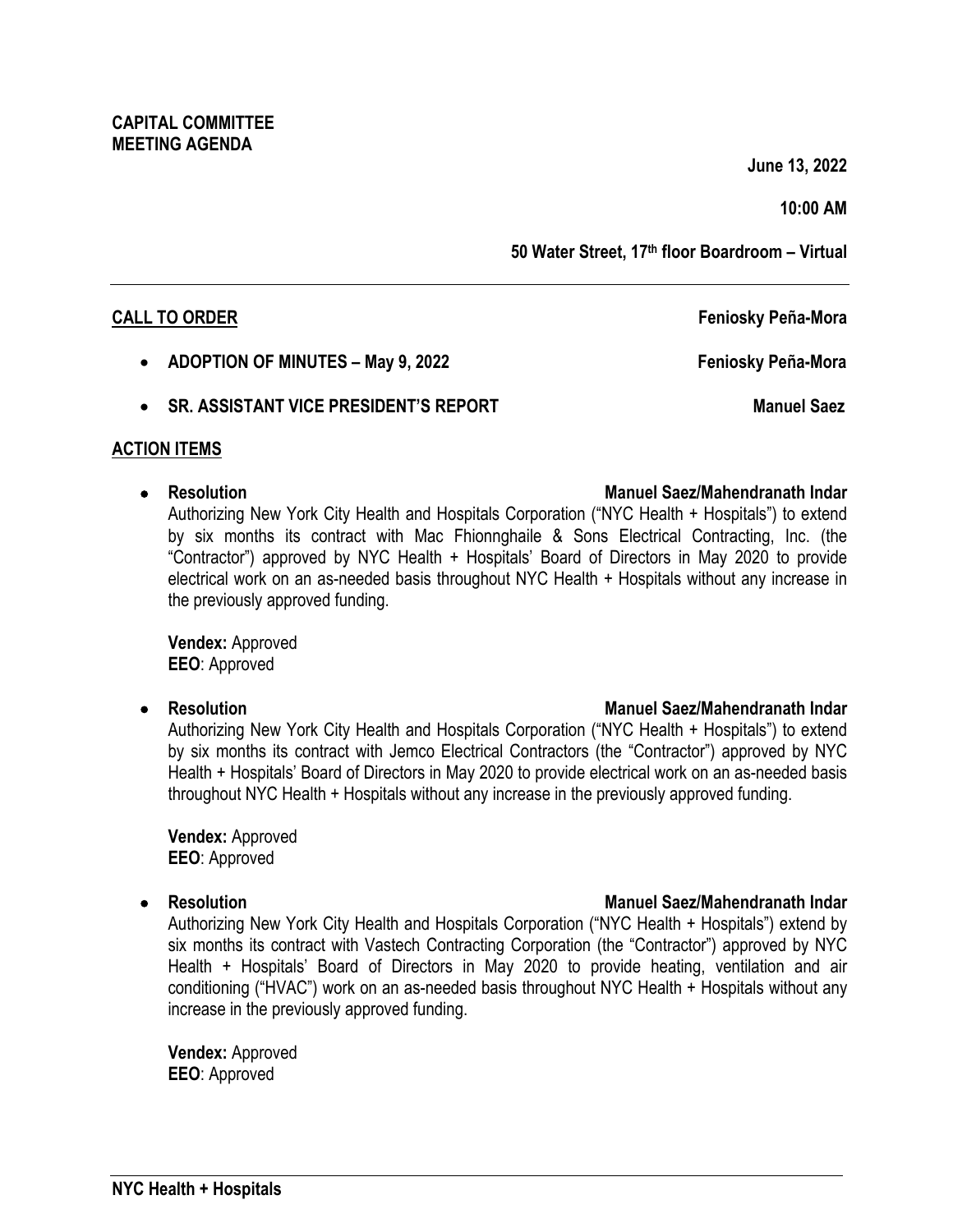#### • **Resolution Manuel Saez / Oscar Gonzalez**

Authorizing the New York City Health and Hospitals Corporation (the "System") to execute a contract with Guth DeConzo Consulting Engineers, PC ("DeConzo") to provide, planning, construction management and project management services on an as needed basis with respect to several pending projects at NYC Health + Hospitals/Elmhurst ("Elmhurst") for a term of three years with the System holding two 1-year options to renew with a 20% contingency of \$1,839,500 for an amount not to exceed \$11,027,000.

**Vendex:** Pending **EEO**: Pending

#### • **Resolution Manuel Saez / Oscar Gonzalez**

Authorizing the New York City Health and Hospitals Corporation (the "System") to execute a contract with Jacobs Project Management Co. ("Jacobs") to provide, planning, construction management and project management services on an as needed basis with respect to several pending projects at NYC Health + Hospitals/Jacobi Hospital North Central Bronx Campus ("NCB") for a term of three years the System holding two 1-year options to renew with a 25% contingency of \$2,816,186 for an amount not to exceed \$14,080,929.

**Vendex:** Approved **EEO**: Approved

**OLD BUSINESS**

#### **NEW BUSINESS**

**ADJOURNMENT**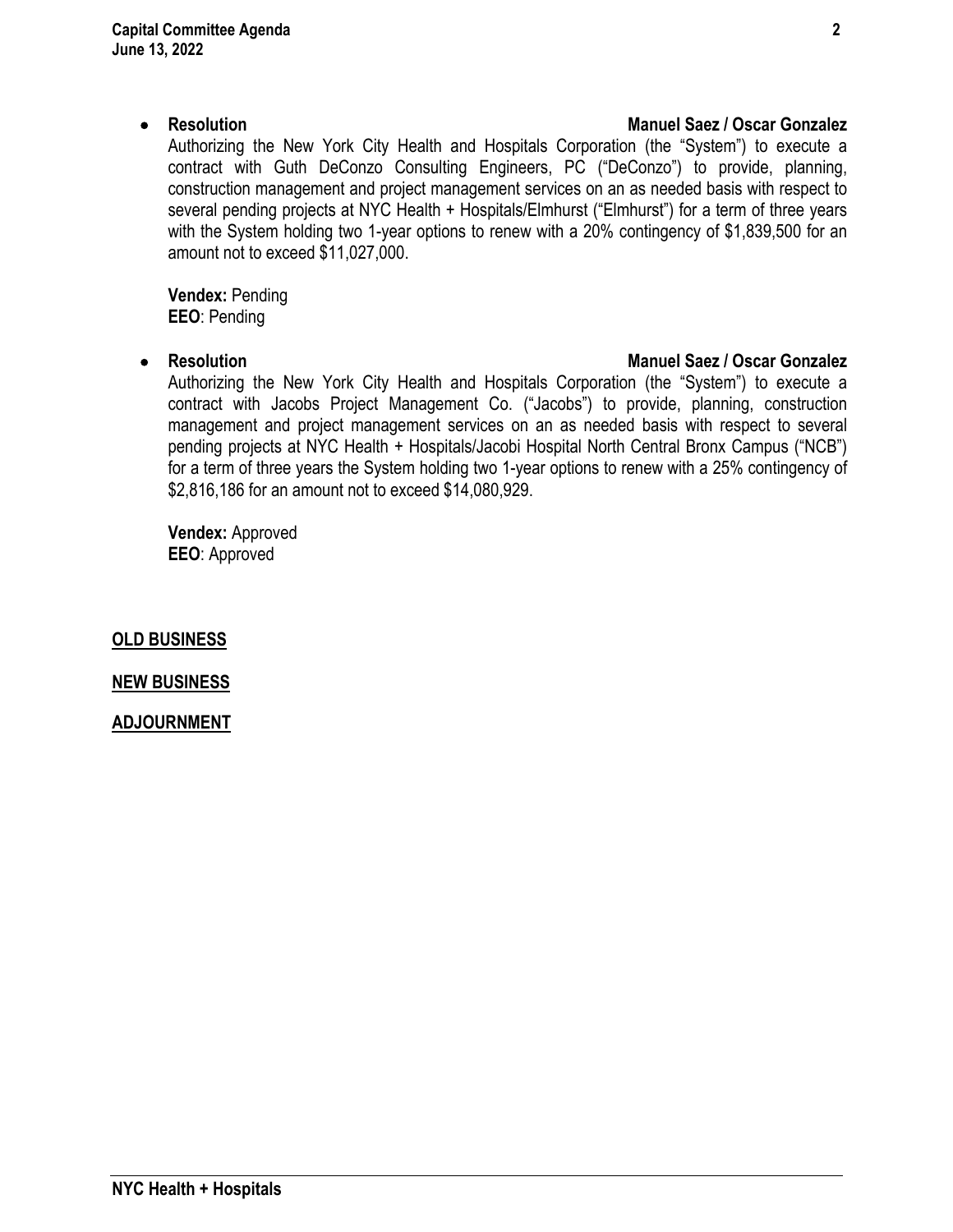# **CAPITAL COMMITTEE MINUTES**

**MAY 9, 2022**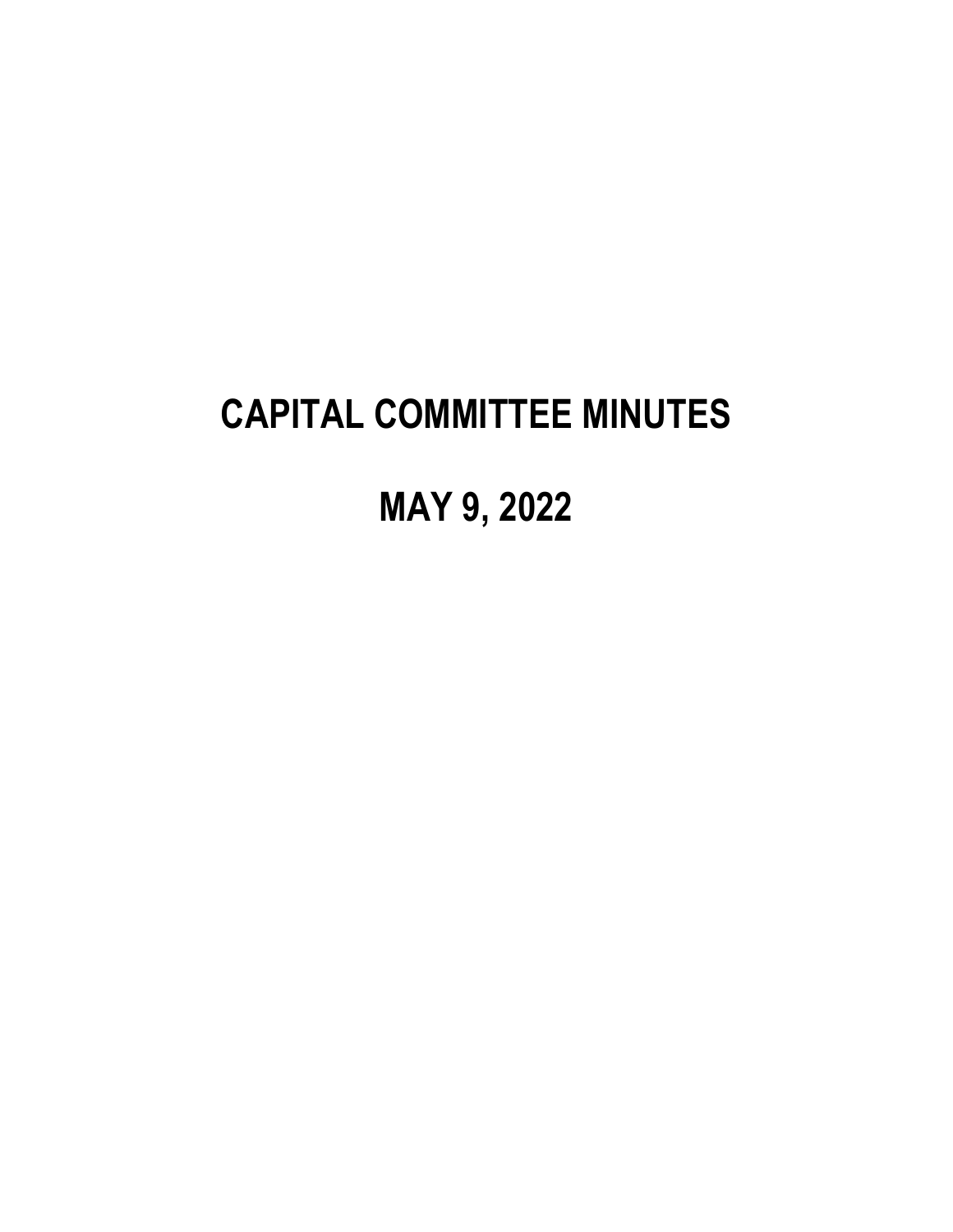**Capital Committee VIRTUAL Meeting – May 9, 2022 As reported by** Feniosky Peña-Mora **Committee Members Present**: Dr. Mitchell Katz, Feniosky Peña-Mora – left at 10:13, José Pagán, Sally Hernandez-Piñero, Freda Wang – joined at 10:06, William Fisher

Mr. Peña-Mora called the meeting to order at 10:00 a.m.

For the record Dr. William Fisher is representing Dr. Michael McRae.

Upon motion made and duly seconded the minutes of the Capital Committee meeting held on April 11, 2022, were unanimously approved.

#### **Senior Vice President's Report**

Mrs. Flaherty, Senior Vice President, Office of Facilities Development presented her report.

Mrs. Flaherty announced that on April 28<sup>th</sup> the Housing for Health team, along with member of the Capital Committee Sally Hernandez-Piñero, participated in a ribbon cutting ceremony for the Pope Francis Apartments at Loreto. Leora Jontef, Assistant Vice President, worked with Catholic Charities of Brooklyn and Queens and are referring 40 of our homeless senior patients into a beautiful and sustainable new apartment complex. This was a great opportunity for the housing team to work closely with the systems' social workers and MetroPlus on this state affordable housing project.

Mrs. Flaherty said she was proud to be in the new boardroom at 50 Water Street, part of an intensive project that was successfully completed despite a pandemic.

Mrs. Flaherty advised that work on the bonds portfolio continued as the System tackled the last round of projects in the procurement phase and addressed inflation impacts to some of the projects. The latest update was that there were 8 projects in the construction procurement phase, 21 projects in active construction, while 6 had been completed. She said that Oscar Gonzalez, AVP, and his team had addressed increasing bid results by leveraging City capital to address any budget gaps so that projects could continue and impacts the ability and timeline to start construction it ensures important deadlines are met. The projects most impacted have been 4 roof replacement projects all of which had substantial material increasing costs as reflected in bid results with two resolutions on the days' agenda.

Freda Wang asked if inflation was being reflected in many of the projects. Mrs. Flaherty said that it depends on whether the estimating was performed with that in mind. It is possible that certain portions of the portfolio will be delayed to ensure that other projects move forward. There will be an impact tied to inflationary increases. The Job Order Contracting is about to go to bid and we had to wait for the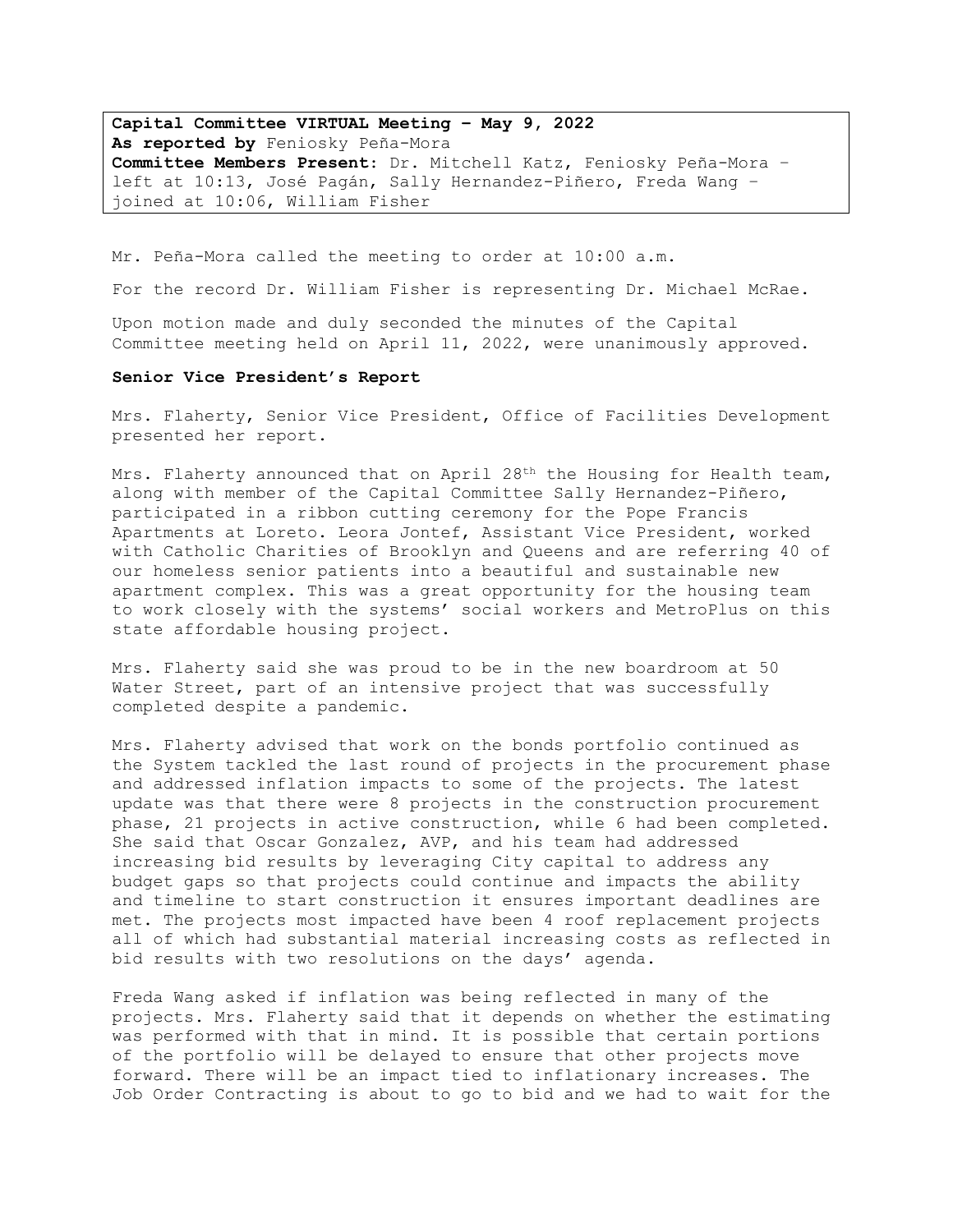Gordian Group to update the books to try to address the inflation factor.

Mr. Peña-Mora asked if the number of bids and/or the price of bids were changing as a result of inflation. Mrs. Flaherty said she had not seen a change yet. The System was still doing much outreach and, with the exception of a few projects, was seeing the usual number of bids.

That concluded Mrs. Flaherty's remarks.

Mrs. Flaherty read the resolution:

**Authorizing the New York City Health and Hospitals Corporation (the "System") to execute a five year revocable license agreement with the Federal Bureau of Investigation of the United States Department of Justice (the "Licensee") for its continued use and occupancy of 150 square feet of space on the roof of the Main Building and the 14th Floor Mechanical Room to house communications equipment at Coney Island Hospital (the "Facility") at an annual occupancy fee of \$10,466 or \$69.77 per square foot to be escalated by 3% per year for a five year total of \$55,564.** 

Mrs. Flaherty narrated a presentation providing background information, and terms moving forward. Mrs. Flaherty was joined by Leora Jontef, Assistant Vice President, Housing and Real Estate, Office of Facilities Development.

Upon motion duly made and seconded the resolution was approved for consideration by the Board of Directors.

Member Recusal: Mr. Peña-Mora recused himself from the balance of the meeting and logged off the webex. Mr. José Pagán lead the remainder of the meeting.

Mrs. Flaherty read the resolution:

**Authorizing New York City Health and Hospitals Corporation (the "System") to increase the funding of its contract with Consigli Construction Co., Inc. (the "CM") to serve as construction manager under a guaranteed maximum price ("GMP") structure for the construction and construction management of the System's Outposted Therapeutic Housing Unit ("OTxHU") project at NYC Health + Hospitals/Bellevue ("Bellevue") from the \$120,918,083 approved by the Board in November, 2021 (based on a contract price of \$109,925,530 and a 10% project contingency) to \$127,581,541, which when add to a 10% project contingency of \$12,758,154 yields a cost not-to-exceed of \$140,339,695.** 

Mrs. Flaherty narrated a presentation providing project background information, scope of work, current status, project budget, and MWBE plan. Mrs. Flaherty was joined by Oscar Gonzalez, Assistant Vice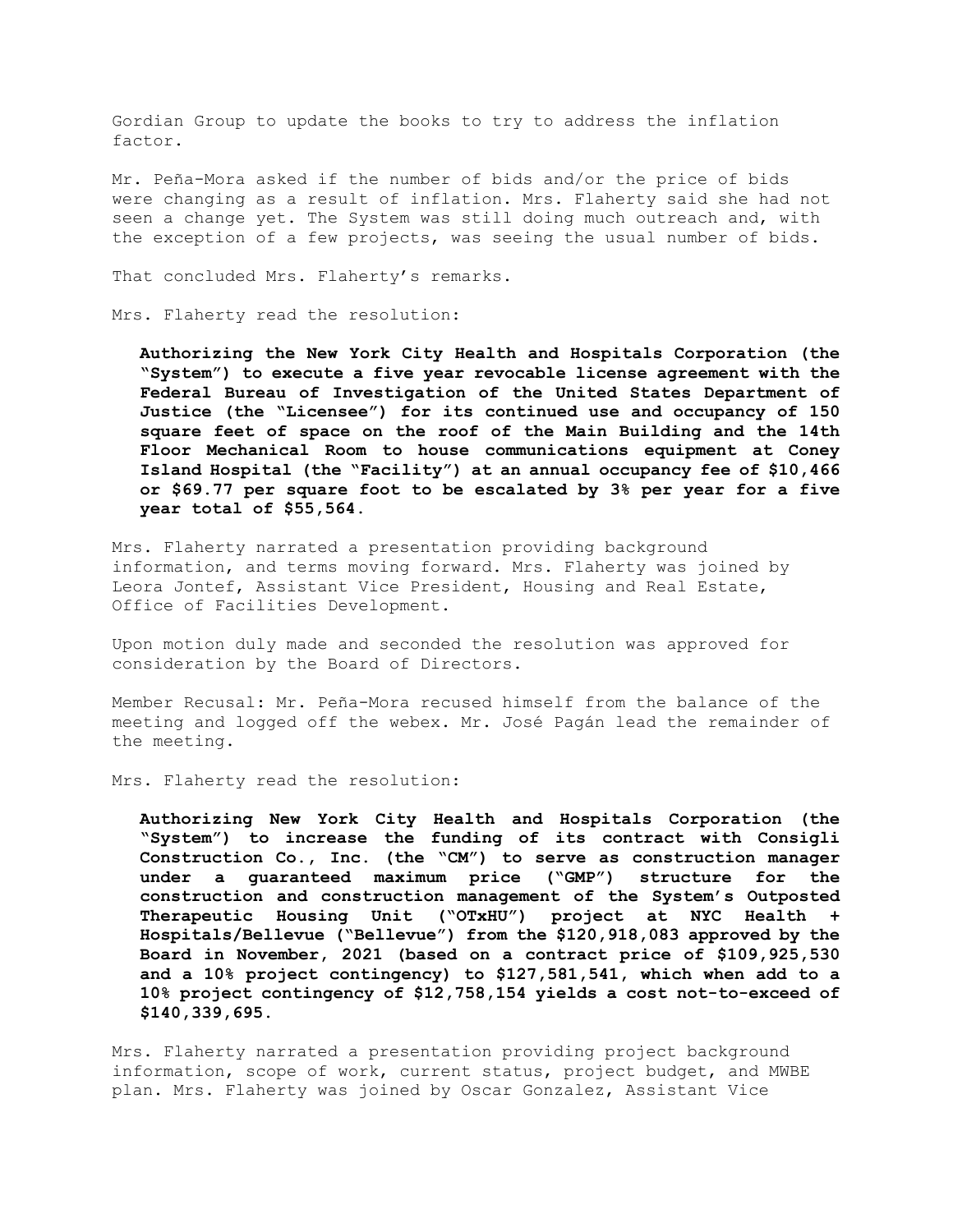President, Office of Facilities Development and Aaron Anderson Assistant Vice President, Correctional Health Services.

Ms. Wang asked if New York State Commission of Correction (SCOC) approvals were still pending or what was the status of the approval while price was still being settled. Mr. Gonzalez said that there was significant information from design that provided enough comfort of move forward with bid but full approval was not granted because of the acceleration. When SCOC reviewed the outdoor-space they had a number of comments that resulted in the scope shift. It was not that they disapproved, it was that the comments provided would have altered hospital functions and so the slight change was a compromised idea.

Ms. Yang, Senior Vice President of Correctional Health Services, added that, because this unit is the first in the country what was submitted and developed was the premised on the current operations of the forensic inpatient units at Bellevue but because this is such a unique project and is not either a jail or a hospital SCOC took a slightly different interpretation and provided their feedback which was imported while maintaining security concerns and therapeutic aesthetic. We do not expect that to happen again because there is now an understanding of what SCOC wants and expects.

Ms. Wang asked about the funding source. Mr. Gonzalez said it was City funded. Ms. Wang and Mr. Gonzalez assure her it was City funded under the CHS MOU.

Ms. Wang asked if the budget amount was still the same. Mr. Gonzalez said yes.

Mrs. Hernandez-Piñero expressed concerns regarding the rational for an additional \$30m and four months added to the timeline for this modification that impacts a very vulnerable population. She requested clarification on whether SCOC had that jurisdiction and do they usually get involve to this extent including construction. Ms. Yang assured her it is within their jurisdiction and they do.

Mrs. Hernandez-Piñero asked what was a "sally board". Mr. Anderson explained it is a secured entrance way. She further noted that the number of beds in the male (66) and female (44) units were determined. Ms. Yang said it was based on estimates of number in custody and anticipated need.

After discussion and upon motion duly made and seconded the resolution was approved for consideration by the Board of Directors.

There being no further business, the Committee Meeting was adjourned at 10:30 a.m.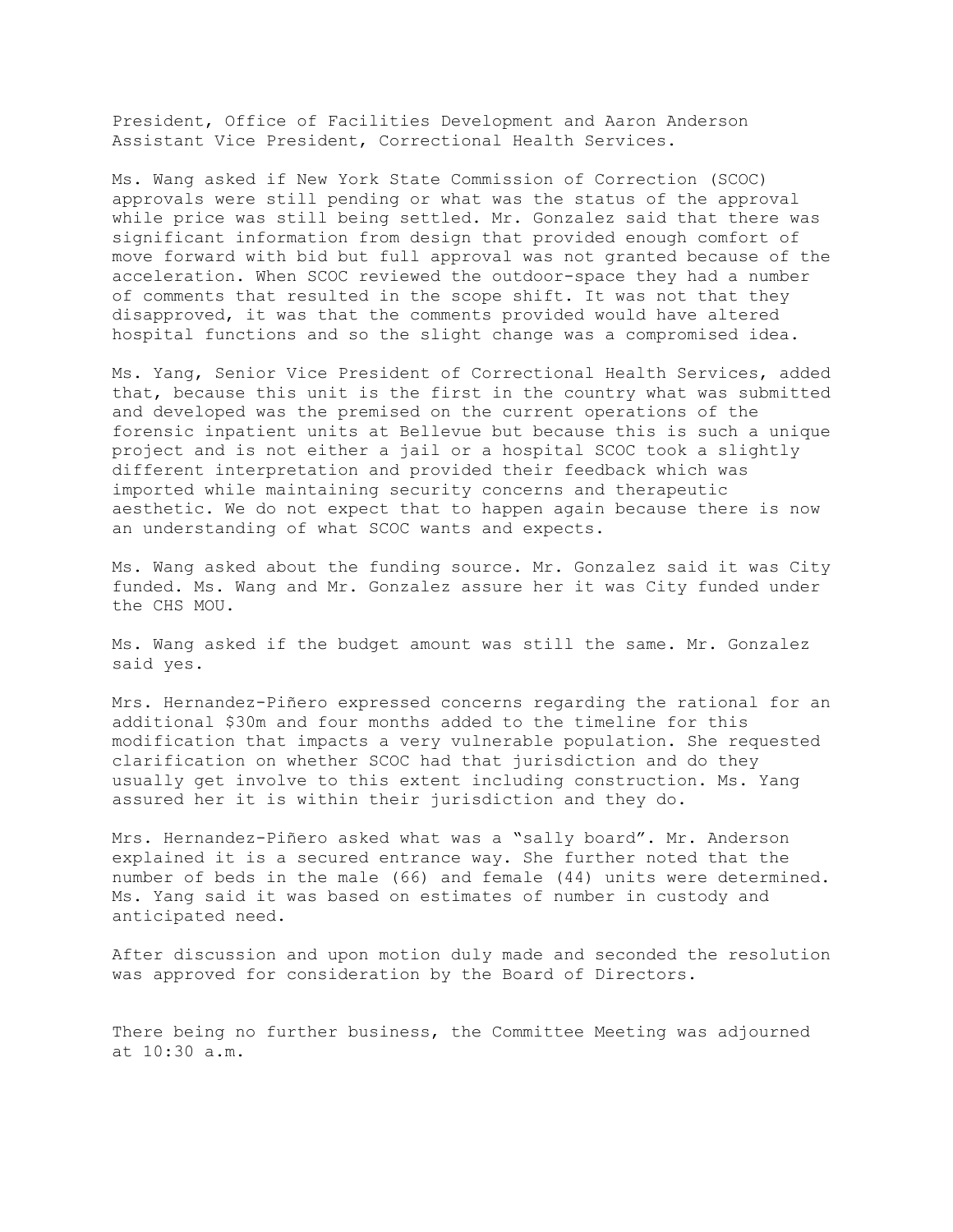# **CONTRACT APPROVAL**

# **MAC FHIONNGHAILE & SONS ELECTRICAL CONTRACTING, INC.**

**NYC HEALTH + HOSPITALS / SYSTEM-WIDE**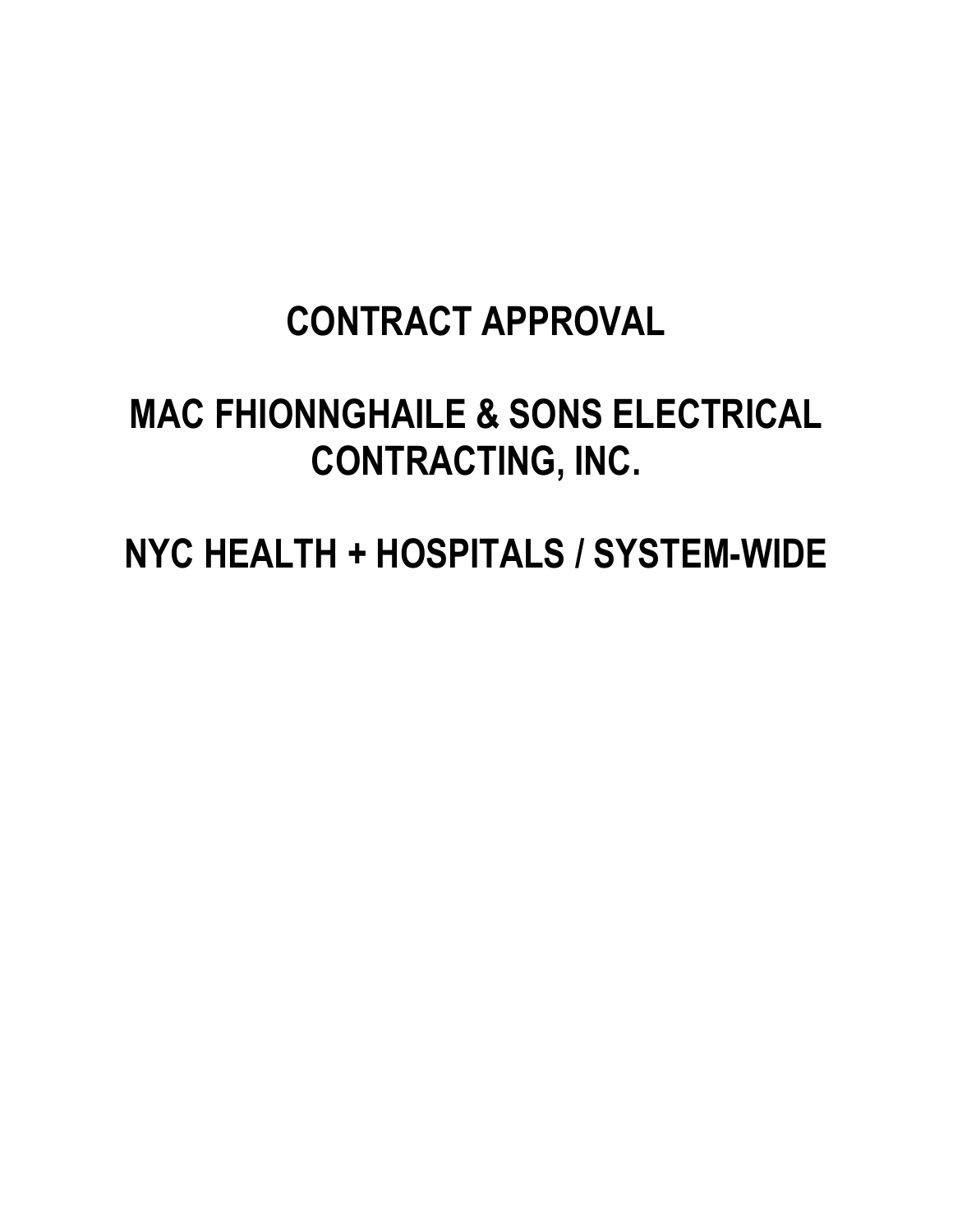#### **RESOLUTION**

Authorizing New York City Health and Hospitals Corporation ("**NYC Health + Hospitals**") to extend by six months its contract with Mac Fhionnghaile & Sons Electrical Contracting, Inc. (the "**Contractor**") approved by NYC Health + Hospitals' Board of Directors in May 2020 to provide electrical work on an as-needed basis throughout NYC Health + Hospitals without any increase in the previously approved funding.

**WHEREAS,** in May 2020 NYC Health + Hospitals' Board of Directors approved a two-year stand-by contract with the Contractor to provide electrical work at its facilities on an as needed basis; and

**WHEREAS,** the Contractor has performed satisfactorily over the two-year term of its agreement which is due to expire at the end of July 2022 and

**WHEREAS**, Supply Chain Services together with the Office of Facilities Development are in the process of preparing a new bid package to award electrical contracts to qualified firms; and

**WHEREAS**, an additional six months on the Contractor's agreement will take NYC Health + Hospitals through until the pending bid solicitation is completed while using only funding approved in 2020; and

**WHEREAS**, the overall responsibility for the proposed contract shall be under the purview of the Office of Facilities Development.

#### **NOW, THEREFORE, be it**

**RESOLVED,** that New York City Health and Hospitals Corporation ("**NYC Health + Hospitals**") is authorized to extend by six months its contract with Mac Fhionnghaile & Sons Electrical Contracting, Inc. (the "**Contractor**") approved by NYC Health + Hospitals' Board of Directors in May 2020 to provide electrical work on an as-needed basis throughout NYC Health + Hospitals without any increase in the previously approved funding.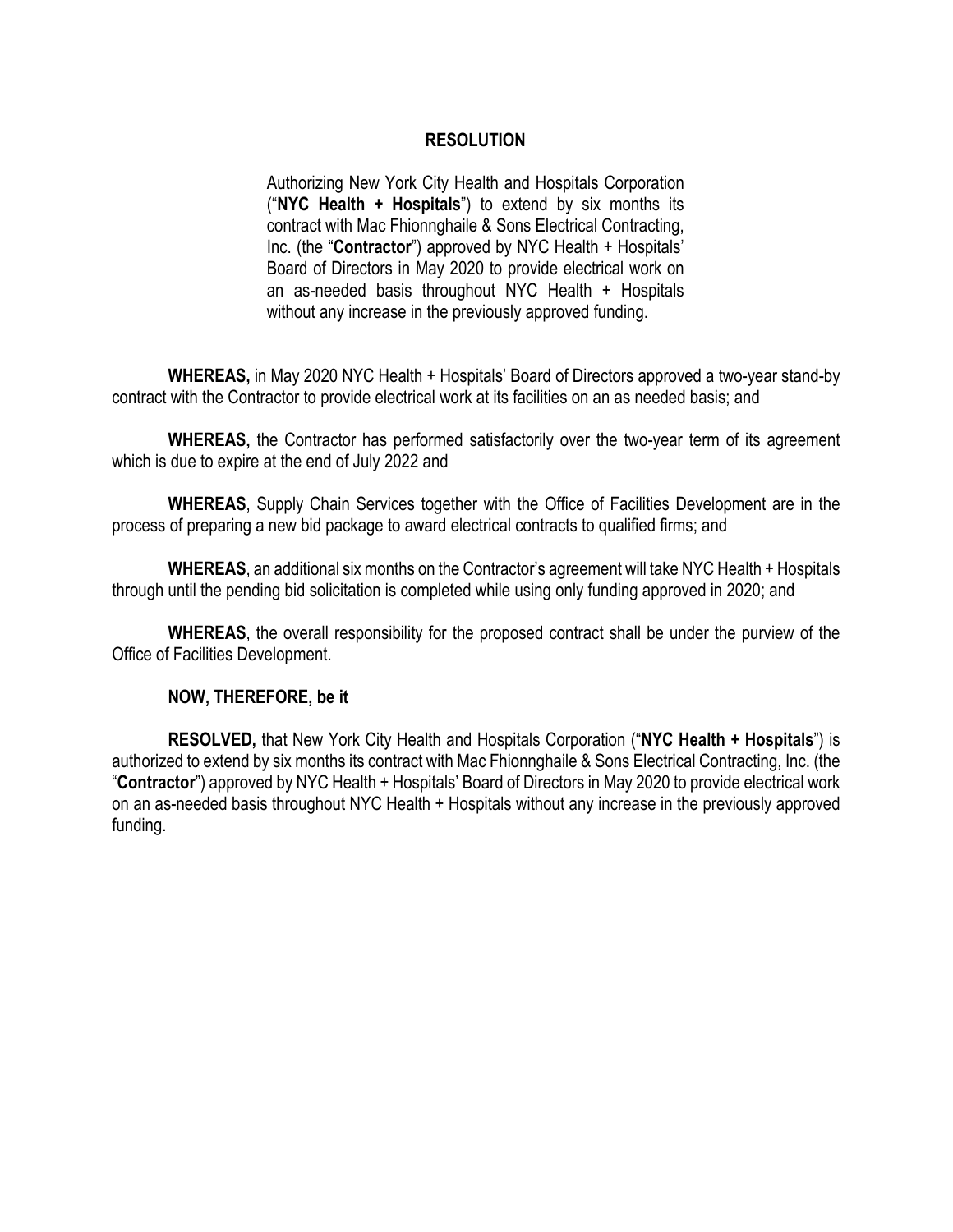#### **EXECUTIVE SUMMARY**

#### **MAC FHIONNGHAILE & SONS ELECTRICAL CONTRACTING, INC.**

#### **ELECTRICAL WORK**

- **OVERVIEW:** NYC Health + Hospitals seeks authorization to extend by six months the two-year contract with the Contractor for electrical work approved by the Board of Directors in May 2020 without increase in the not to exceed limit of \$6,000,000 approved previously.
- **NEED:** NYC Health + Hospitals' facilities frequently needs electrical repair and installation work done. Due to fluctuating demands, NYC Health + Hospitals has determined that these needs can often best be met by outside firms on an as-needed basis through requirements contracts. A new bid package is now in process for a new electrician solicitation but new companies will not be procured, approved and under contract before the Contractor's contract will expire. An additional six months will make the bridge.
- **PROCUREMENT:** The Contractor was procured through competitive sealed bids.
- **PERFORMANCE SCORE:** 100% rating MacFhionnghaile & Sons Electrical Contracting is the current JOC contractor and the rating is for work provided throughout NYC Health + Hospitals.
- **MWBE UTILIZATION:** 100% utilization achieved.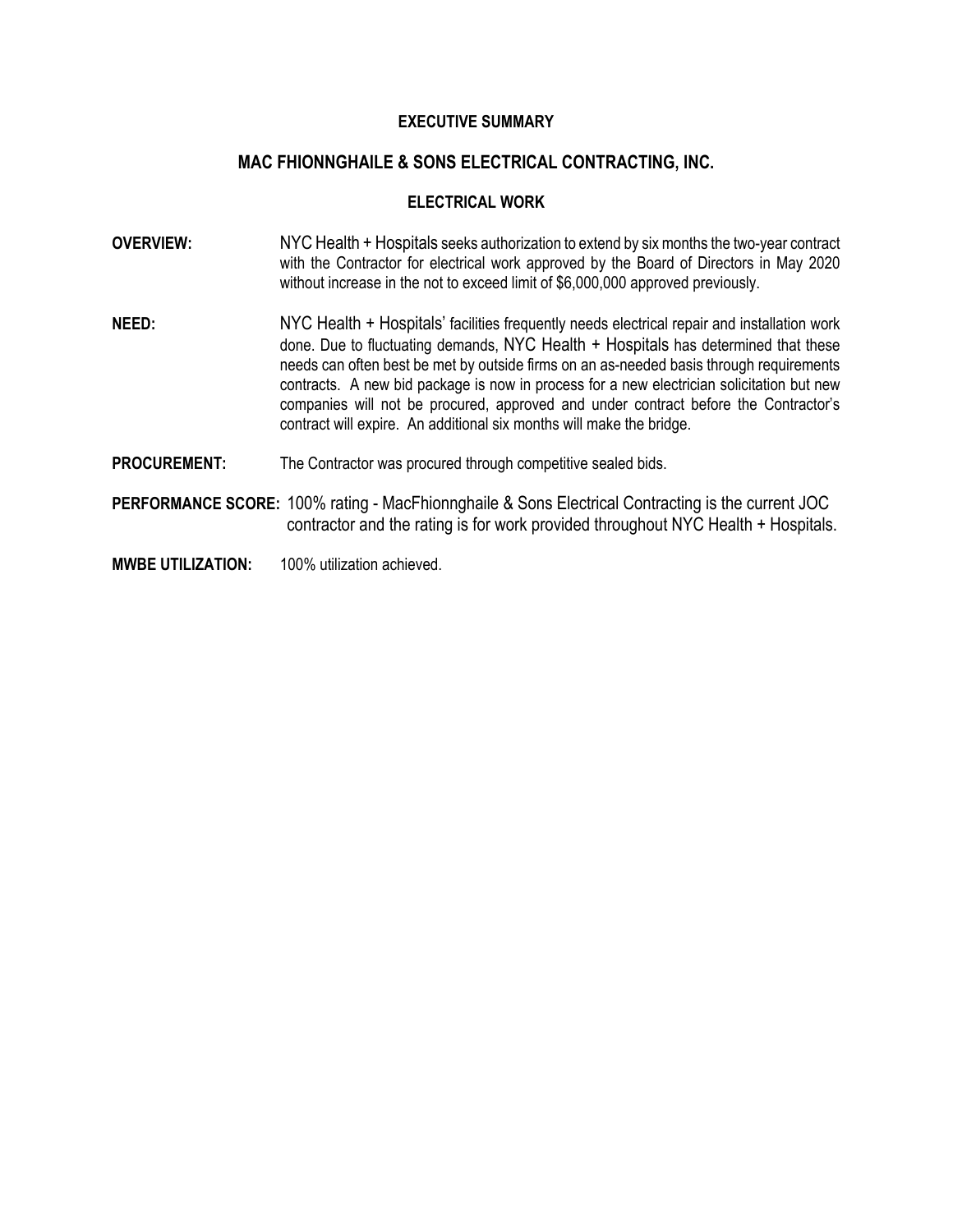

| To:     | Colicia Hercules<br>Chief of Staff, Office of the Chair                                                                                                              |
|---------|----------------------------------------------------------------------------------------------------------------------------------------------------------------------|
| From:   | Digitally signed by<br>Tallbe,<br><b>Keith Tallbe</b><br>Tallbe, Keith<br>Date: 2022.05.31<br>Keith<br>Senior Counsel<br>13:01:05 -04'00'<br>Office of Legal Affairs |
| Re:     | Vendor responsibility, EEO and MWBE status                                                                                                                           |
| Vendor: | MacFhionnghaile & Sons Electrical Contracting, Inc.                                                                                                                  |
| Date:   | May 31, 2022                                                                                                                                                         |

The below chart indicates the vendor's status as to vendor responsibility, EEO and MWBE:

| <b>Vendor Responsibility</b> | <b>EEO</b> | <b>MWBE</b> |
|------------------------------|------------|-------------|
| Approved                     | Approved   | NYC/NYS WBE |

The above status is consistent and appropriate with the applicable laws, regulations, and operating procedures to allow the Board of Directors to approve this contract.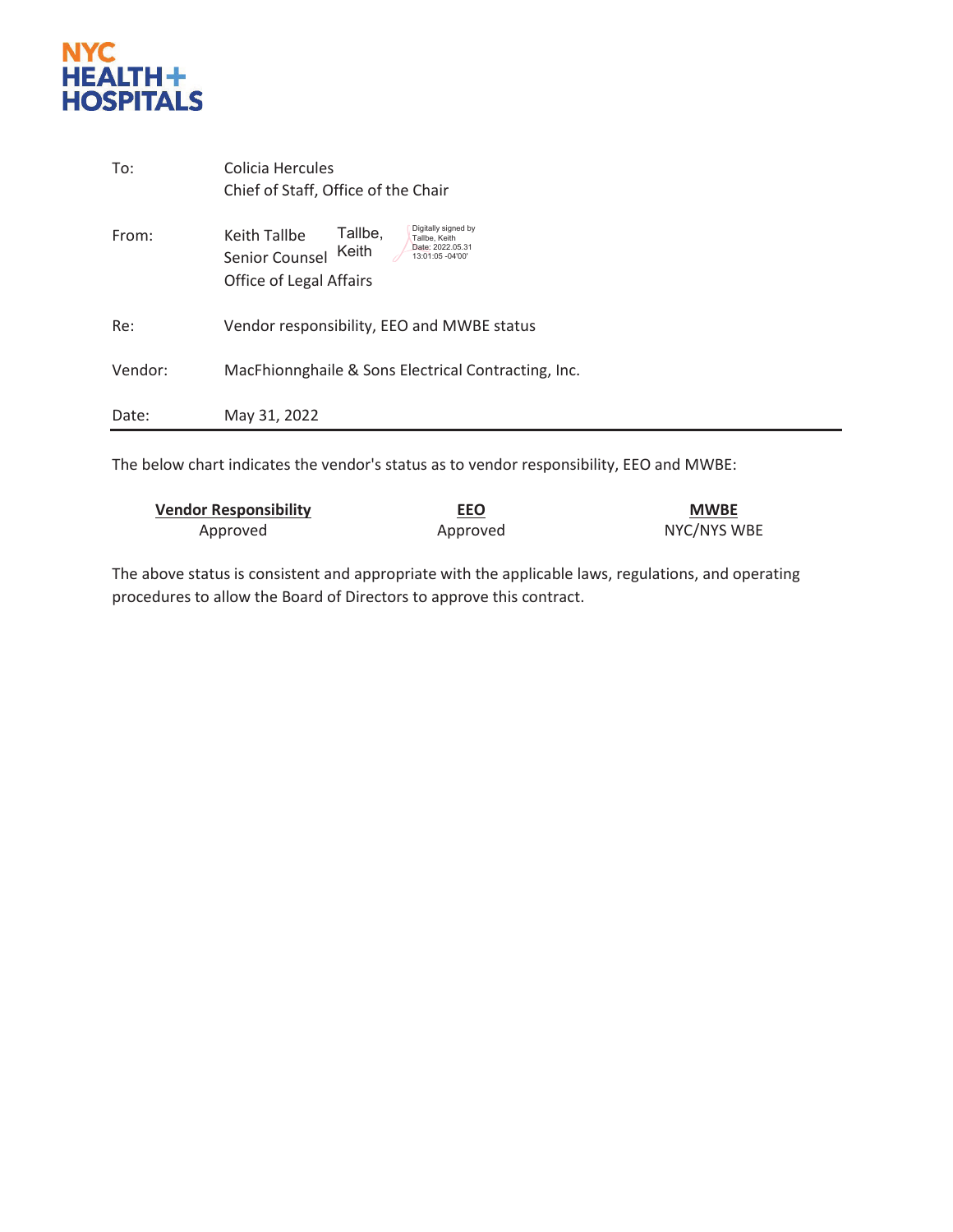# **CONTRACT APPROVAL**

# **JEMCO ELECTRICAL CONTRACTORS NYC HEALTH + HOSPITALS / SYSTEM-WIDE**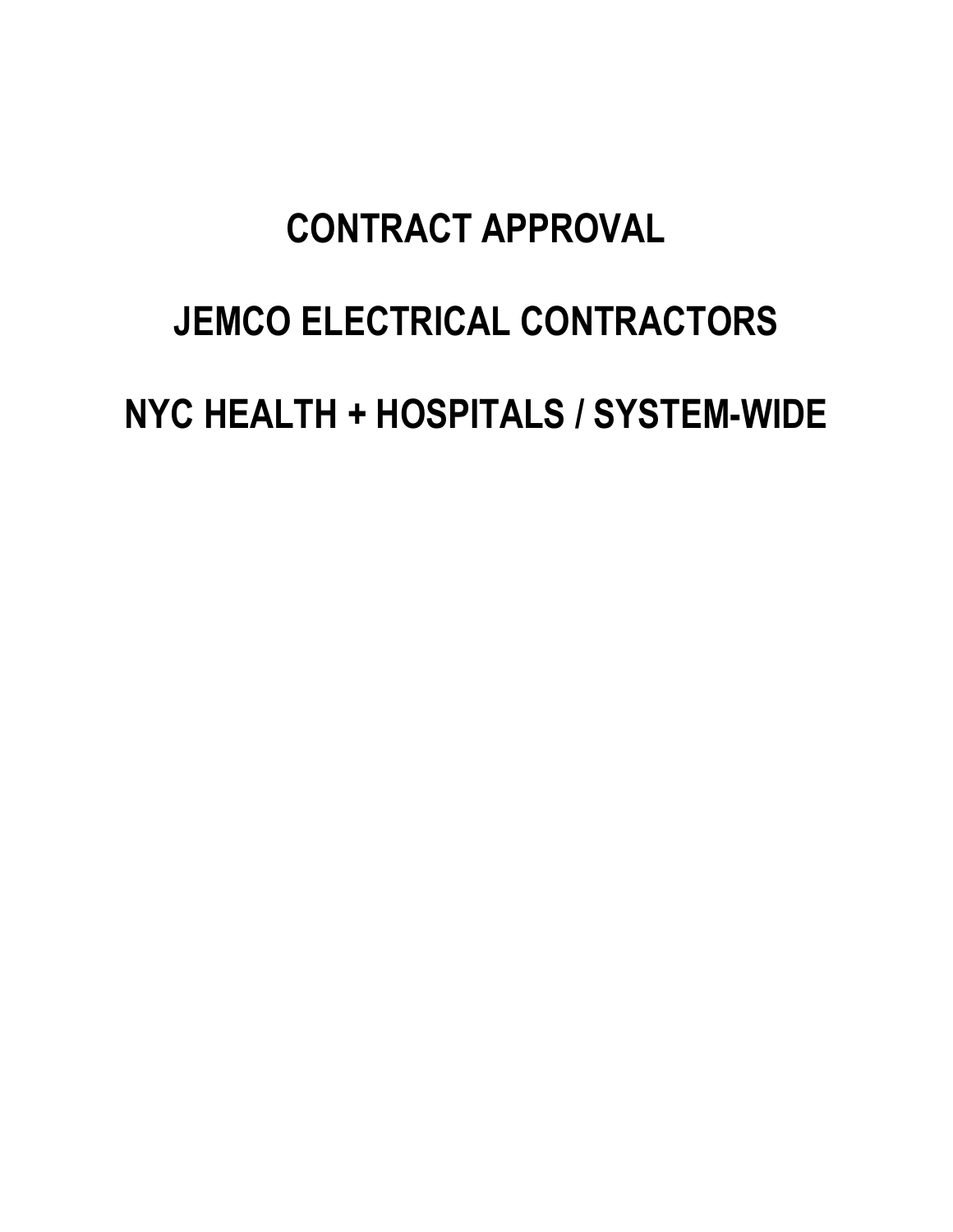#### **RESOLUTION**

Authorizing New York City Health and Hospitals Corporation ("**NYC Health + Hospitals**") to extend by six months its contract with Jemco Electrical Contractors (the "**Contractor**") approved by NYC Health + Hospitals' Board of Directors in May 2020 to provide electrical work on an as-needed basis throughout NYC Health + Hospitals without any increase in the previously approved funding.

**WHEREAS,** in May 2020 NYC Health + Hospitals' Board of Directors approved a two-year stand-by contract with the Contractor to provide electrical work at its facilities on an as needed basis; and

**WHEREAS,** the Contractor has performed satisfactorily over the two-year term of its agreement which is due to expire at the end of July 2022 and

**WHEREAS**, Supply Chain Services together with the Office of Facilities Development are in the process of preparing a new bid package to award electrical contracts to qualified firms; and

**WHEREAS**, an additional six months on the Contractor's agreement will take NYC Health + Hospitals through until the pending bid solicitation is completed while using only funding approved in 2020; and

**WHEREAS**, the overall responsibility for the proposed contract shall be under the purview of the Office of Facilities Development.

#### **NOW, THEREFORE, be it**

**RESOLVED,** that New York City Health and Hospitals Corporation ("**NYC Health + Hospitals**") is authorized to extend by six months its contract with Jemco Electrical Contractors (the "**Contractor**") approved by NYC Health + Hospitals' Board of Directors in May 2020 to provide electrical work on an as-needed basis throughout NYC Health + Hospitals without any increase in the previously approved funding.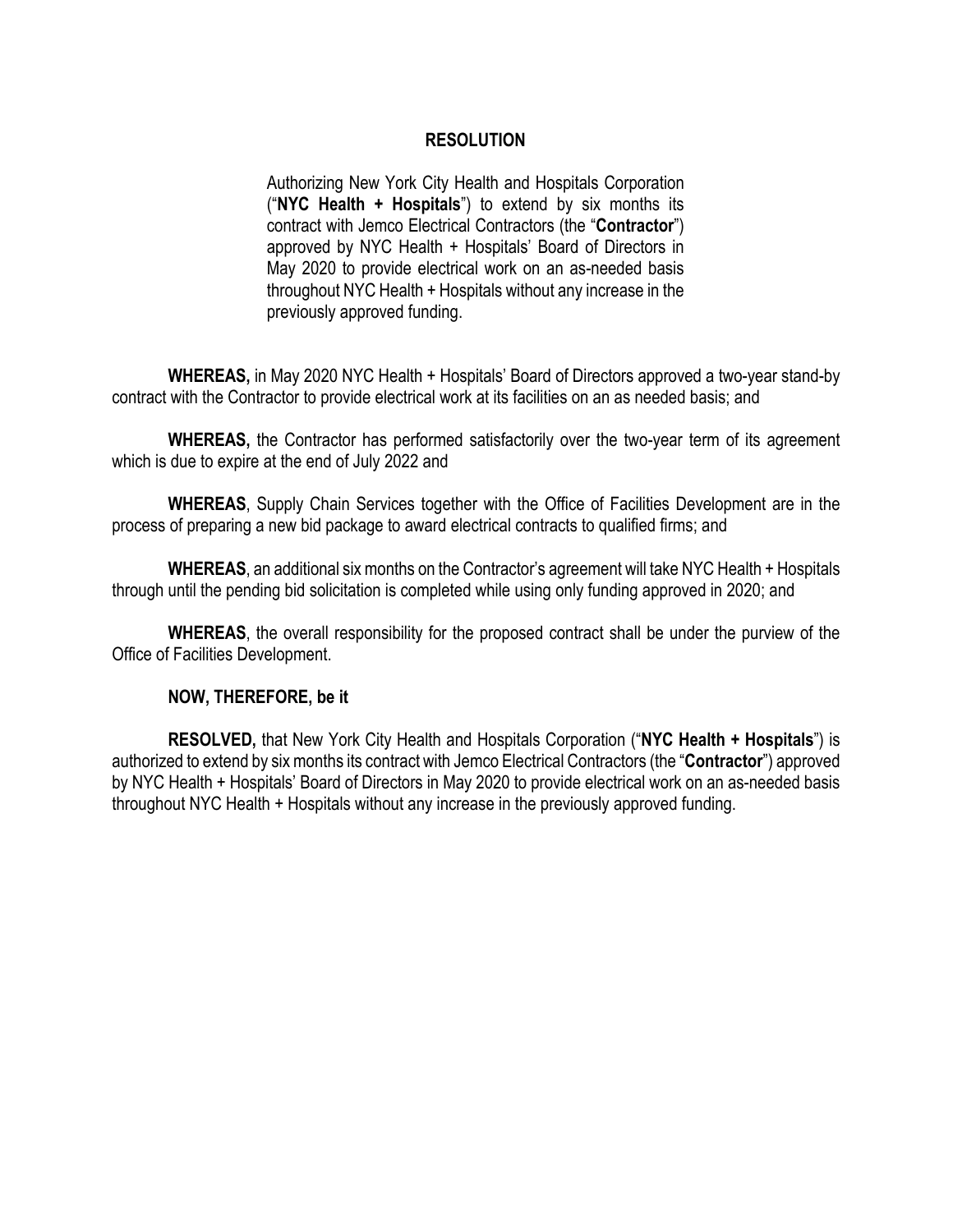#### **EXECUTIVE SUMMARY**

#### **JEMCO ELECTRICAL CONTRACTORS**

#### **ELECTRICAL WORK**

- **OVERVIEW:** NYC Health + Hospitals seeks authorization to extend by six months the two-year contract with the Contractor for electrical work approved by the Board of Directors in May 2020 without increase in the not to exceed limit of \$6,000,000 approved previously.
- **NEED:** NYC Health + Hospitals' facilities frequently needs electrical repair and installation work done. Due to fluctuating demands, NYC Health + Hospitals has determined that these needs can often best be met by outside firms on an as-needed basis through requirements contracts. A new bid package is now in process for a new electrician solicitation but new companies will not be procured, approved and under contract before the Contractor's contract will expire. An additional six months will make the bridge.
- **PROCUREMENT:** The Contractor was procured through competitive sealed bids.
- **PERFORMANCE SCORE:** 86.5% rating Jemco is the current JOC contractor and the rating is for work provided throughout NYC Health + Hospitals
- **MWBE UTILIZATION:** 24.8% utilization achieved with a plan for an additional 8% bringing the total contract MWBE utilization to 32.8%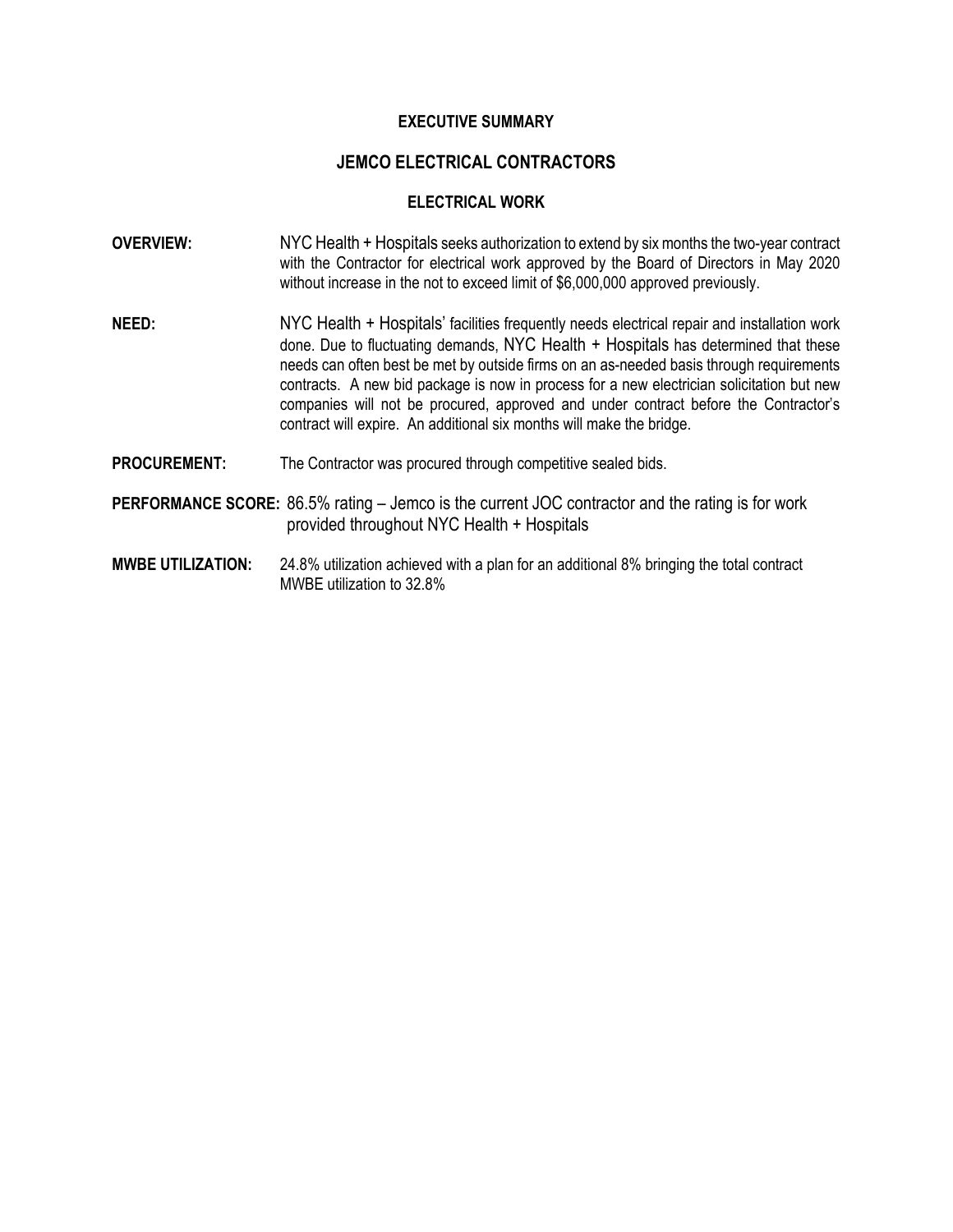

| Date:   | May 31, 2022                                                                                                                                               |
|---------|------------------------------------------------------------------------------------------------------------------------------------------------------------|
| Vendor: | Jemco Electrical Contractors, Inc.                                                                                                                         |
| Re:     | Vendor responsibility, EEO and MWBE status                                                                                                                 |
| From:   | Digitally signed by<br>Keith Tallbe<br>Tallbe, Keith<br>Tallbe, Keith<br>Date: 2022.05.31<br>12:55:50 -04'00'<br>Senior Counsel<br>Office of Legal Affairs |
| To:     | Colicia Hercules<br>Chief of Staff, Office of the Chair                                                                                                    |
|         |                                                                                                                                                            |

The below chart indicates the vendor's status as to vendor responsibility, EEO and MWBE:

| <b>Vendor Responsibility</b> | <b>EEO</b> | <b>MWBE</b> |
|------------------------------|------------|-------------|
| Approved                     | Approved   | 30.17%      |

The above status is consistent and appropriate with the applicable laws, regulations, and operating procedures to allow the Board of Directors to approve this contract.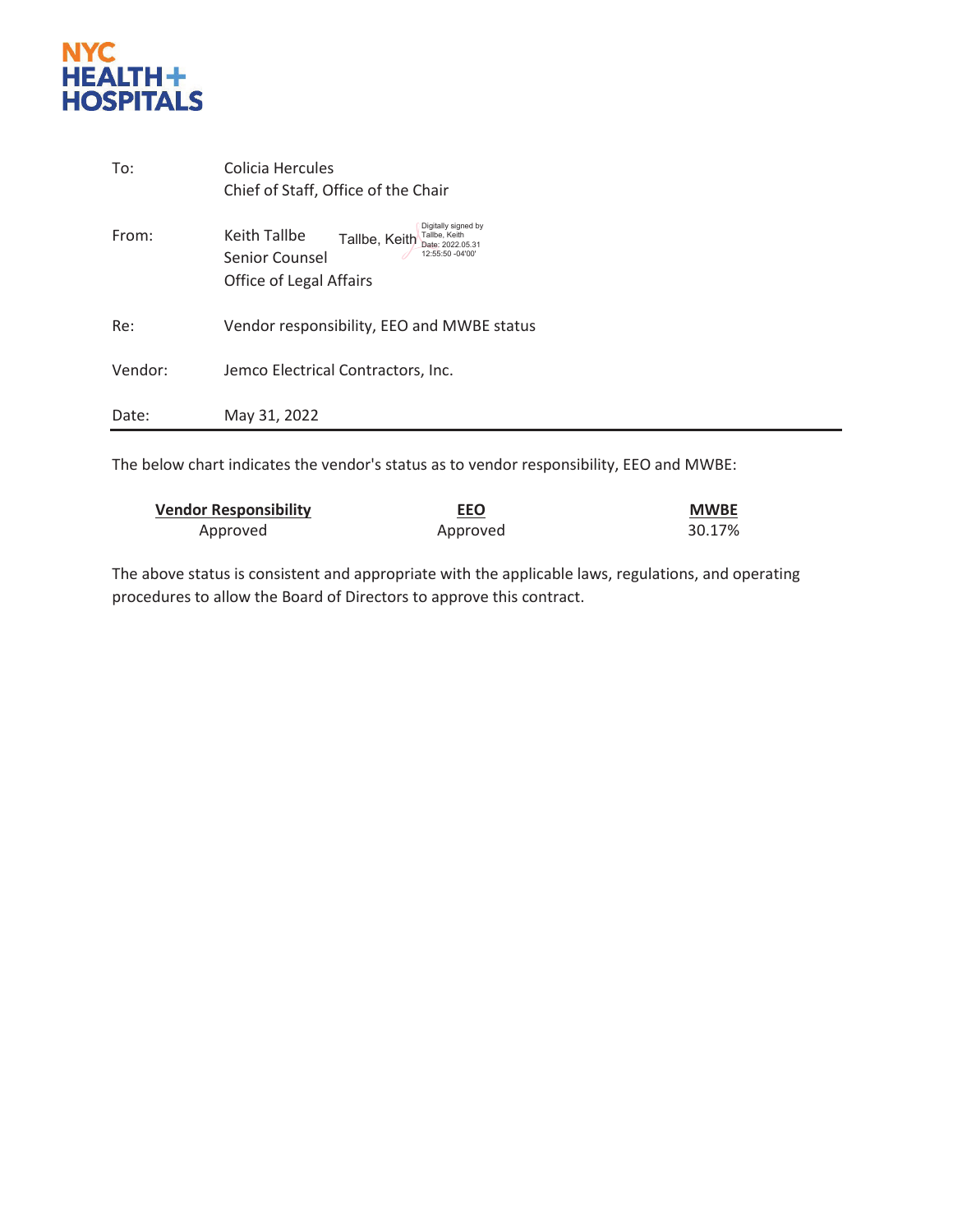# **CONTRACT APPROVAL VASTECH CONTRACTING CORPORATION NYC HEALTH + HOSPITALS / SYSTEM-WIDE**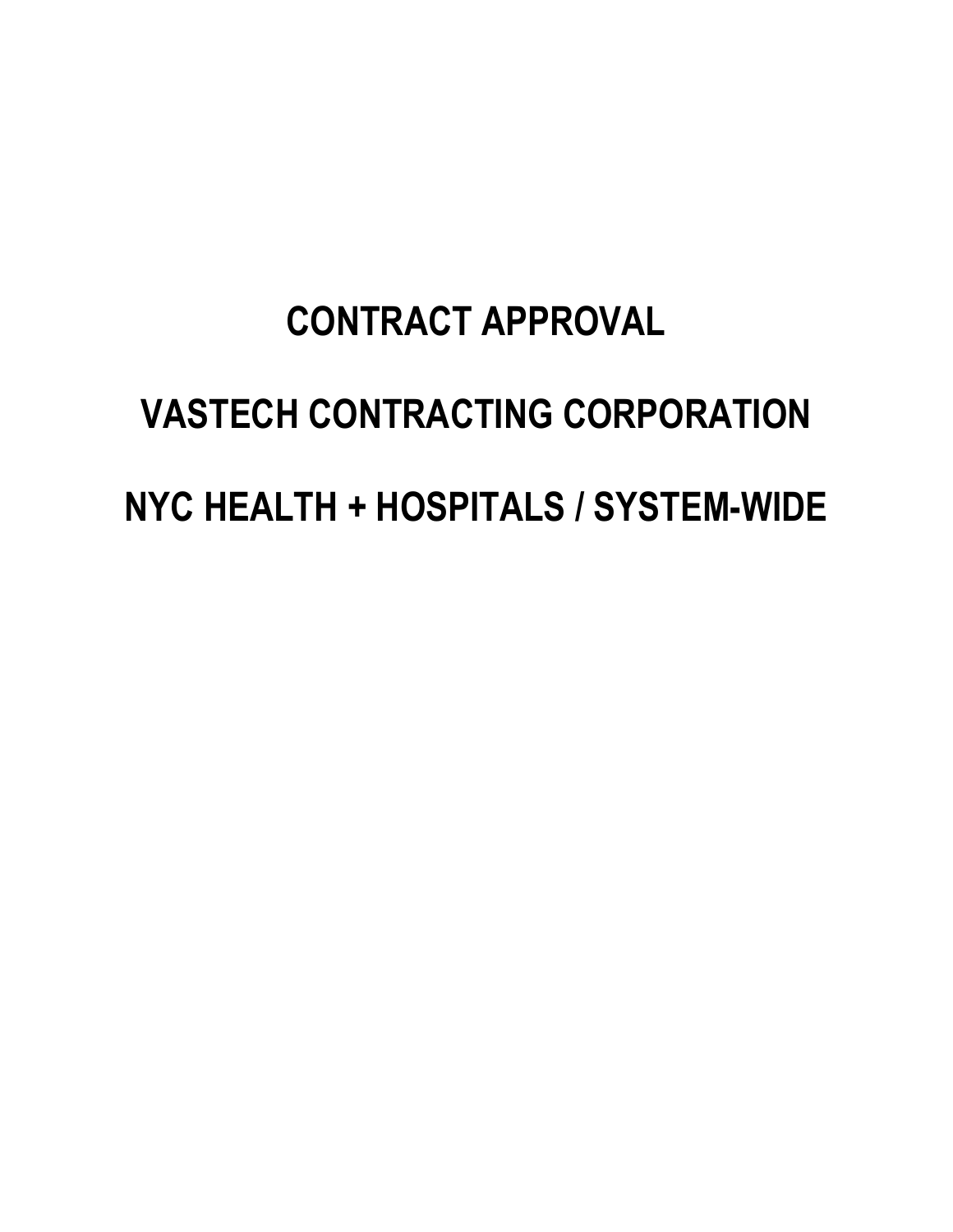#### **RESOLUTION**

Authorizing New York City Health and Hospitals Corporation ("**NYC Health + Hospitals**") extend by six months its contract with Vastech Contracting Corporation (the "**Contractor**") approved by NYC Health + Hospitals' Board of Directors in May 2020 to provide heating, ventilation and air conditioning ("**HVAC**") work on an as-needed basis throughout NYC Health + Hospitals without any increase in the previously approved funding.

**WHEREAS,** in May 2020 NYC Health + Hospitals' Board of Directors approved a two-year stand-by contract with the Contractor to provide HVAC repair and installation services to its facilities on an as needed basis; and

**WHEREAS,** the Contractor has performed satisfactorily over the two-year term of its agreement which is due to expire at the end of July 2022 and

**WHEREAS**, Supply Chain Services together with the Office of Facilities Development are in the process of preparing a new bid package to award HVAC contracts to qualified firms; and

**WHEREAS**, an additional six months on the Contractor's agreement will take NYC Health + Hospitals through until the pending bid package is completed while using only funding approved in 2020; and

**WHEREAS**, the overall responsibility for the proposed contract shall be under the purview of the Office of Facilities Development.

#### **NOW, THEREFORE, be it**

**RESOLVED,** that New York City Health and Hospitals Corporation be and hereby is authorized to extend by six months its contract with Vastech Contracting Corporation (the "**Contractor**") approved by NYC Health + Hospitals' Board of Directors in May 2020 to provide heating, ventilation and air conditioning ("**HVAC**") work on an as-needed basis throughout NYC Health + Hospitals without any increase in the previously approved funding.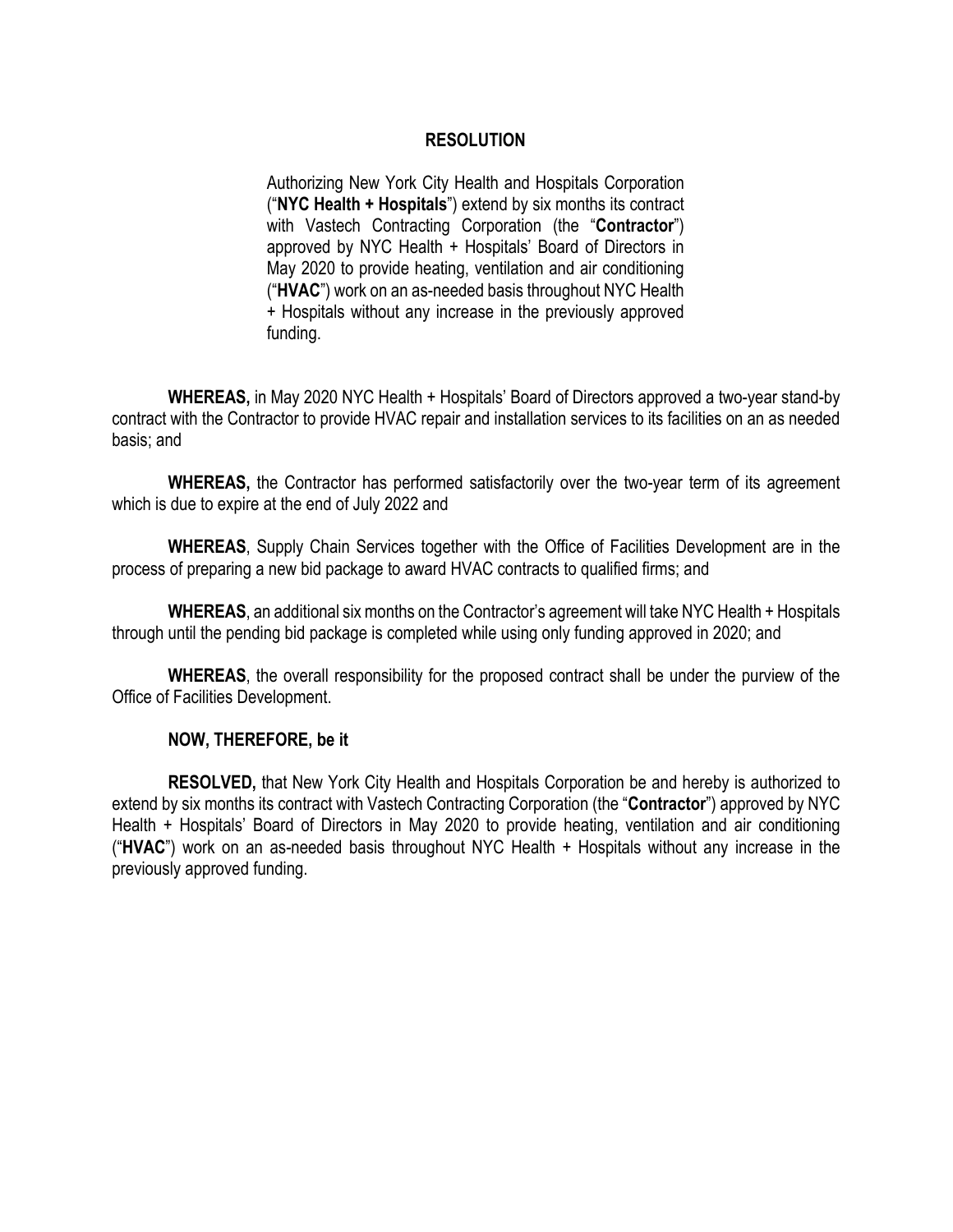#### **EXECUTIVE SUMMARY**

#### **VASTECH CONTRACTING CORPORATION**

#### **HVAC SERVICES**

- **OVERVIEW:** NYC Health + Hospitals seeks authorization to extend by six months the two-year contract with the Contractor for heating, ventilation and air conditioning ("HVAC") work approved by the Board of Directors in May 2020 without increase in the not to exceed limit of \$6,000,000 approved previously.
- **NEED:** NYC Health + Hospitals' facilities frequently need HVAC work. Due to fluctuating demands, NYC Health + Hospitals has determined that these needs can often best be met by outside firms on an as-needed basis through requirements contracts. A new bid package is now in process for a new HVAC solicitation but new companies will not be procured, approved and under contract before the Contractor's contract will expire. An additional six months will make the bridge.
- **PROCUREMENT:** The Contractor was procured through competitive sealed bids.
- **PERFORMANCE SCORE:** No rating currently available for current contract as the four projects assigned to Vastech for this contract are currently in progress and not completed. Previous contract rating was 92.1%
- **MWBE UTILIZATION:** No projects are complete and Vastech is working with H+H MWBE team to meet 30% goal with project value not self-performed and any future projects assigned through this contract.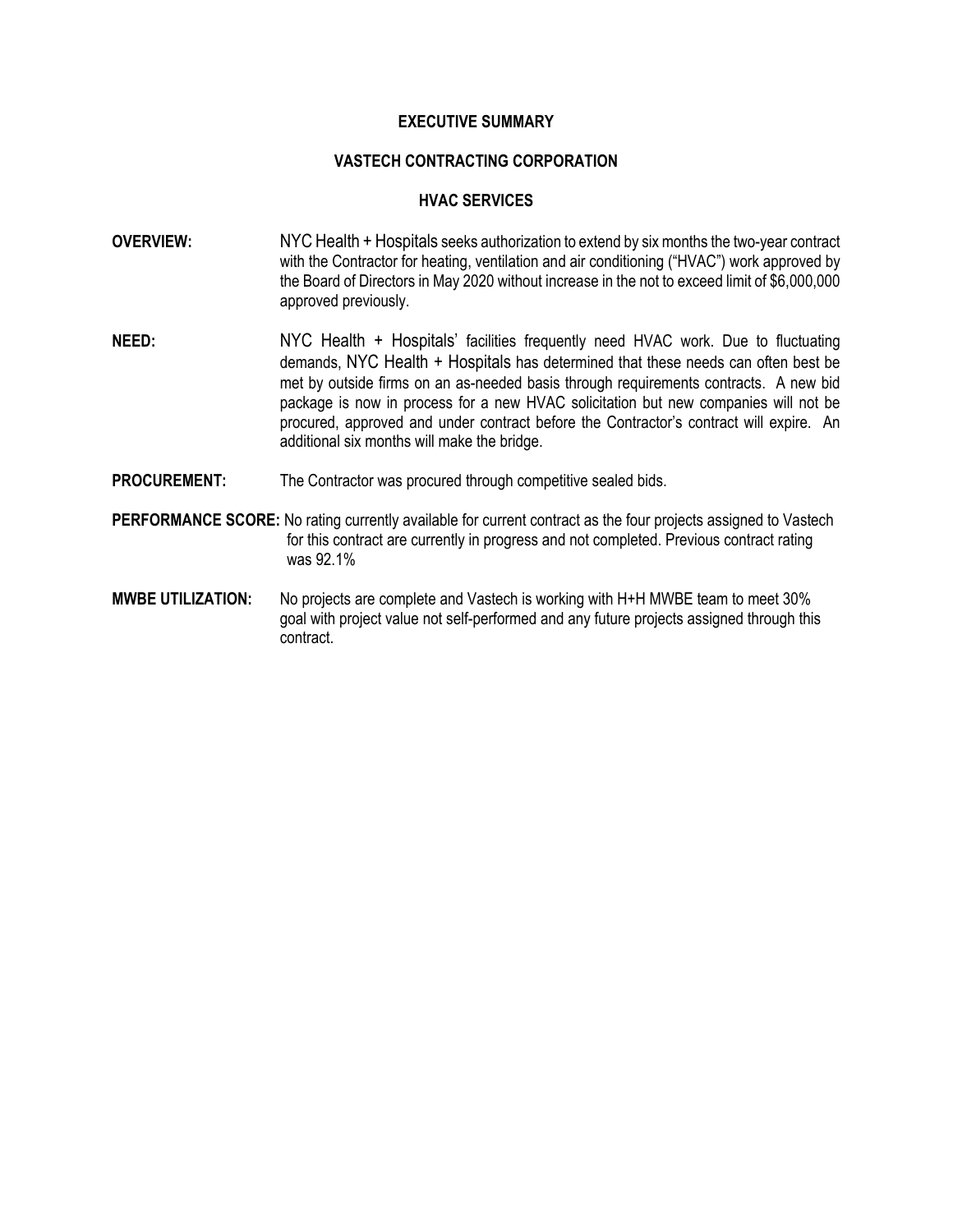

| To:     | Colicia Hercules<br>Chief of Staff, Office of the Chair                                                                                                              |
|---------|----------------------------------------------------------------------------------------------------------------------------------------------------------------------|
| From:   | Digitally signed by<br>Tallbe,<br>Keith Tallbe<br>Tallbe, Keith<br>Date: 2022.05.31<br>Keith<br>Senior Counsel<br>12:57:13 -04'00'<br><b>Office of Legal Affairs</b> |
| Re:     | Vendor responsibility, EEO and MWBE status                                                                                                                           |
| Vendor: | Vastech Contracting Corp.                                                                                                                                            |
| Date:   | May 31, 2022                                                                                                                                                         |

The below chart indicates the vendor's status as to vendor responsibility, EEO and MWBE:

| <b>Vendor Responsibility</b> | <b>EEO</b> | <b>MWBE</b> |
|------------------------------|------------|-------------|
| Approved                     | Approved   | 30%         |

The above status is consistent and appropriate with the applicable laws, regulations, and operating procedures to allow the Board of Directors to approve this contract.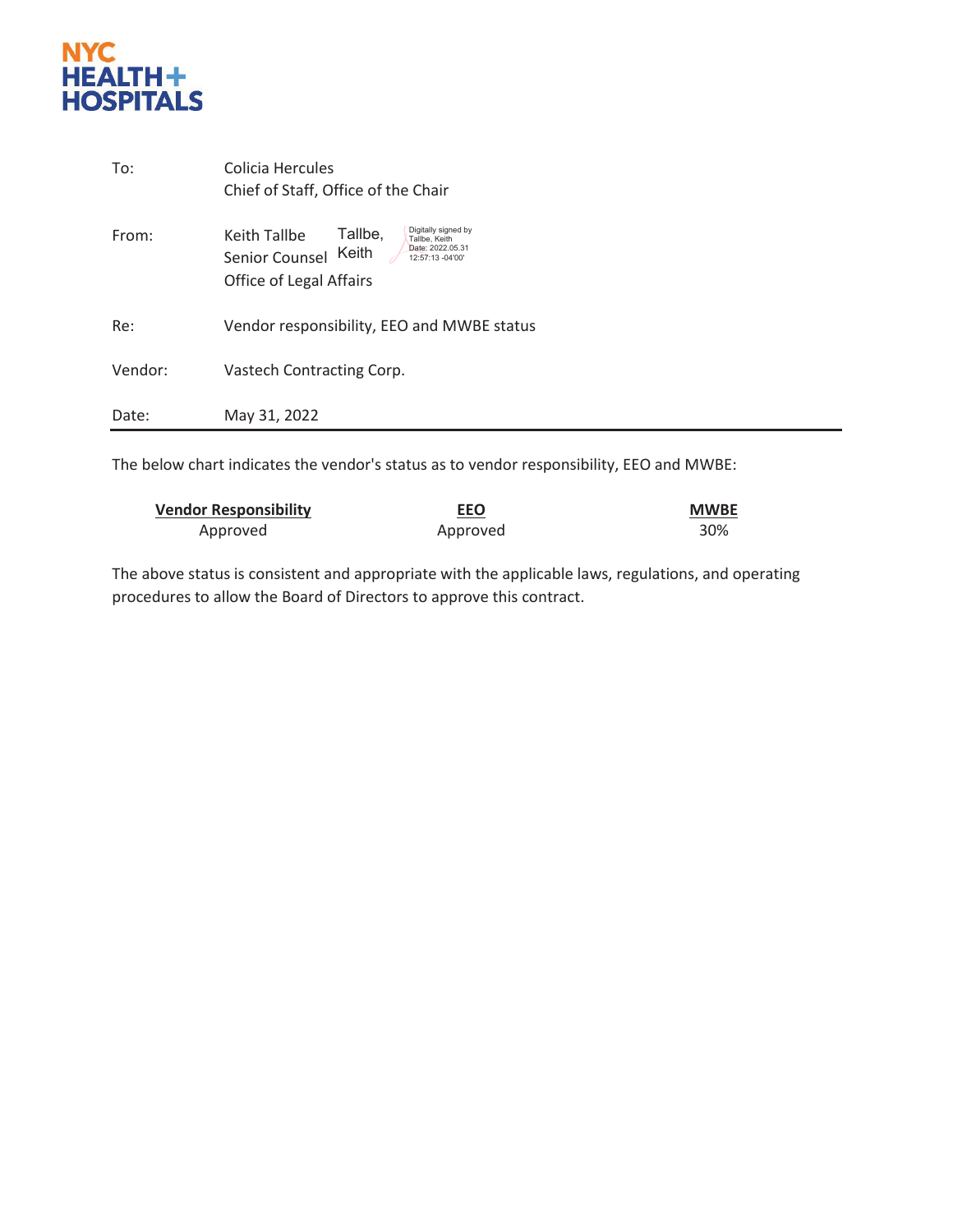# **NYC HOSPITALS**

# **Electrical and HVAC**

**Job Order Contracts Request for TimeExtension Mac Fahionnghaile & Sons Electrical Contracting, Inc.; Jemco Electrical Contractors and Vastech Contracting Corporation** 

# Capital Committee - June 13, 2022

Mahendranath Indar, AVP, Office of Facilities Development Leithland Tulloch, Sr. Director, Office Facilities Development

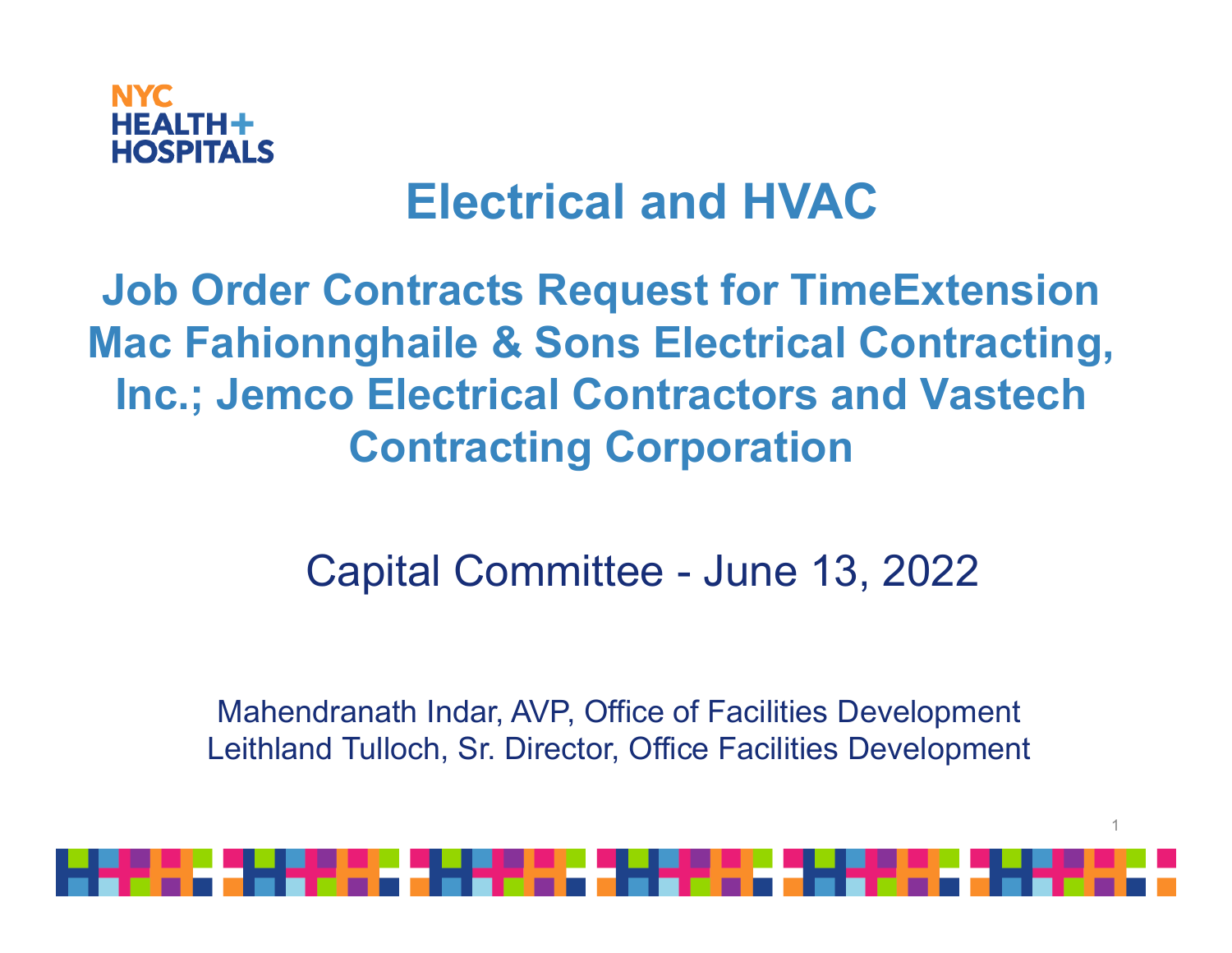## **NYC** НЕАІТН+ **Background / Current State** HOSPITALS

- Job Order Contracting (JOCs) are Construction Contracts that are awarded based on public bid, whereby bidders use a multiplier, against an itemized catalog of services, to establish their base bid. Solicitation and award in alignment with NYC Health + Hospitals Operating Procedure 100-5.
- Current Electrical and Mechanical/HVAC contracts were awarded in 2020 and will expire in July 31,2022.

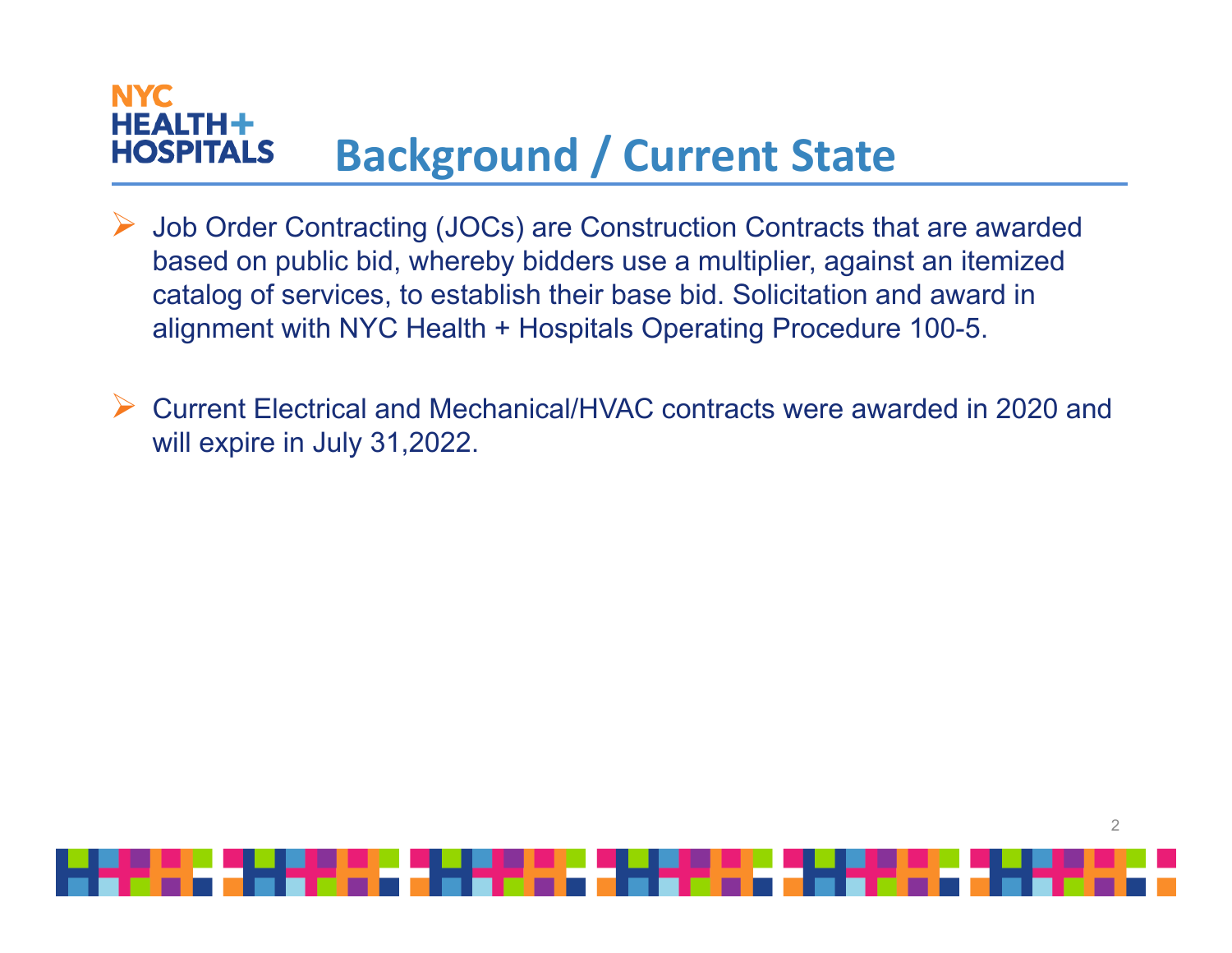## **NYC HEALTH+ HOSPITALS HVAC Contracts ‐ Current State**

| <b>Contractor</b> | <b>Original</b><br>Contract Award   Contract | Increase to | Work Issued<br>to Date | Remaining      | <b>Contract</b><br>Expiration |
|-------------------|----------------------------------------------|-------------|------------------------|----------------|-------------------------------|
| Vastech           | \$6,000,000                                  |             | \$1,068,254.33         | \$4,931,745.67 | 7/31/2022                     |
| Rashel*           | \$6,000,000                                  | \$0         | \$0                    | \$0            | n/a                           |

\* Rashel as <sup>a</sup> company made <sup>a</sup> decision to only perform work in the private sector. As <sup>a</sup> result they were removed from the pool and no work was issued to the company.

 $\triangleright$  Vastech has four active HVAC upgrade projects at Jacobi (3) and Elmhurst (1)

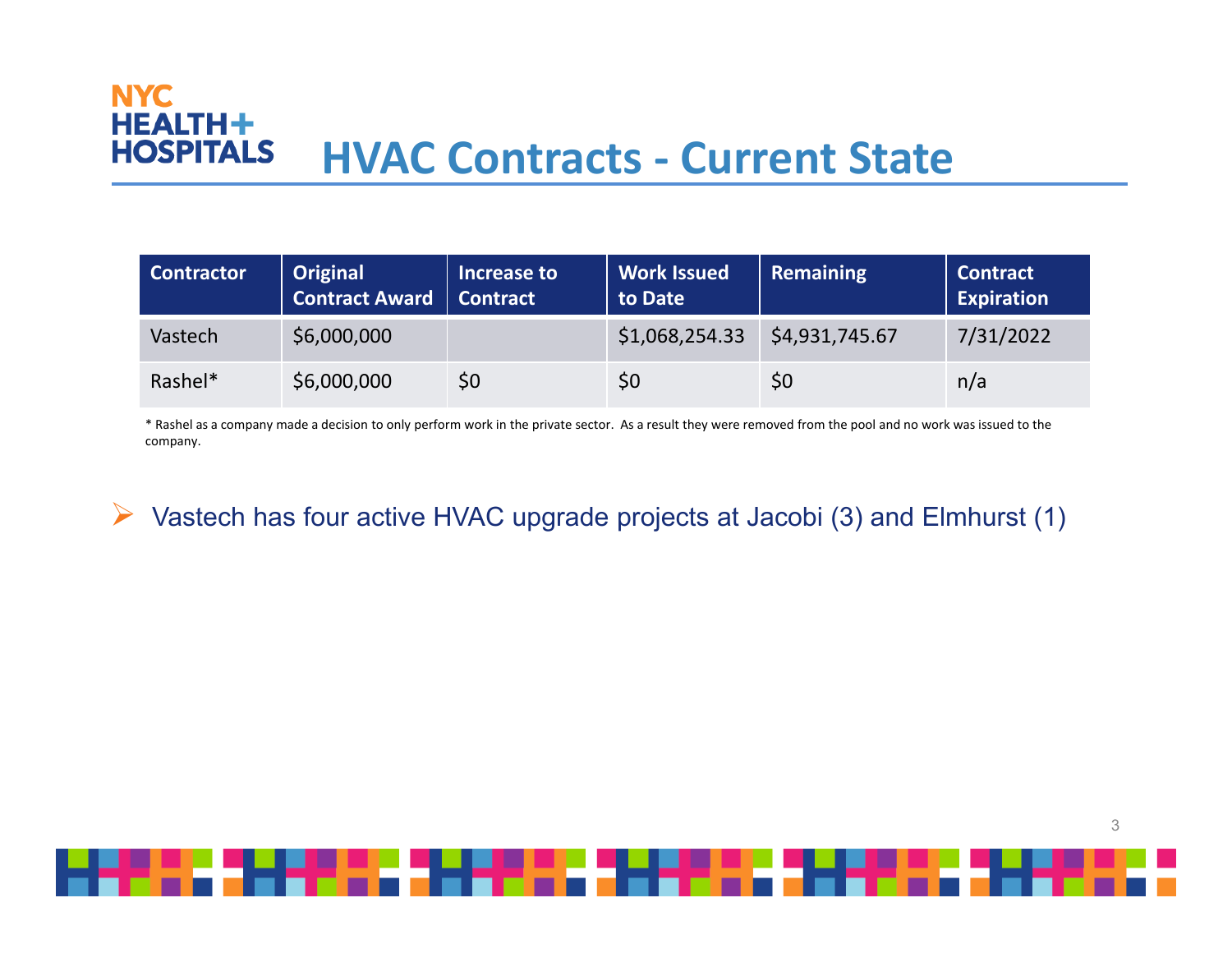### **NYC HEALTH+ Electrical Contracts ‐ Current StateHOSPITALS**

| <b>Contractor</b>         | Original<br><b>Contract</b><br><b>Award</b> | Increase to<br><b>Contract</b> | <b>Work Issued</b><br>to Date | <b>Remaining</b> | <b>Contract</b><br><b>Expiration</b> |
|---------------------------|---------------------------------------------|--------------------------------|-------------------------------|------------------|--------------------------------------|
| Jemco                     | \$6,000,000                                 | \$0                            | \$3,132,642                   | \$2,867,358      | 7/31/2022                            |
| MacFhionnghaile &<br>Sons | \$6,000,000                                 | \$0                            | \$2,621,194                   | \$3,378,806      | 7/31/2022                            |

Jemco used for Point Click Care (PCC) make ready work

 $\triangleright$  PCC Is the long term care electronic patient record software

▶ Mac Fhionngnaile & Sons used for EPIC make ready work

 $\triangleright$  EPIC is the acute and ambulatory care electronic patient record software

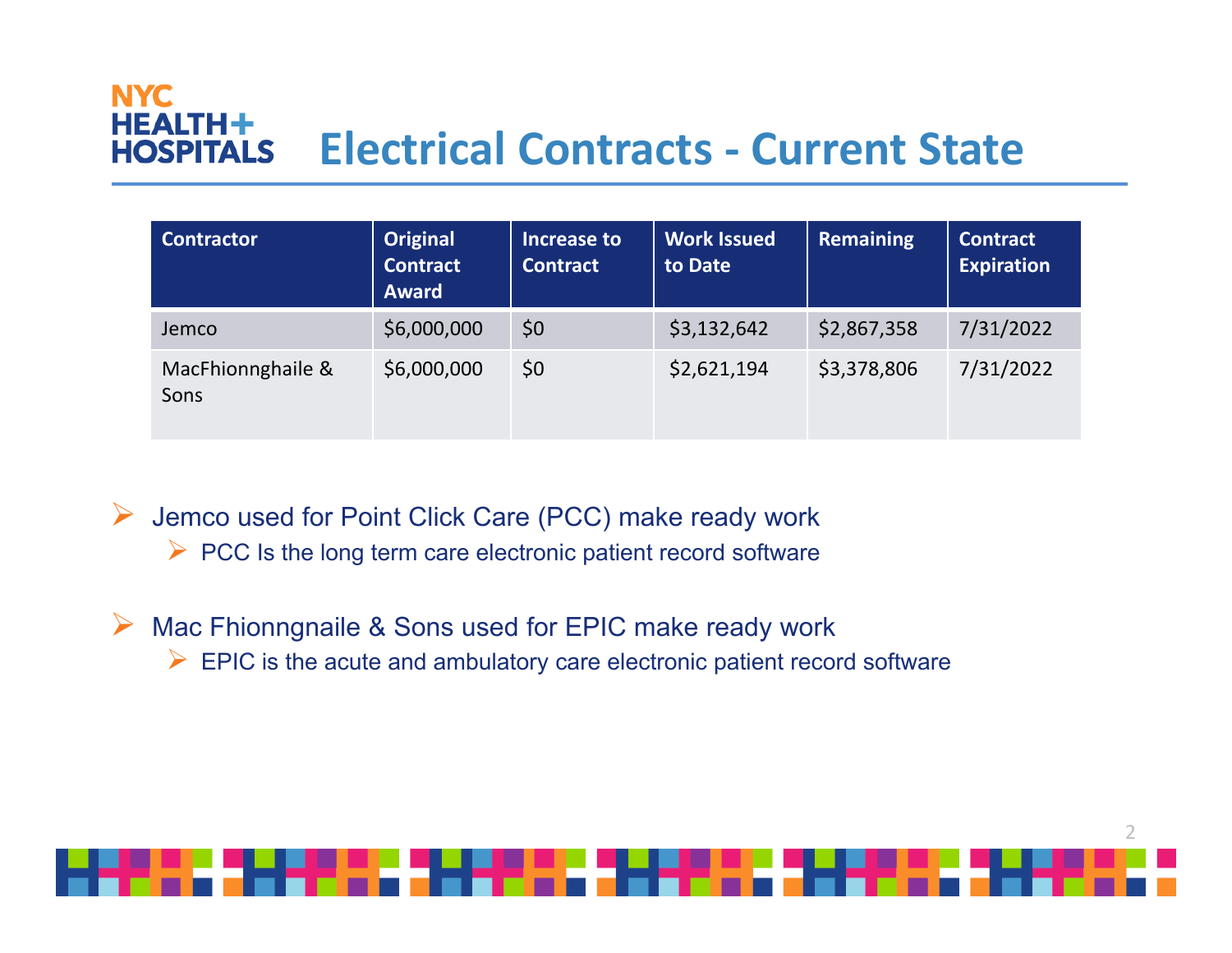## **NYC HEALTH+ HOSPITALS JEMCO Vendor Evaluations**

| <b>Vendor Performance Evaluation</b>                                                                                                                                                                                                                                  |               |
|-----------------------------------------------------------------------------------------------------------------------------------------------------------------------------------------------------------------------------------------------------------------------|---------------|
| <b>HEALTH+</b><br><b>JEMCO</b><br><b>HOSPITALS</b>                                                                                                                                                                                                                    |               |
|                                                                                                                                                                                                                                                                       |               |
| <b>DESCRIPTION</b>                                                                                                                                                                                                                                                    | <b>ANSWER</b> |
| Did the vendor meet its budgetary goals, exercising reasonable efforts to contain costs, including change order pricing?                                                                                                                                              | <b>YES</b>    |
| Has the vendor met any/all of the minority, women and emerging business enterprise participation goals and/or Local Business enterprise requirements, to the extend<br>applicable?                                                                                    | <b>YES</b>    |
| Did the vendor and any/all subcontractors comply with applicable Prevailing Wage requirements?                                                                                                                                                                        | <b>YES</b>    |
| Did the vendor maintain adequate records and logs, and did it submit accurate, complete and timely payment requisitions, fiscal reports and invoices, change order<br>proposals, timesheets and other required daily and periodic record submissions (as applicable)? | <b>YES</b>    |
| Did the vendor submit its proposed subcontractors for approval in advance of all work by such subcontractors?                                                                                                                                                         | <b>YES</b>    |
| Did the vendor pay its suppliers and subcontractors, if any, promptly?                                                                                                                                                                                                | <b>YES</b>    |
| Did the vendor and its subcontractors perform the contract with the requisite technical skill and expertise?                                                                                                                                                          | <b>YES</b>    |
| Did the vendor adequately supervise the contract and its personnel, and did its supervisors demonstrate the requisite technical skill and expertise to advance the work                                                                                               | <b>YES</b>    |
| Did the vendor adequately staff the contract?                                                                                                                                                                                                                         | <b>YES</b>    |
| Did the vendor fully comply with all applicable safety standards and maintain the site in an appropriate and safe condition?                                                                                                                                          | <b>YES</b>    |
| Did the vendor fully cooperate with the agency, e.g., by participating in necessary meetings, responding to agency orders and assisting the agency in addressing<br>complaints from the community during the construction as applicable?                              | <b>YES</b>    |
| Did the vendor adequately identify and promptly notify the agency of any issues or conditions that could affect the quality of work or result in delays, and did it<br>adequately and promptly assist the agency in resolving problems?                               | <b>YES</b>    |
|                                                                                                                                                                                                                                                                       |               |
| Performance and Overall Quality Rating Satisfactory                                                                                                                                                                                                                   | GOOD          |

<70% ‐‐‐‐‐‐‐‐‐‐‐‐‐‐‐‐Not satisfactory 71% ‐ 80% ‐‐‐‐‐‐‐‐ Satisfactory 81% ‐ 90% –‐‐‐‐‐‐ Good 91% ‐ 100% ‐‐‐‐‐‐‐ Excellent

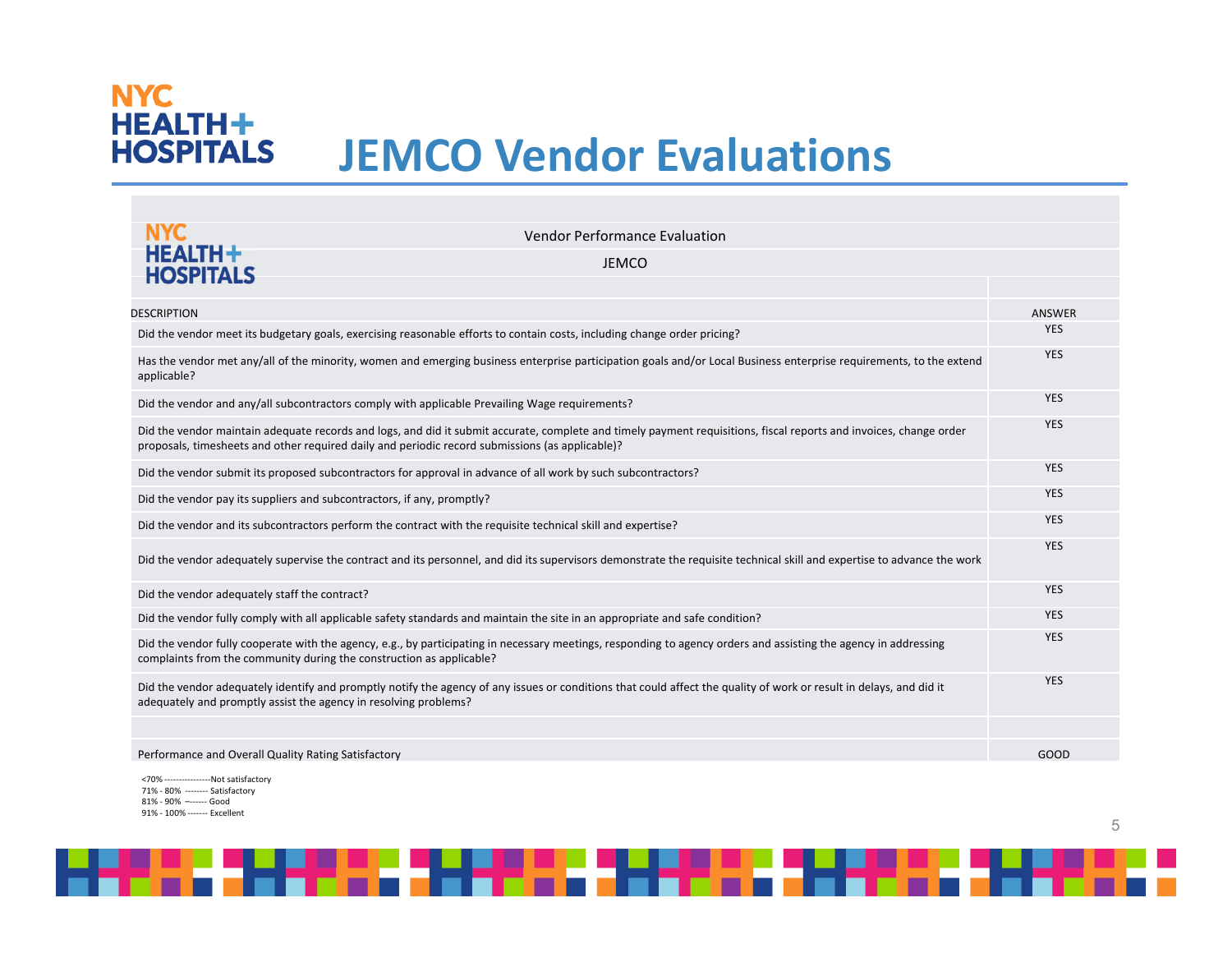## **NYC HEALTH+ HOSPITALS**

# **MacFhionnghaile & Sons Vendor Evaluations**

| <b>NYC</b><br><b>HEALTH+</b>                                           | <b>Vendor Performance Evaluation</b>                                                                                                                                                                                                                                  |                  |
|------------------------------------------------------------------------|-----------------------------------------------------------------------------------------------------------------------------------------------------------------------------------------------------------------------------------------------------------------------|------------------|
| <b>HOSPITALS</b>                                                       | <b>MACFHIONNGHAILE &amp; SONS</b>                                                                                                                                                                                                                                     |                  |
|                                                                        |                                                                                                                                                                                                                                                                       |                  |
| <b>DESCRIPTION</b>                                                     |                                                                                                                                                                                                                                                                       | <b>ANSWER</b>    |
|                                                                        | Did the vendor meet its budgetary goals, exercising reasonable efforts to contain costs, including change order pricing?                                                                                                                                              | <b>YES</b>       |
| applicable?                                                            | Has the vendor met any/all of the minority, women and emerging business enterprise participation goals and/or Local Business enterprise requirements, to the extend                                                                                                   | <b>YES</b>       |
|                                                                        | Did the vendor and any/all subcontractors comply with applicable Prevailing Wage requirements?                                                                                                                                                                        | <b>YES</b>       |
|                                                                        | Did the vendor maintain adequate records and logs, and did it submit accurate, complete and timely payment requisitions, fiscal reports and invoices, change order<br>proposals, timesheets and other required daily and periodic record submissions (as applicable)? | <b>YES</b>       |
|                                                                        | Did the vendor submit its proposed subcontractors for approval in advance of all work by such subcontractors?                                                                                                                                                         | <b>YES</b>       |
| Did the vendor pay its suppliers and subcontractors, if any, promptly? |                                                                                                                                                                                                                                                                       | <b>YES</b>       |
|                                                                        | Did the vendor and its subcontractors perform the contract with the requisite technical skill and expertise?                                                                                                                                                          | <b>YES</b>       |
|                                                                        | Did the vendor adequately supervise the contract and its personnel, and did its supervisors demonstrate the requisite technical skill and expertise to advance the work                                                                                               | <b>YES</b>       |
| Did the vendor adequately staff the contract?                          |                                                                                                                                                                                                                                                                       | <b>YES</b>       |
|                                                                        | Did the vendor fully comply with all applicable safety standards and maintain the site in an appropriate and safe condition?                                                                                                                                          | <b>YES</b>       |
| complaints from the community during the construction as applicable?   | Did the vendor fully cooperate with the agency, e.g., by participating in necessary meetings, responding to agency orders and assisting the agency in addressing                                                                                                      | <b>YES</b>       |
| adequately and promptly assist the agency in resolving problems?       | Did the vendor adequately identify and promptly notify the agency of any issues or conditions that could affect the quality of work or result in delays, and did it                                                                                                   | <b>YES</b>       |
|                                                                        |                                                                                                                                                                                                                                                                       |                  |
| Performance and Overall Quality Rating Satisfactory                    |                                                                                                                                                                                                                                                                       | <b>EXCELLENT</b> |

<70% ‐‐‐‐‐‐‐‐‐‐‐‐‐‐‐‐Not satisfactory 71% ‐ 80% ‐‐‐‐‐‐‐‐ Satisfactory 81% ‐ 90% –‐‐‐‐‐‐ Good 91% ‐ 100% ‐‐‐‐‐‐‐ Excellent

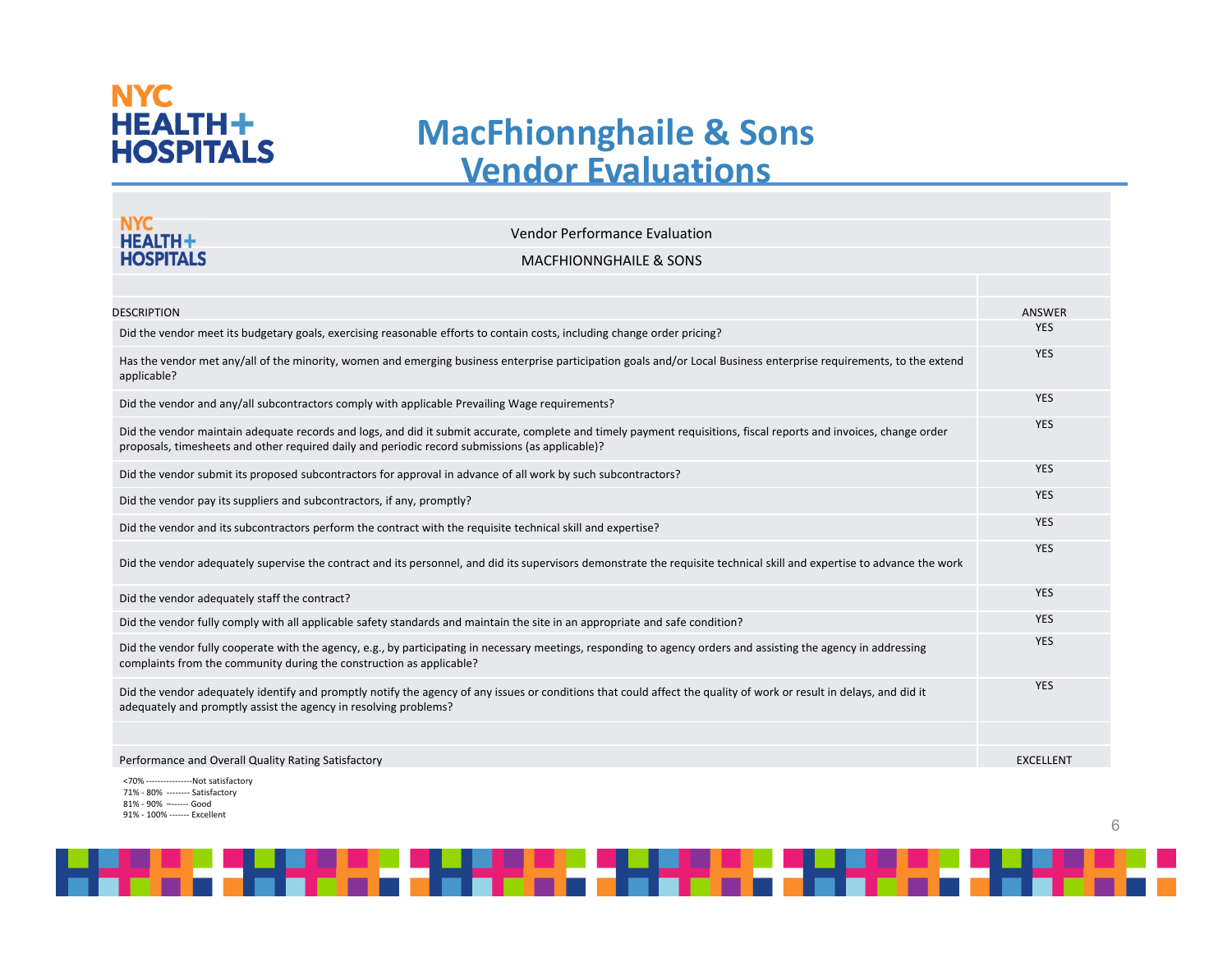## **NYC HEALTH+ HOSPITALS VASTECH Vendor Evaluations**

| <b>NYC</b>                                                                                                                                                                                                                                                            |               |
|-----------------------------------------------------------------------------------------------------------------------------------------------------------------------------------------------------------------------------------------------------------------------|---------------|
| <b>Vendor Performance Evaluation</b><br><b>HEALTH+</b>                                                                                                                                                                                                                |               |
| <b>VASTECH</b><br><b>HOSPITALS</b>                                                                                                                                                                                                                                    |               |
|                                                                                                                                                                                                                                                                       |               |
| <b>DESCRIPTION</b>                                                                                                                                                                                                                                                    | <b>ANSWER</b> |
| Did the vendor meet its budgetary goals, exercising reasonable efforts to contain costs, including change order pricing?                                                                                                                                              | <b>YES</b>    |
| Has the vendor met any/all of the minority, women and emerging business enterprise participation goals and/or Local Business enterprise requirements, to the<br>extend applicable?                                                                                    | <b>NO</b>     |
| Did the vendor and any/all subcontractors comply with applicable Prevailing Wage requirements?                                                                                                                                                                        | <b>YES</b>    |
| Did the vendor maintain adequate records and logs, and did it submit accurate, complete and timely payment requisitions, fiscal reports and invoices, change<br>order proposals, timesheets and other required daily and periodic record submissions (as applicable)? | <b>YES</b>    |
| Did the vendor submit its proposed subcontractors for approval in advance of all work by such subcontractors?                                                                                                                                                         | <b>YES</b>    |
| Did the vendor pay its suppliers and subcontractors, if any, promptly?                                                                                                                                                                                                | <b>YES</b>    |
| Did the vendor and its subcontractors perform the contract with the requisite technical skill and expertise?                                                                                                                                                          | <b>YES</b>    |
| Did the vendor adequately supervise the contract and its personnel, and did its supervisors demonstrate the requisite technical skill and expertise to advance the<br>work                                                                                            | <b>YES</b>    |
| Did the vendor adequately staff the contract?                                                                                                                                                                                                                         | <b>YES</b>    |
| Did the vendor fully comply with all applicable safety standards and maintain the site in an appropriate and safe condition?                                                                                                                                          | <b>YES</b>    |
| Did the vendor fully cooperate with the agency, e.g., by participating in necessary meetings, responding to agency orders and assisting the agency in addressing<br>complaints from the community during the construction as applicable?                              | <b>YES</b>    |
| Did the vendor adequately identify and promptly notify the agency of any issues or conditions that could affect the quality of work or result in delays, and did it<br>adequately and promptly assist the agency in resolving problems?                               | <b>YES</b>    |
|                                                                                                                                                                                                                                                                       |               |
| Performance and Overall Quality Rating Satisfactory                                                                                                                                                                                                                   | $NA*$         |

\* All the work currently assigned to Vastech is in progress and has not been evaluated. Work will be evaluated upon completion of the project.

<70% ‐‐‐‐‐‐‐‐‐‐‐‐‐‐‐‐Not satisfactory 71% ‐ 80% ‐‐‐‐‐‐‐‐ Satisfactory 81% ‐ 90% –‐‐‐‐‐‐ Good 91% ‐ 100% ‐‐‐‐‐‐‐ Excellent

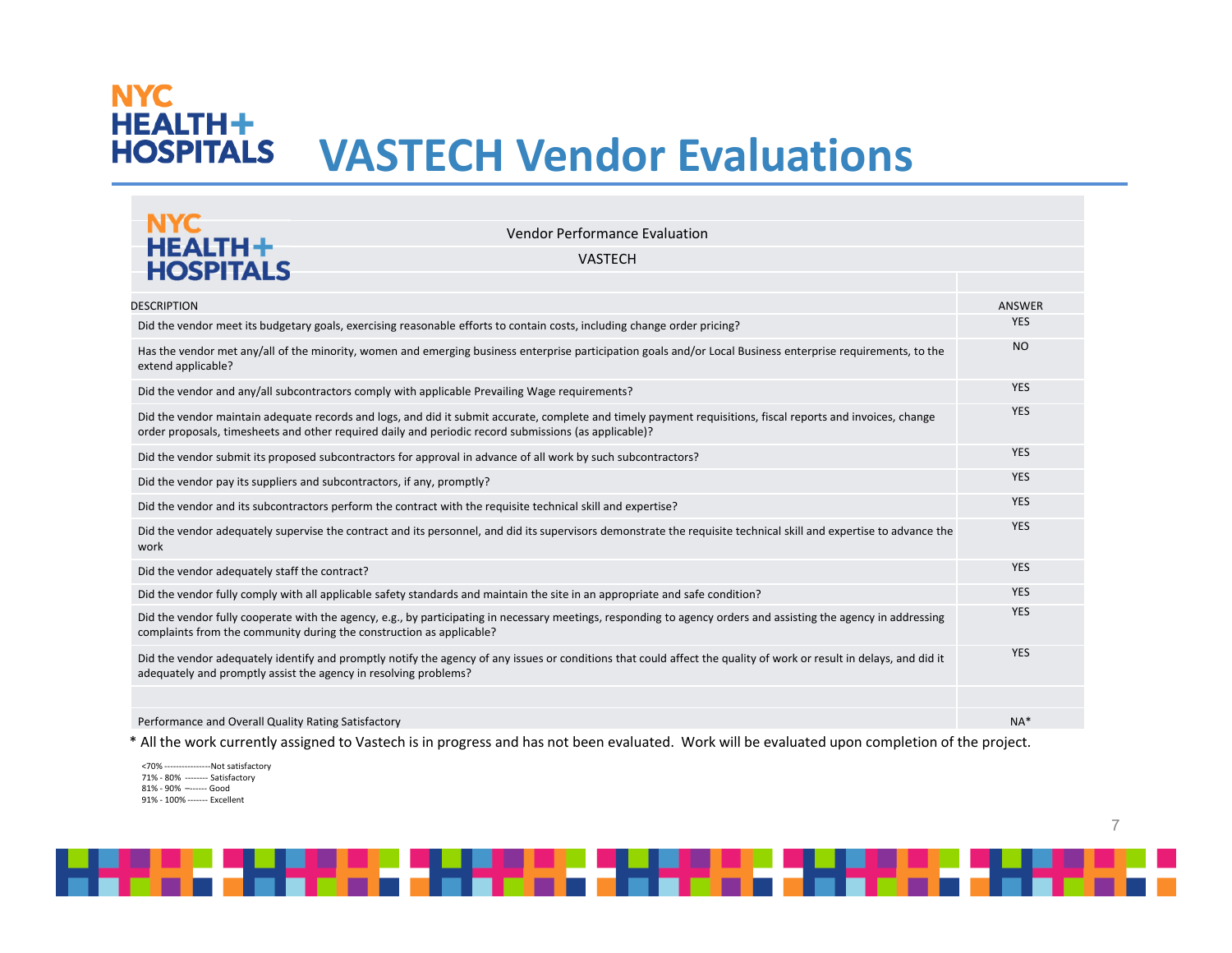# **NYC** НЕАІТН+ HOSPITALS

# **MWBE - HVAC**

 $\triangleright$  Vastech is the only HVAC vendor under this contract pool Vastech submitted a 31% MWBE Utilization Plan (below)

| <b>Subcontractor</b>                 | <b>Certification</b> | <b>Supplies/Services</b>       | <b>Utilization Plan</b> |
|--------------------------------------|----------------------|--------------------------------|-------------------------|
| Infinity Contracting                 | <b>MBE</b>           | <b>Heating and Ventilation</b> | 10%                     |
| <b>Eastern Plumbing</b>              | <b>WBE</b>           | Plumbing                       | 7%                      |
| <b>American Building Contractors</b> | <b>MBE</b>           | <b>Milwork Fabrication</b>     | 4%                      |
| Association                          |                      | Refrigeration, A/C,            | 5%                      |
| <b>ANR Mechanical</b>                | <b>MBE</b>           | <b>Mechanical Piping</b>       |                         |
| RJ Green                             | <b>MBE</b>           | Site Work                      | 2%                      |
| Duetscher & Daughter                 | <b>MBE</b>           | Carpentry                      | 3%                      |
|                                      |                      |                                |                         |
| <b>TOTAL</b>                         |                      |                                | 31%                     |

- $\triangleright$  Vastech has been issued four work orders totaling \$1,068,254
- $\triangleright$  Vastech plans to self-perform 67% of this work which is valued at \$715,730 and to date has no MWBE utilization
- $\triangleright$  Of the remaining balance of \$352,254, Vastech will work with the Vendor Diversity team to identify every opportunity to meet their MWBE utilization plan of 31%
- $\triangleright$  The Vendor Diversity team will also work closely with Vastech on any future work assigned through this contract to ensure MWBE utilization is maximized

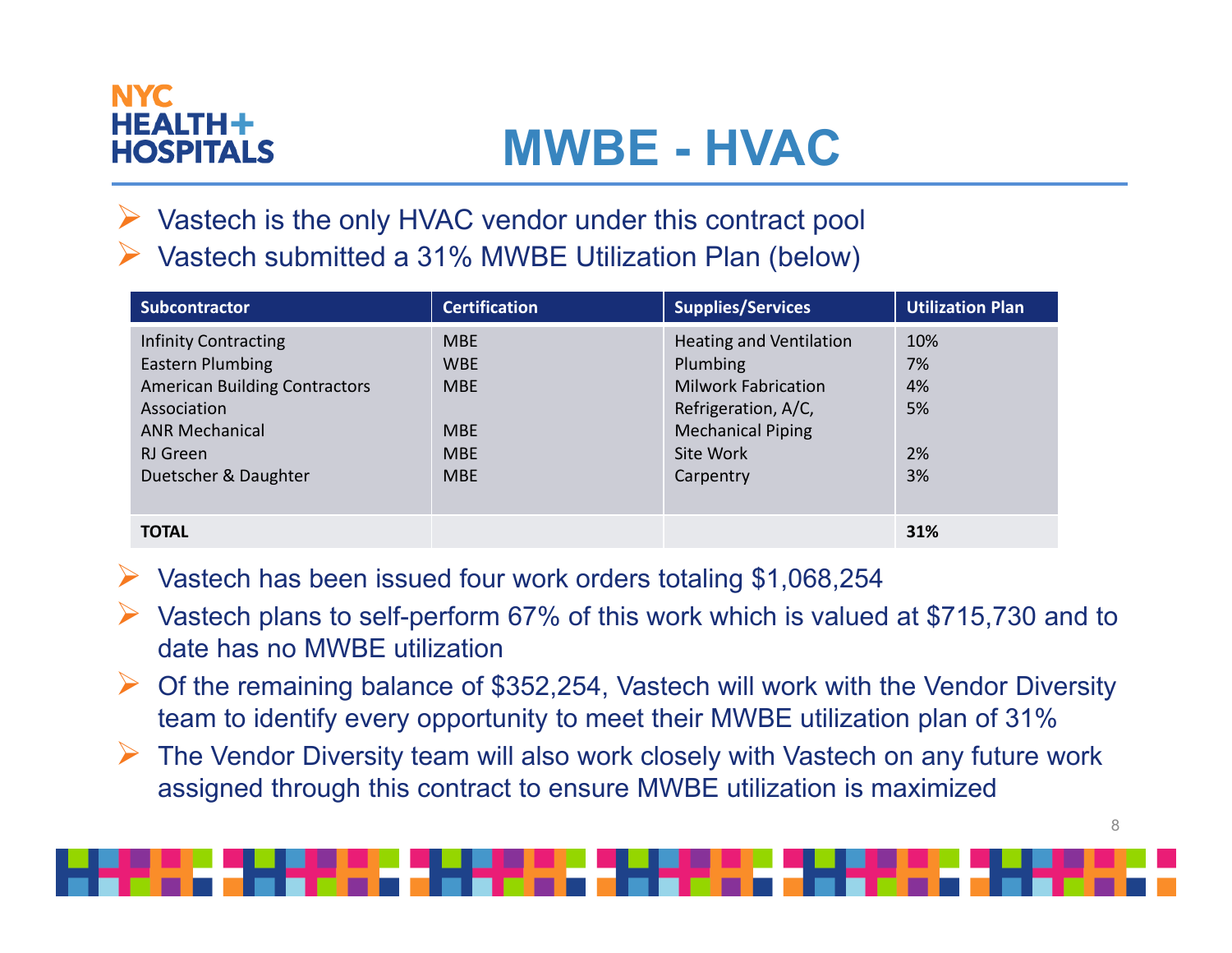# **NYC**  $HEALTH+$ **HOSPITALS**

# **MWBE - ELECTRICAL**

Jemco: 30.17% MWBE subcontractor Utilization Plan

## $\triangleright$  Jemco Current MWBE utilization is 25%

- Jemco has issued a \$248,000 PO to a MWBE vendor for work in progress
- $\blacktriangleright$ Jemco is forecasting they will spend \$30,000 with a MWBE supplier for work in progress

|                             |            |                                |             |             | \$ PO Issued | % PO issued |                   |                                                            |
|-----------------------------|------------|--------------------------------|-------------|-------------|--------------|-------------|-------------------|------------------------------------------------------------|
|                             |            |                                | $$$ Paid to | % Paid to   | to MWBE,     | to MWBE,    |                   | $\left \right.$ \$ Forecasted $\left \right.$ % Forecasted |
| <b>Subcontractor</b>        |            | Certfication Supplies/Services | <b>MWBE</b> | <b>MWBE</b> | not paid     | not paid    | <b>Assignment</b> | Assignment                                                 |
| American                    |            |                                |             |             |              |             |                   |                                                            |
| Building                    |            |                                |             |             |              |             |                   |                                                            |
| Contractors                 | MBE        | <b>Supplies</b>                | \$31,590    | 1%          | \$248,000    | 7%          |                   |                                                            |
| <b>AGA</b>                  | <b>MBE</b> | <b>Supplies</b>                | \$185,000   | 5.90%       |              |             |                   |                                                            |
| Denali Electric             | MBE        | <b>Supplies</b>                | \$121,235   | 3.90%       |              |             |                   |                                                            |
| Deutscher &                 |            |                                |             |             |              |             |                   |                                                            |
| Daughter                    | WBE        | <b>Supplies</b>                | \$72,030    | 2.30%       |              |             |                   |                                                            |
| <b>Eastern Plumbing MBE</b> |            | <b>Supplies</b>                | \$9,586     | 0.30%       |              |             |                   |                                                            |
| Park Ave Supplies MBE       |            | <b>Supplies</b>                | \$102,340   | 3.30%       |              |             | \$30,000          | 1%                                                         |
| Tedco                       | MBE        | <b>Supplies</b>                | \$228,255   | 7.30%       |              |             |                   |                                                            |
| Turtle & Hughes             | <b>MBE</b> | Supplies                       | \$26,480    | 0.80%       |              |             |                   |                                                            |
| <b>TOTAL</b>                |            |                                | \$776,516   | 25%         | \$248,000    | 7%          | \$30,000          | 1%                                                         |

**Total \$ Assigned to Jemco \$ 3,132,642.00**

 $\blacktriangleright$  Mac Fhionnghaile & Sons is a NYC certified MWBE and as such, their MWBE utilization will always  $_{\tiny \odot}$  $\blacktriangleright$ be 100%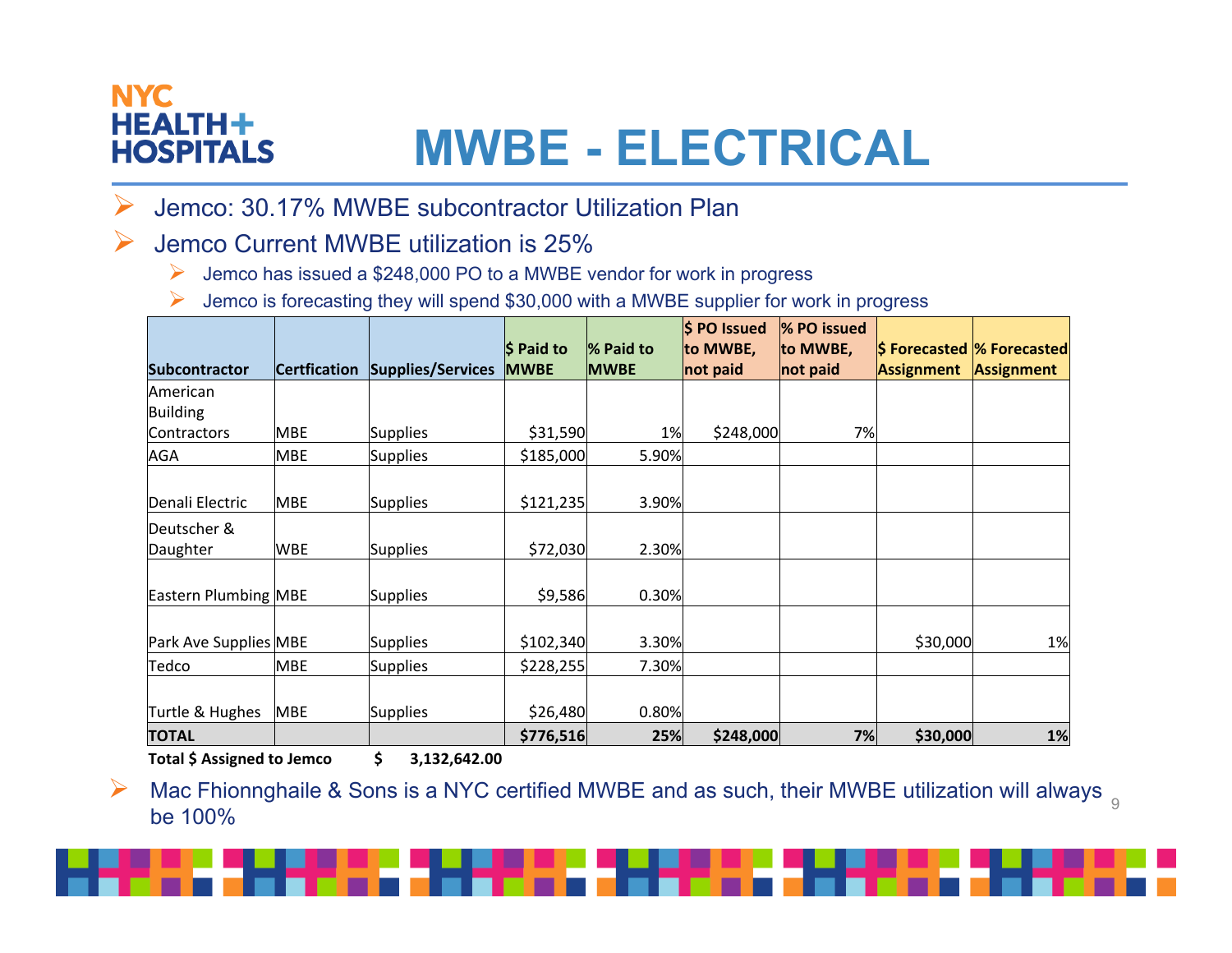### **NYC**  $H$  $F$  $A$  $T$  $H$  $+$ **Capital Committee Request HOSPITALS**

- Authorizing New York City Health and Hospitals Corporation ("NYC Health + Hospitals") extend by six months its contract with Vastech Contracting Corporation (the "Contractor") approved by NYC Health + Hospitals' Board of Directors in May 2020 to provide heating, ventilation and air conditioning ("HVAC") work on an as-needed basis throughout NYC Health + Hospitals without any increase in the previously approved funding.
- Authorizing New York City Health and Hospitals Corporation ("NYC Health + Hospitals") to extend by six months its contract with Jemco Electrical Contractors (the "Contractor") and MacFhionnghaile & Sons approved by NYC Health + Hospitals' Board of Directors in May 2020 to provide electrical work on an as-needed basis throughout NYC Health + Hospitals without any increase in the previously approved funding.

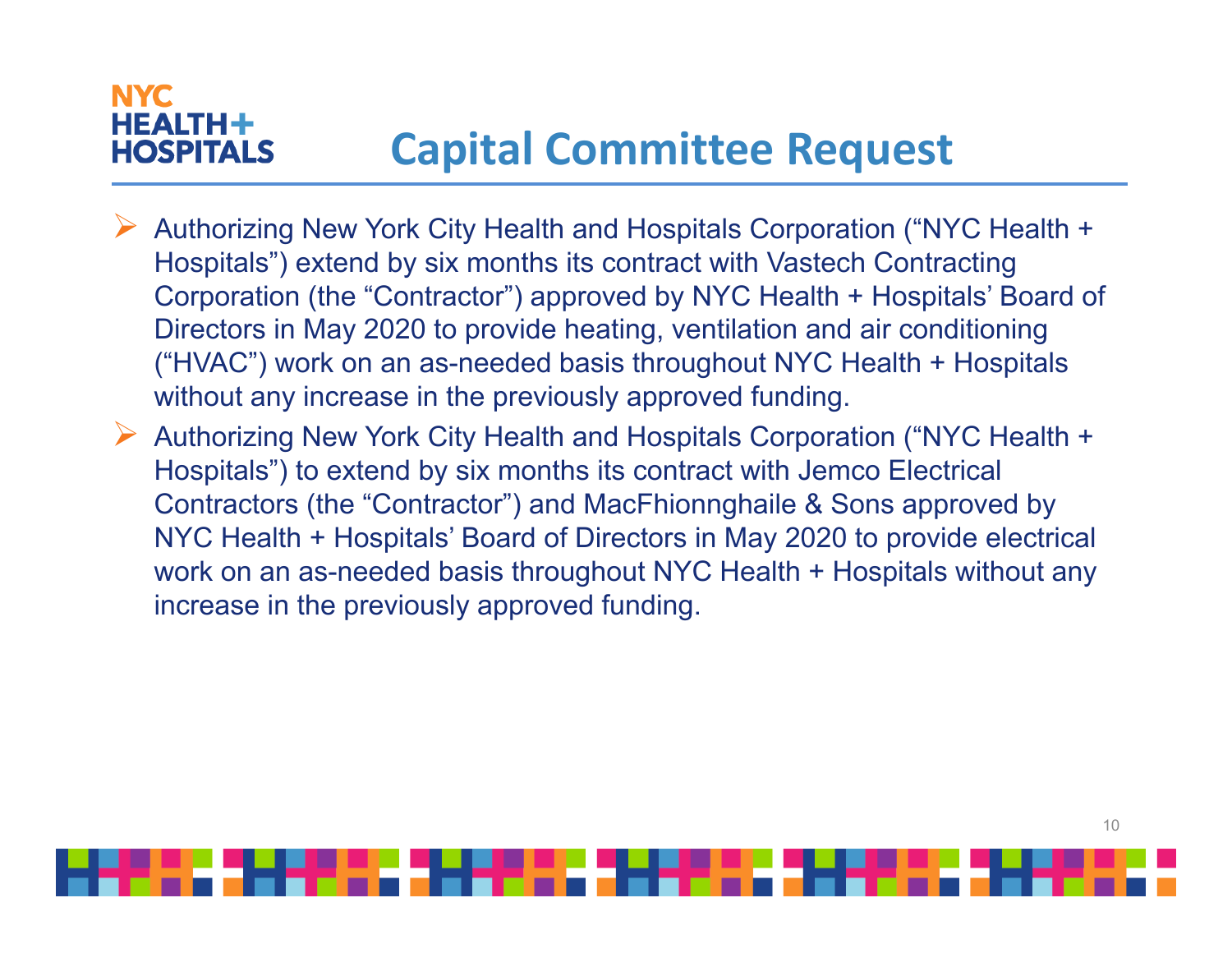# **CONTRACT APPROVAL**

# **GUTH DE CONZO CONSULTING ENGINEERS, PC**

# **CONSTRUCTION MANAGEMENT & PROJECT MANAGEMENT SERVICES**

**NYC HEALTH + HOSPITALS / ELMHURST**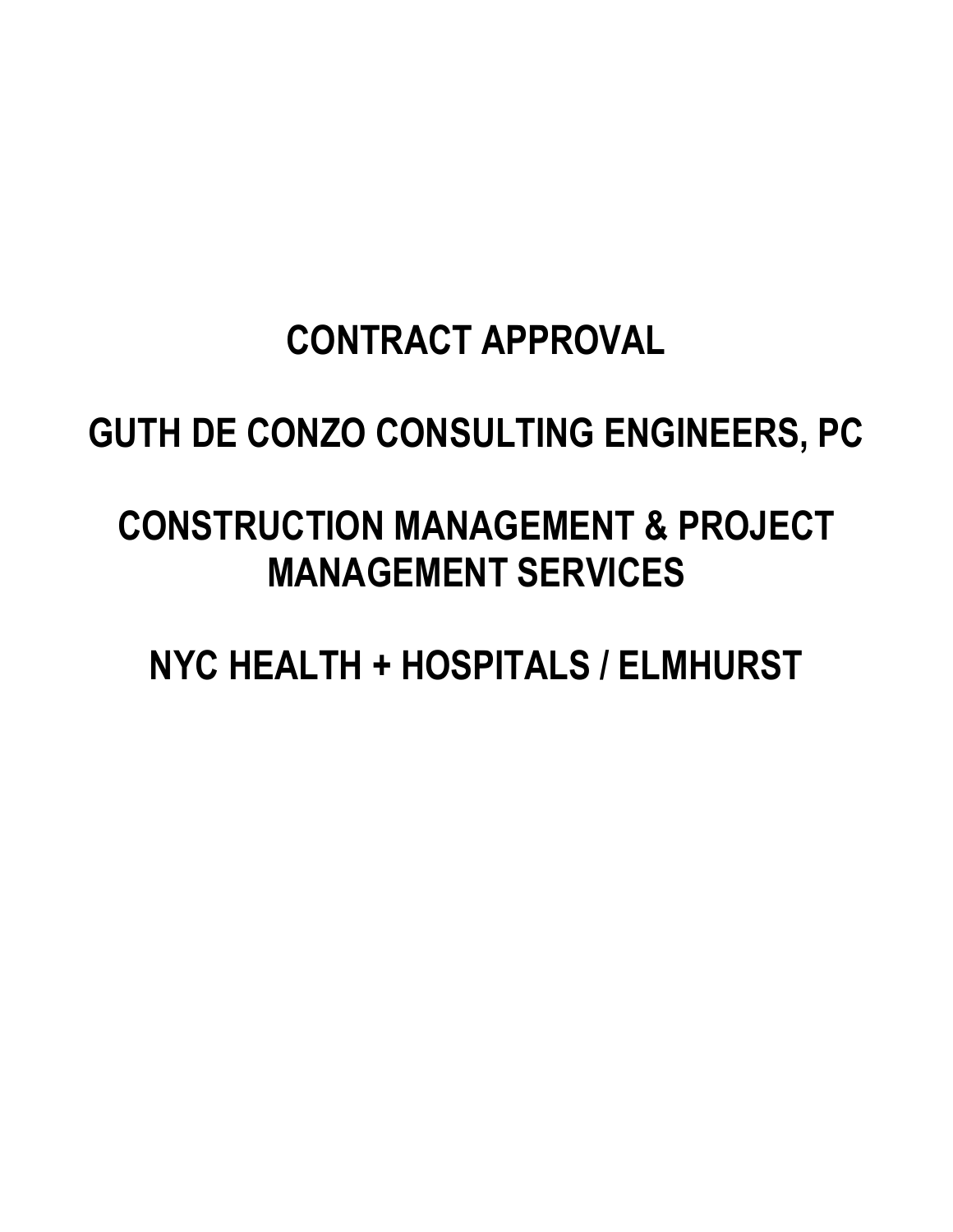#### **RESOLUTION**

Authorizing the New York City Health and Hospitals Corporation (the "System") to execute a contract with Guth DeConzo Consulting Engineers, PC ("DeConzo") to provide, planning, construction management and project management services on an as needed basis with respect to several pending projects at NYC Health + Hospitals/Elmhurst ("Elmhurst") for a term of three years with the System holding two 1-year options to renew with a 20% contingency of \$1,839,500 for an amount not to exceed \$11,027,000.

**WHEREAS**, with the substantial expansion of the System's portfolio of construction and major repair projects, the System has turned to private entities to provide planning, construction management and project management services; and

**WHEREAS**, approximately 20 construction and major repair projects at Elmhurst are currently in the planning stages or are under consideration including critical roof replacements, ED expansion, Neuro ICU, Labor & Delivery renovation, ambulatory surgery center, construct new PICU/NICU, convert psych beds to med/surg beds, LL 11 façade repairs and Emergency System Type I upgrade, and Monplane – Cath Lab replacement with an estimated project total of \$140,000,000; and

**WHEREAS**, to secure the necessary planning, construction management and project management services the System conducted an RFP process involving the direct solicitation of 51 firms, a pre-proposal conference at which 17 firms attended, 10 firms submitting proposals and the evaluation Committee's determination that DeConzo best meets the needs of the System; and

**WHEREAS**, DeConzo has recently performed work for the System at NYC Health + Hospitals/Queens, Bellevue and Woodhull as well as substantial work at NYU Langone, Memorial Sloan Kettering, Good Samaritan, SUNY Downstate and at Stonybrook University and its performance in those connections for the System has been evaluated as acceptable to good while good references were provided by the other institutions; and

**WHEREAS**, a particularly large contingency of 20% has been requested in view of the large portfolio of procects involved and the complexity of some of them; and

**WHEREAS**, DeConzo has proposed a 30% MWBE subcontracting plan that includes, principally the use of Macan Deve Engineers, P.C. for site supervision, constructability review, safety management and other field service and DACK Consulting Solutions for cost estimating, scheduling services and document control; and

**WHEREAS**, the System's Office of Facility Development will be responsible for the management of the proposed agreement.

#### **NOW THEREFORE, be it**

**RESOLVED,** that the New York City Health and Hospitals Corporation (the "**System**") be and hereby is authorized to execute a contract with Guth DeConzo Consulting Engineers, PC ("**DeConzo**") to provide, planning, construction management and project management services on an as needed basis with respect to several pending projects at NYC Health + Hospitals/Elmhurst ("**Elmhurst**") for a term of three years with the System holding two 1-year options to renew with a 20% contingency of \$1,839,500 for an amount not to exceed \$11,027,000.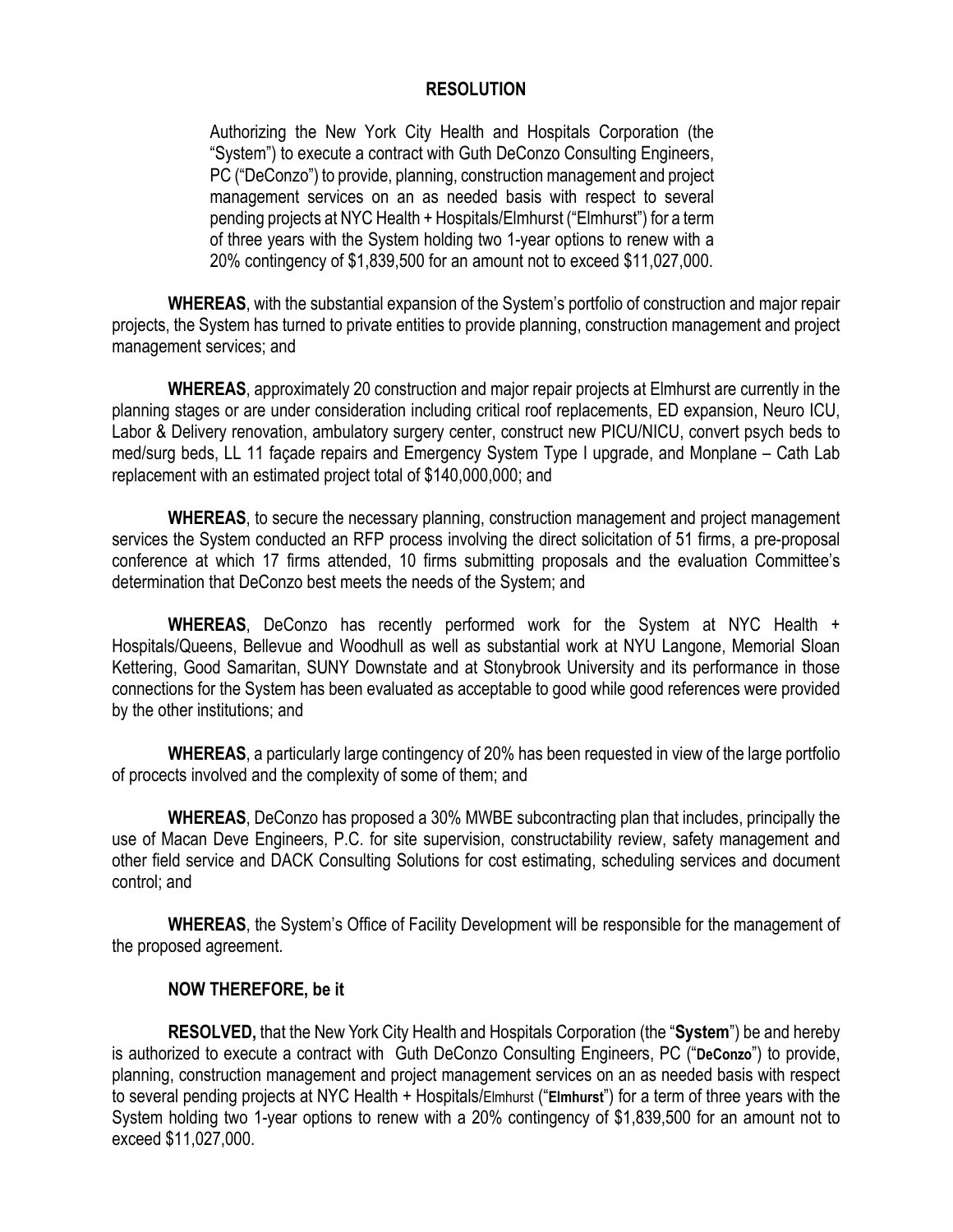#### **EXECUTIVE SUMMARY STAND-BY CONTRACT WITH GUTH DECONZO CONSULTING ENGINEERS, PC FOR PLANNING, CONSTRUCTION AND PROJECT MANAGEMENT SERVICES AT NYC HEALTH + HOSPITALS/ELMHURST HOSPITAL CENTER FOR VARIOUS PROJECTS**

- **OVERVIEW:** The System's portfolio of construction and major repair projects has substantially grown over the last several years. To manage such projects, the System has turned to private entities to provide planning, construction management and project management services. The System believes that private firms in such roles will be responsive to the Systems' needs, accountable and will function on a professional level.
- **PROCUREMENT** The System conducted an RFP process involving the direct solicitation of 51 firms, a pre-proposal conference at which 17 firms attended, 10 firms submitting proposals and the evaluation Committee's determination that DeConzo best meets the needs of the System
- **PROJECTS:** Approximately 20 projects at Elmhurst are in early planning stages or are under consideration. These projects include including critical roof replacements, ED expansion, Neuro ICU, Labor & Delivery renovation, ambulatory surgery center, construct new PICU/NICU, convert psych beds to med/surg beds, LL 11 façade repairs and Emergency System Type I upgrade, and Monplane – Cath Lab replacement with an estimated total for the entire list of projects of \$140,000,000.
- **TERMS:** The proposed contract will be for five years with two 1-years options for the System to exercise. No work will be committed to DeConzo by the execution of the proposed contract but rather Jacobs will be available to accept work orders for the proposed projects as their planning and financing is finalized.
- **FINANCING:** The proposed projects will be financed with City Capital.
- **MWBE**: DeConzo has proposed a 30% MWBE subcontracting plan that includes, principally the use of Macan Deve Engineers, P.C. for site supervision, constructability review, safety management and other field service and DACK Consulting Solutions for cost estimating, scheduling services and document control.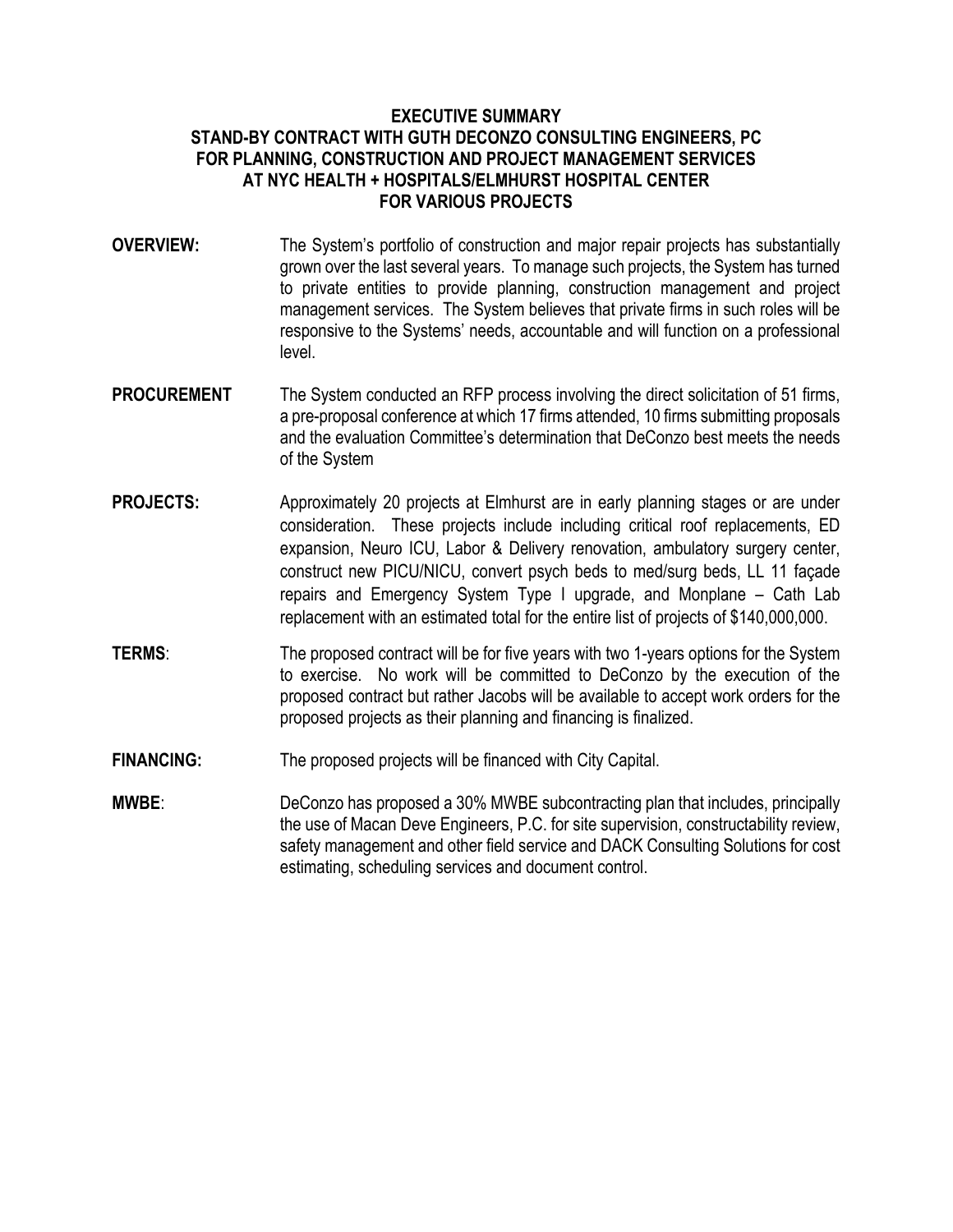

| To:     | Colicia Hercules<br>Chief of Staff, Office of the Chair                                                                                                                  |
|---------|--------------------------------------------------------------------------------------------------------------------------------------------------------------------------|
| From:   | <b>Keith Tallbe</b><br>Digitally signed by<br>Tallbe, Keith<br>Tallbe, Keith<br>Date: 2022.06.09<br>Senior Counsel<br>08:39:55 -04'00'<br><b>Office of Legal Affairs</b> |
| Re:     | Vendor responsibility, EEO and MWBE status                                                                                                                               |
| Vendor: | Guth DeConzo Consulting Engineers, PC                                                                                                                                    |
| Matter: | NYC Health + Hospitals/Elmhurst, Construction and Project Management                                                                                                     |
| Date:   | June 9, 2022                                                                                                                                                             |

The below chart indicates the vendor's status as to vendor responsibility, EEO and MWBE:

| <b>Vendor Responsibility</b> | <b>EEO</b> | <b>MWBE</b>               |
|------------------------------|------------|---------------------------|
| Pending                      | Pending    | 30% MWBE Utilization Plan |

The above status is consistent and appropriate with the applicable laws, regulations, and operating procedures to allow the Board of Directors to approve this contract.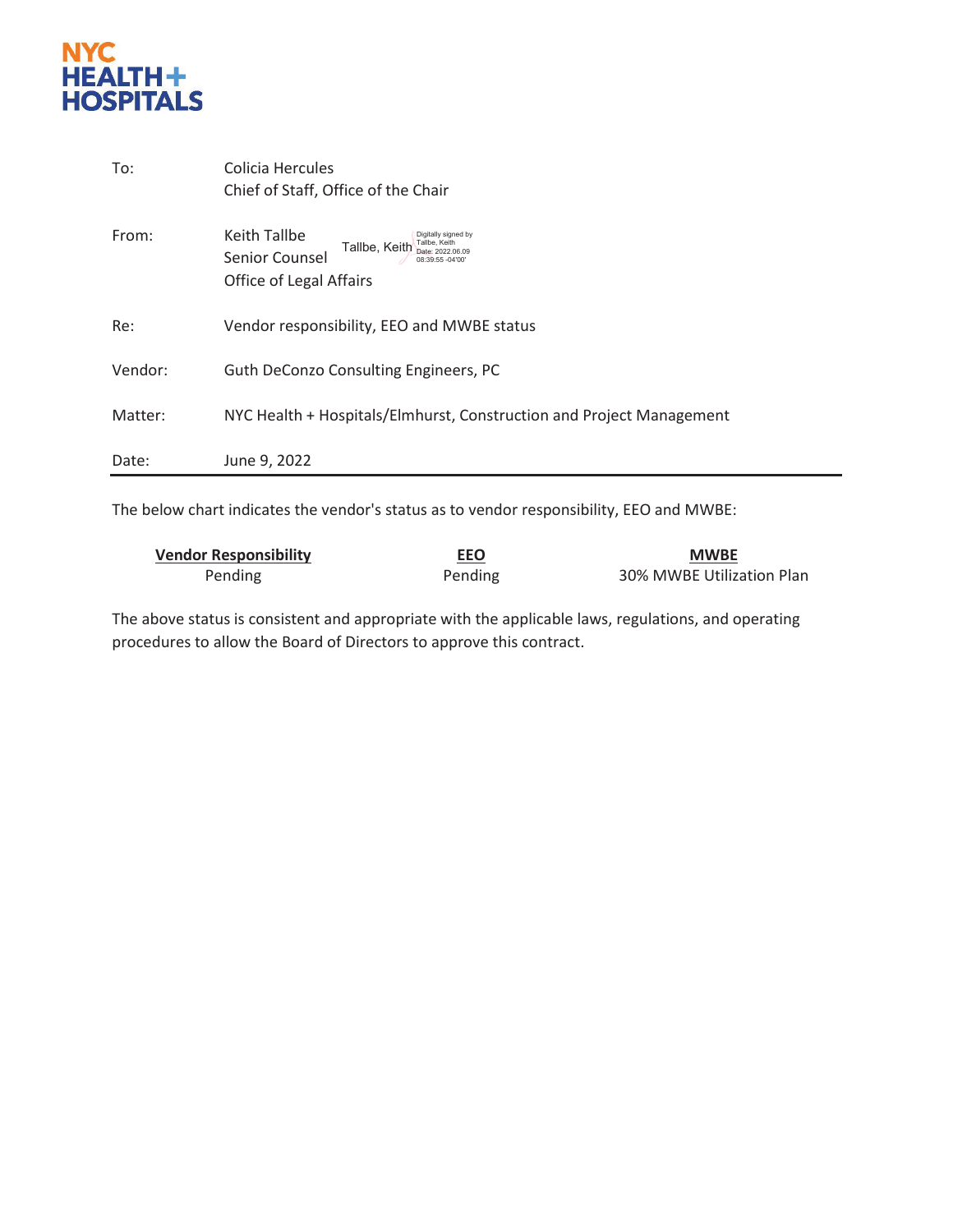## **NYC** НЕАІТН+ **HOSPITALS**

# **Elmhurst Hospital Comprehensive Construction Management Services for Capital Portfoliowith Guth DeConzo Consulting Engineers, PC**

# **Capital Committee June 13, 2022**

Oscar Gonzalez, Senior Assistant Vice President, Office of Facilities Development Milenko Milinic – Chief of Capital Design & Construction, NYC Health + Hospitals / Elmhurst Erin Egan – Director of Capital Budgets – Elmhurst, Office of Facilities Development

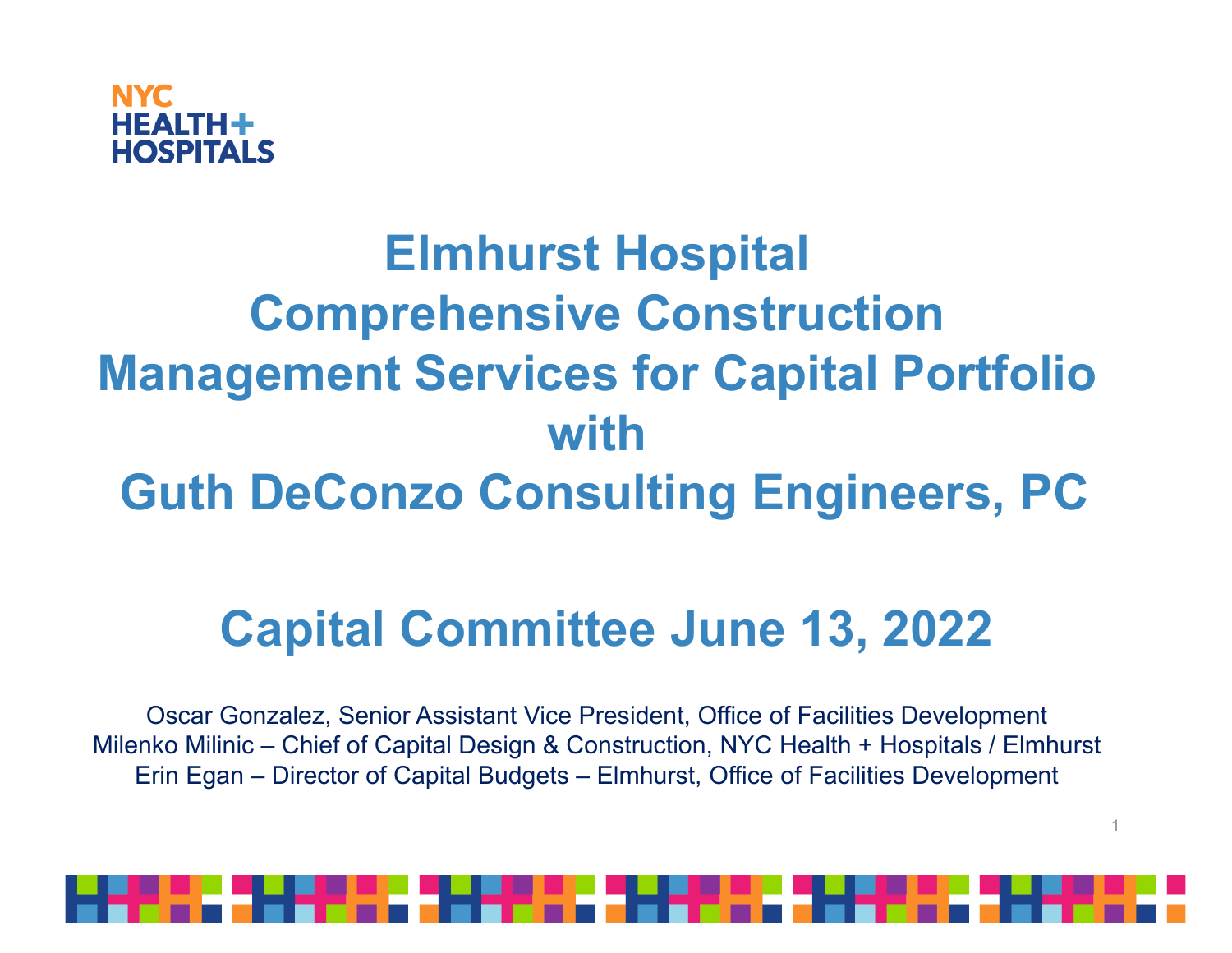### **NYC** НЕАІТН+ **Program Background HOSPITALS**

- Elmhurst Hospital has a number of capital projects with significant public interest in investing in the Hospital
- Major infrastructure components at Elmhurst Hospital are nearing the end of their useful life
- Capital projects require complex phasing to ensure hospital service lines remain operational during the construction, especially the active Emergency Department, which is the Elmhurst core project
- Recent infusions of capital dollars at Elmhurst require more resources and expertise to deliver the work.
- To ensure additional opportunities to secure funding, all funding needs to demonstrate progress
- $\triangleright$  Funding for this contract will come from City Capital
- Current portfolio consists of 20 capital projects with a dollar value of \$140,000,000

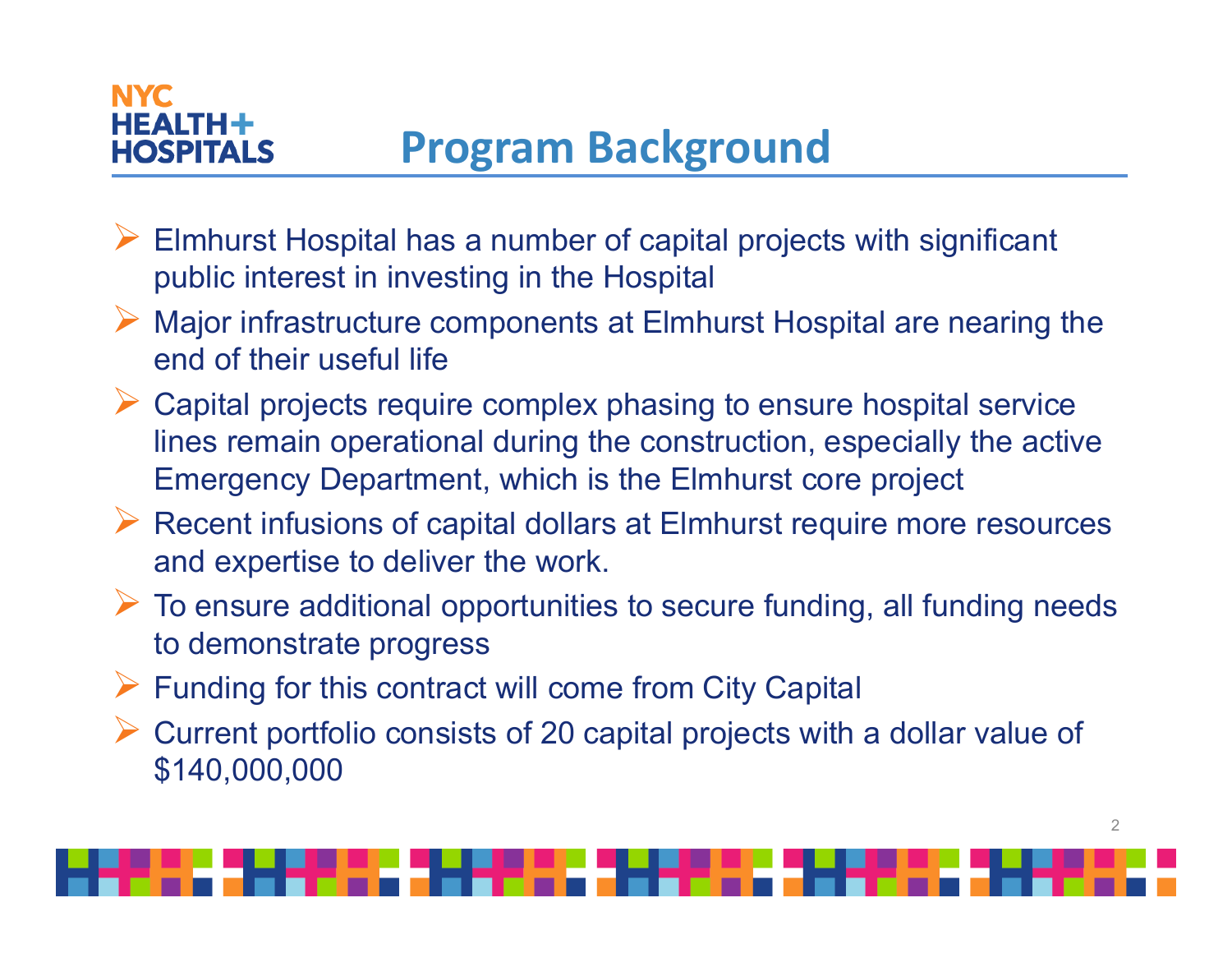## **NYC HEALTH+ Elmhurst Capital ProjectsHOSPITALS**

|                                              | <b>Project Stage</b> | <b>Designer</b>     | <b>Current Estimate</b><br>Total Project Cost (\$000) |
|----------------------------------------------|----------------------|---------------------|-------------------------------------------------------|
| <b>Major Clinical Modernization Projects</b> |                      |                     |                                                       |
| ED Expansion - CORE PROJECT                  | Design - DD          | Lothrop             | \$65,000                                              |
| Neuro ICU                                    | Pre-Design           | N/A                 | \$12,000                                              |
| Labor & Delivery Renovation                  | Design $-$ SD        | Gertler & Wente     | \$12,000                                              |
| Ambulatory Surgery Center                    | Design - DD          | JFKM/TPG            | \$9,000                                               |
| <b>Construct New PICU/NICU</b>               | Pre-Design           | N/A                 | \$5,500                                               |
| Cysto Conversion to two full size OR's       | <b>Bid</b>           | Gertler & Wente     | \$2,500                                               |
| Convert Psych Beds to Med/Surg Beds          | Pre-Design           | N/A                 | \$5,000                                               |
| Radiation Oncology Suite Renov.              | Pre-Design           | N/A                 | \$1,400                                               |
| <b>Bond Funded Projects</b>                  |                      |                     | SubTotal \$112,400                                    |
| <b>Critical Roof Replacements</b>            | <b>Bid</b>           | Lothrop             | \$2,000                                               |
| E7 MICU AHU Replacement                      | <b>Bid</b>           | <b>MGE</b>          | \$1,290                                               |
| Central Sterile AHU Replacement              | <b>Bid</b>           | <b>MGE</b>          | \$982                                                 |
| UST#8 Replacement                            | <b>Bid</b>           | Greenman - Pederson | \$650                                                 |
| Infrastructure Projects                      |                      | SubTotal \$4,922    |                                                       |
| LL 11 Façade Repairs                         | Award                | Superstructures     | \$4,800                                               |
| Type I EES Upgrade                           | Pre-Bid              | Kallen & Lamelson   | \$3,100                                               |
| Elevator Mod - Cars 1-5, Annex O & G         | Pre-Design           | N/A                 | \$3,500                                               |
| Elevator Mod - Cars 6,7 & 10                 | Pre-Design           | N/A                 | \$1,500                                               |
| Turn Key Projects                            |                      | SubTotal\$12,900    |                                                       |
| Monoplane - Cath Lab Replacement             | Procurement          | <b>GE</b>           | \$4,460                                               |
| Nuclear Camera Replacement                   | Procurement          | <b>GE</b>           | \$1,170                                               |
| <b>CT Simulator Replacement</b>              | Procurement          | <b>GE</b>           | \$1,008                                               |
| <b>LINAC Replacement</b>                     | Procurement          | Varian              | \$5,400                                               |
|                                              |                      | SubTotal\$12,038    |                                                       |
| <b>Total</b>                                 |                      |                     | \$139,265                                             |
|                                              |                      |                     |                                                       |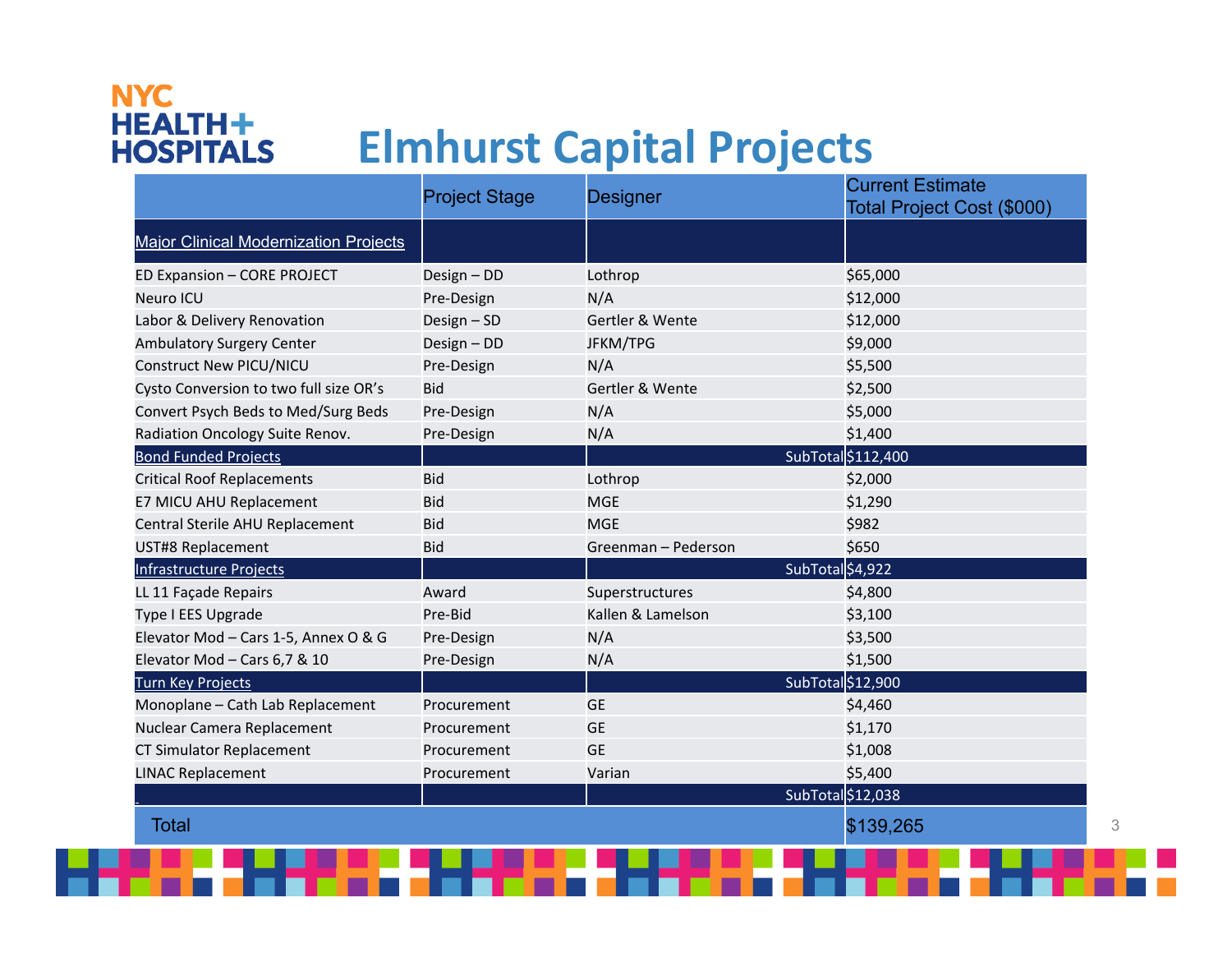# **NYC**  $HEALTH+$ **HOSPITALS**

# **RFP Criteria**

 $\blacktriangleright$ 

#### $\blacktriangleright$ Minimum criteria:

- $\triangleright$  Minimum 5 years of healthcare project and/or construction management experience
- $\triangleright$  MWBE Plan, waiver, or certification

# $\triangleright$  Substantive Criteria

- **25% Approach and Methodology**
- **► 25% Qualifications of Proposers** Consultants and Staffing
- 20% Appropriateness & Quality of Firms **Experience**
- $\triangleright$  15% Cost
- $\triangleright$  15% MWBE

# Evaluation Committee:

- Voting Members
	- ▶ Three members of Elmhurst Capital Design & Construction team
	- ▶ One ETIS member
	- ▶ One member Elmhurst Capital Design & Construction team
- $\triangleright$  One OFD team
	- ▶ One member OFD team

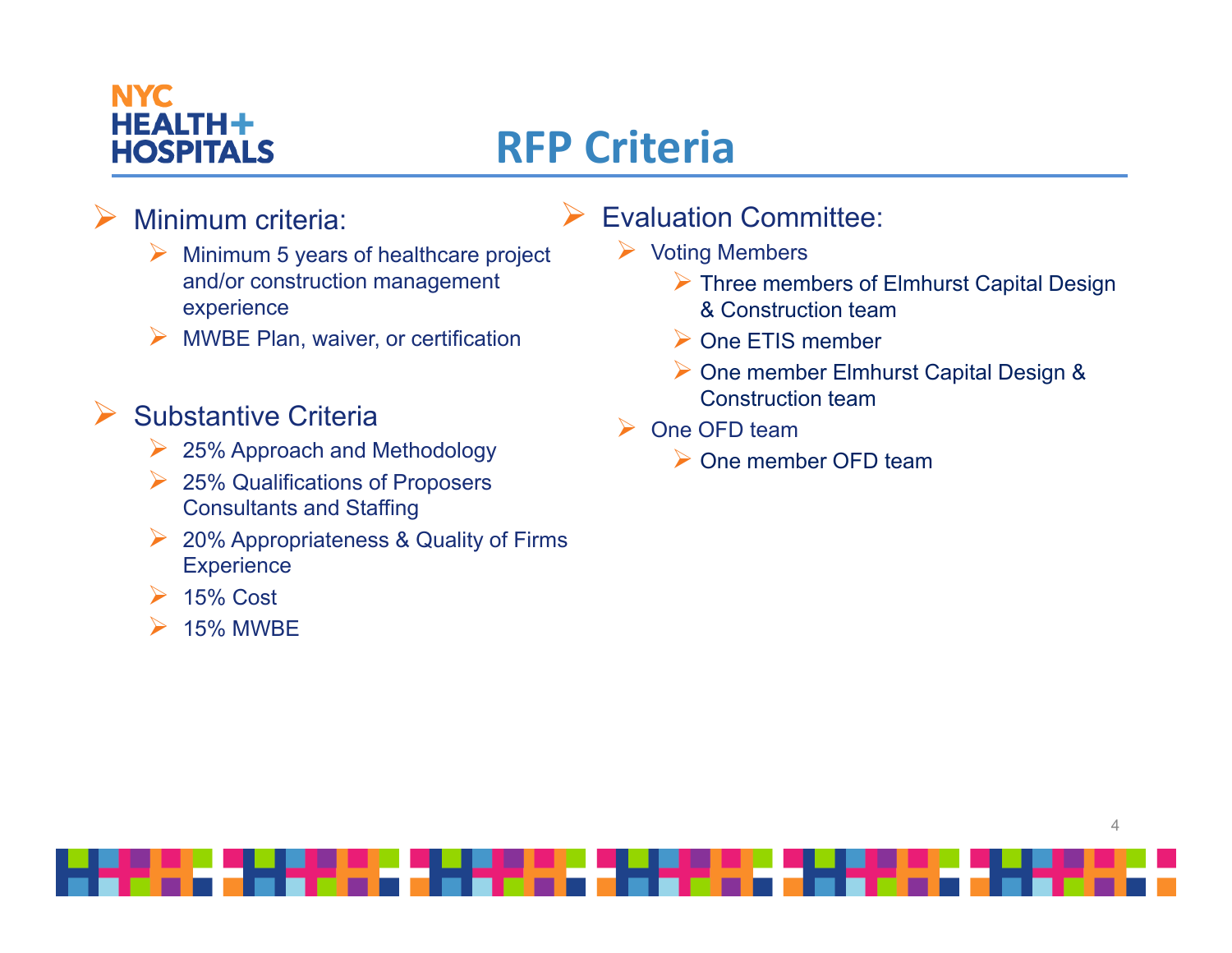# **NYC Overview of Procurement** HOSPITALS

- ▶ 02/22/22: RFP published on City Record, sent directly to 51 vendors
- $\blacktriangleright$ 03/01/22: Pre-proposal conference held, 17 vendors attended
- $\blacktriangleright$ 03/18/22: Proposal deadline, 10 proposals received
- ▶ 04/22/22: Evaluation committee completed first round of scoring. Five firms were shortlisted
- $\triangleright$  05/12/22 05/19/22: Shortlisted firms presented proposal solution to evaluation committee
- ▶ 05/26/22: Evaluation Committee debriefed on vendor presentations and submitted final scoring. Guth DeConzo was the highest rated proposer

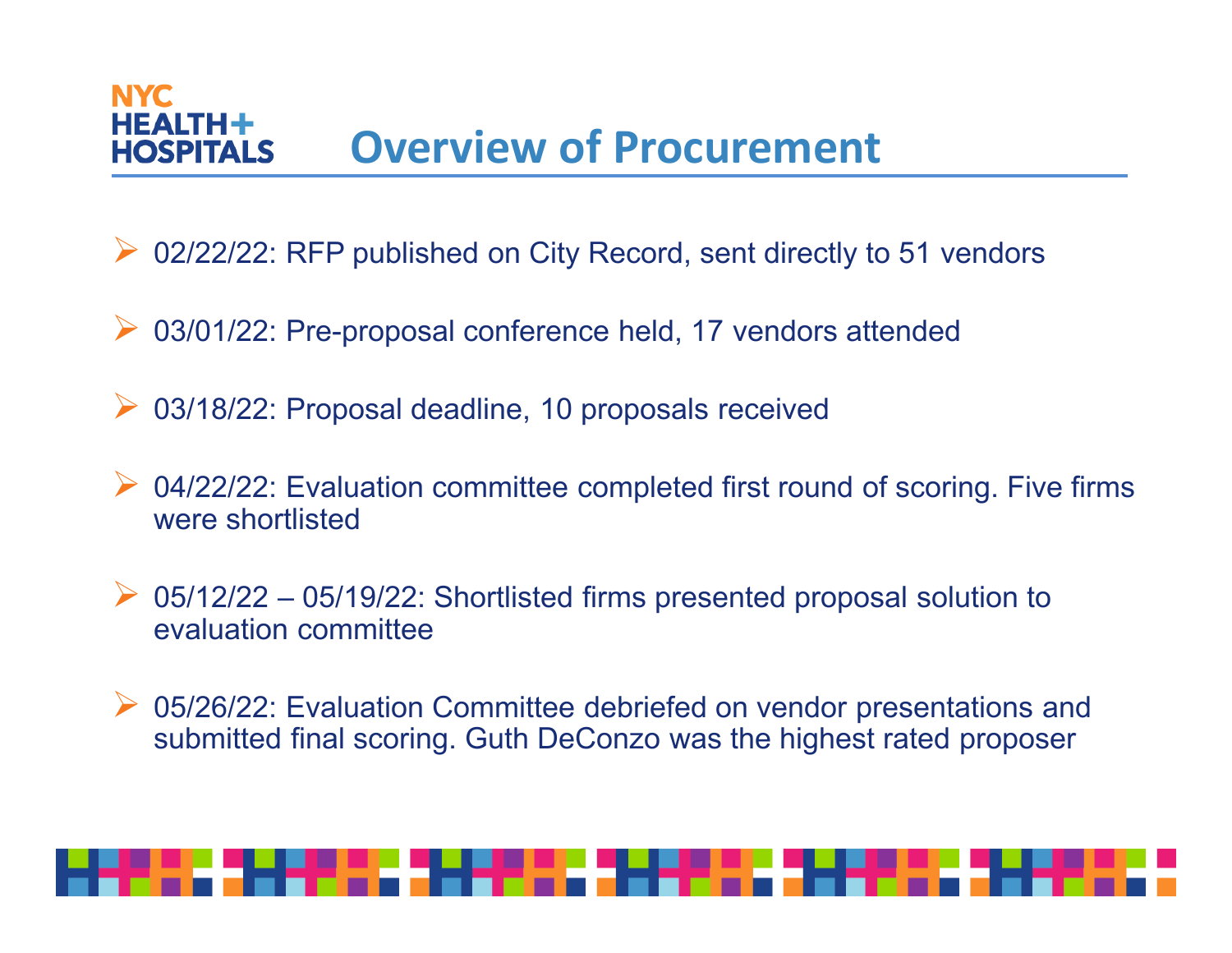## **NYC** НЕАІТН+ **HOSPITALS**

- Guth DeConzo is the highest rated proposer and is the selected vendor
- $\triangleright$  Contract award amount is \$9,197,500
- A contingency of 20% totaling \$1,839,500 was added to the contract award amount
- Total NTE for this contract with 20% contingency is \$11,027,000
- Guth DeConzo historically has provided excellent Construction Management services for Elmhurst Hospital Center through the New York Power Authority (NYPA) for two energy projects – instantaneous hot water heaters and AHU installs
- H+H also received additional excellent ratings when checking references from NYS Office of General Services and SUNY projects for Guth DeConzo CM Services

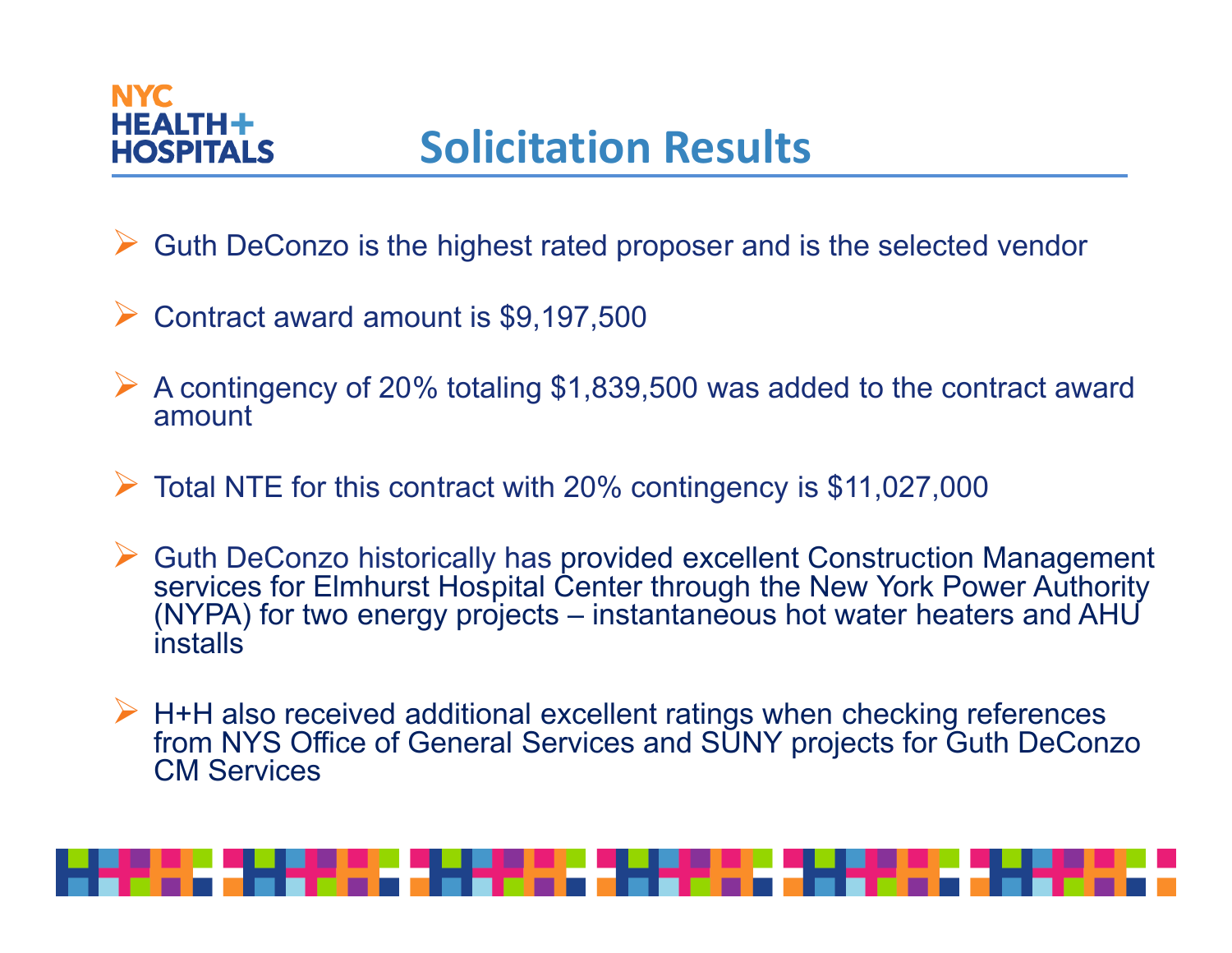#### **NYC HEALTH+ Performance References & Background HOSPITALS**

Guth DeConzo have previously & successfully performed Construction Management Services for H+H/Elmhurst,

 $\blacktriangleright$  2019: Managed an Emergency Domestic Hot Water tank system Replacement. Project was completed in phases to maintain hot water capabilities to the facility at all times

 $\sum_{i=1}^{n}$  2021: Managed the replacement of AHU-9 which services administrative and critical care areas

| <b>Current Project List</b>                | <b>Current Status</b>                               |
|--------------------------------------------|-----------------------------------------------------|
| <b>Woodhull Elevator Modernization</b>     | Project is complete. Currently in closeout.         |
| <b>Coney Island Elevator Modernization</b> | Project is complete. Currently in closeout.         |
| <b>Metropolitan Chiller Replacement</b>    | Substantial completion target date is November 2022 |
| <b>Queens Hospital Energy Upgrades</b>     | Substantial completion target date is November 2022 |
| <b>Lincoln Fuel Tank Replacement</b>       | Substantial completion target date is December 2022 |
| <b>Bellevue Hospital CHP</b>               | Substantial completion target date is December 2023 |
| <b>Lincoln Hospital Phase 1B</b>           | Substantial completion target date is May 2024      |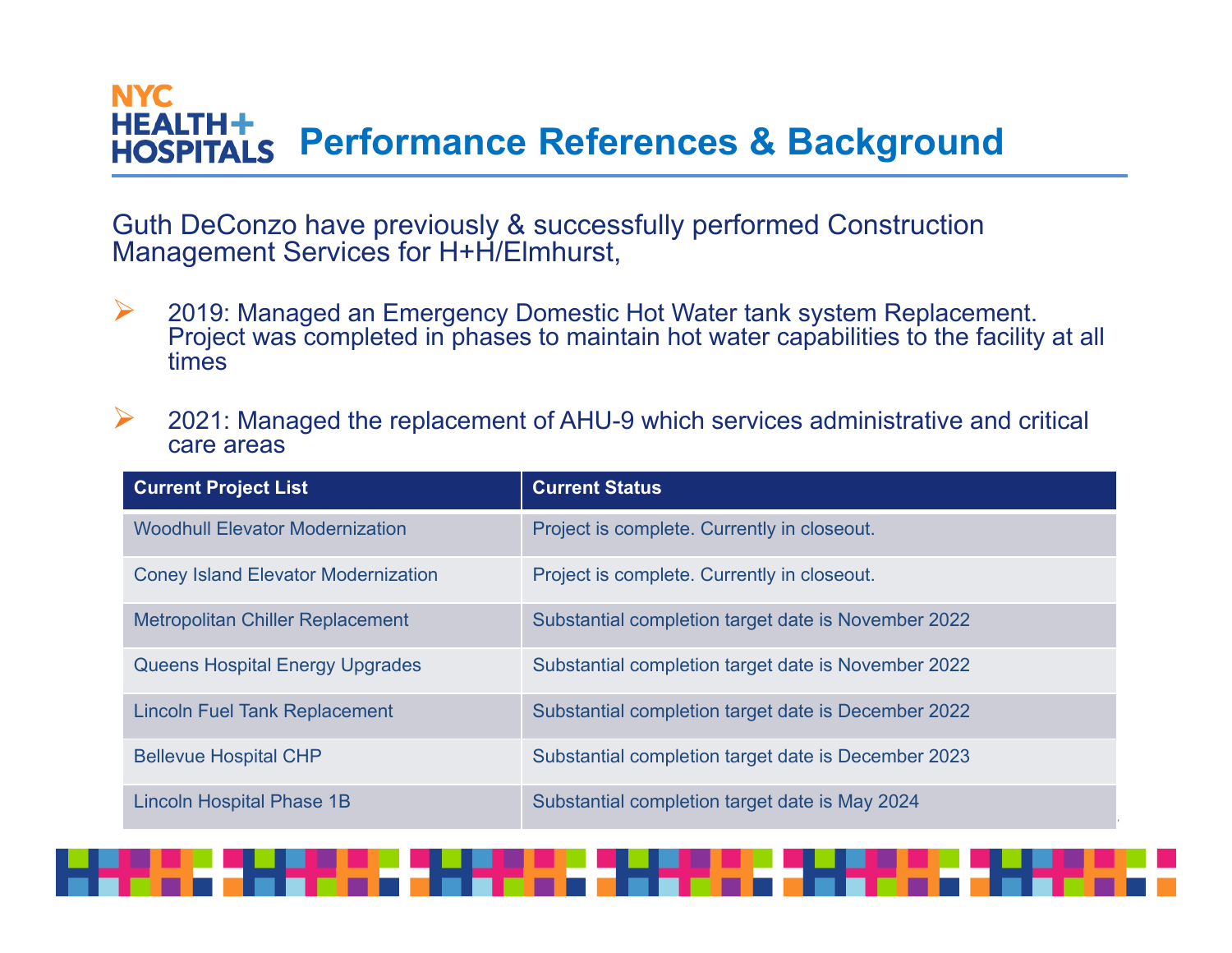# **NYC Reasons for Additional Contingency** HOSPITALS

- $\blacktriangleright$ Design coordination complexities
- $\triangleright$  Intricacies in assembling the multiple contracts
- $\triangleright$  Nuances in coordination of the various construction projects, including but not limited to locations, scheduling, duration & minimization to patient impact for the progression of the aggregate capital portfolio
- Complexities in phasing construction in an active hospital with a landlocked footprint

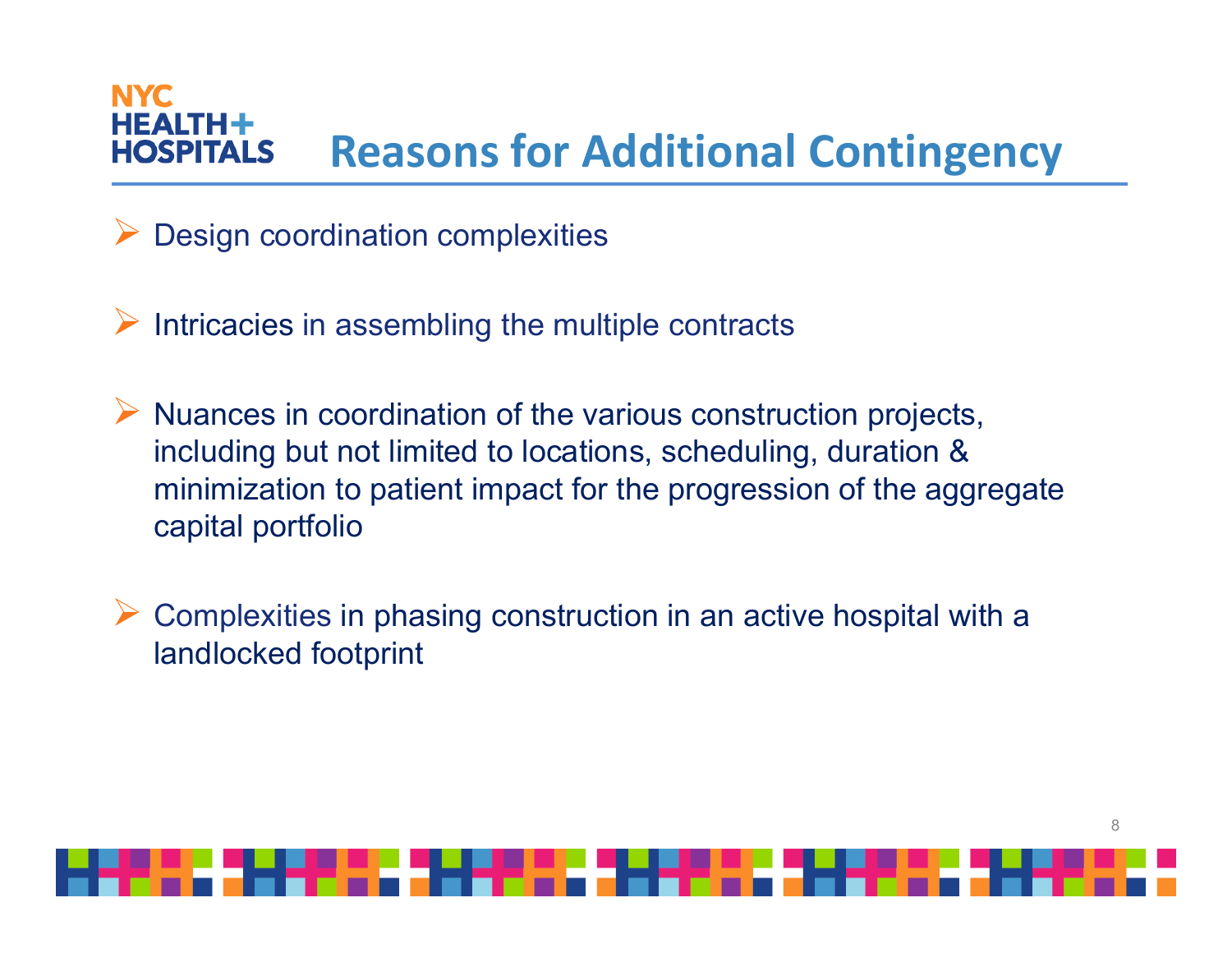## **NYC HEALTH+ HOSPITALS**

# **M/WBE Utilization Plan (UP)**

## **Assigned M/WBE Goal: 30%**

| <b>M/WBE Status</b> | # Invited | # Responded | # Meeting Goal | # Requesting Waiver |
|---------------------|-----------|-------------|----------------|---------------------|
| <b>M/WBE</b>        |           |             | N/A            | N/A                 |
| Non-M/WBE           | 39        |             |                |                     |

## **Guth DeConzo Utilization Plan:** Conforming Utilization Plan of 30%

| <b>Subcontractor Name</b>        | <b>Certifying Agency</b> | M/WBE Utilization | Subcontractor's Scope of Work                                                         |
|----------------------------------|--------------------------|-------------------|---------------------------------------------------------------------------------------|
| Macan Deve Engineers, P.C.       | NYC                      | 15%               | Site Supervision, Constructability Review,<br>Safety Management, Other Field Services |
| <b>DACK Consutling Solutions</b> | NYC.                     | 15%               | Cost Estimating, Scheduling Services,<br>Document Control                             |

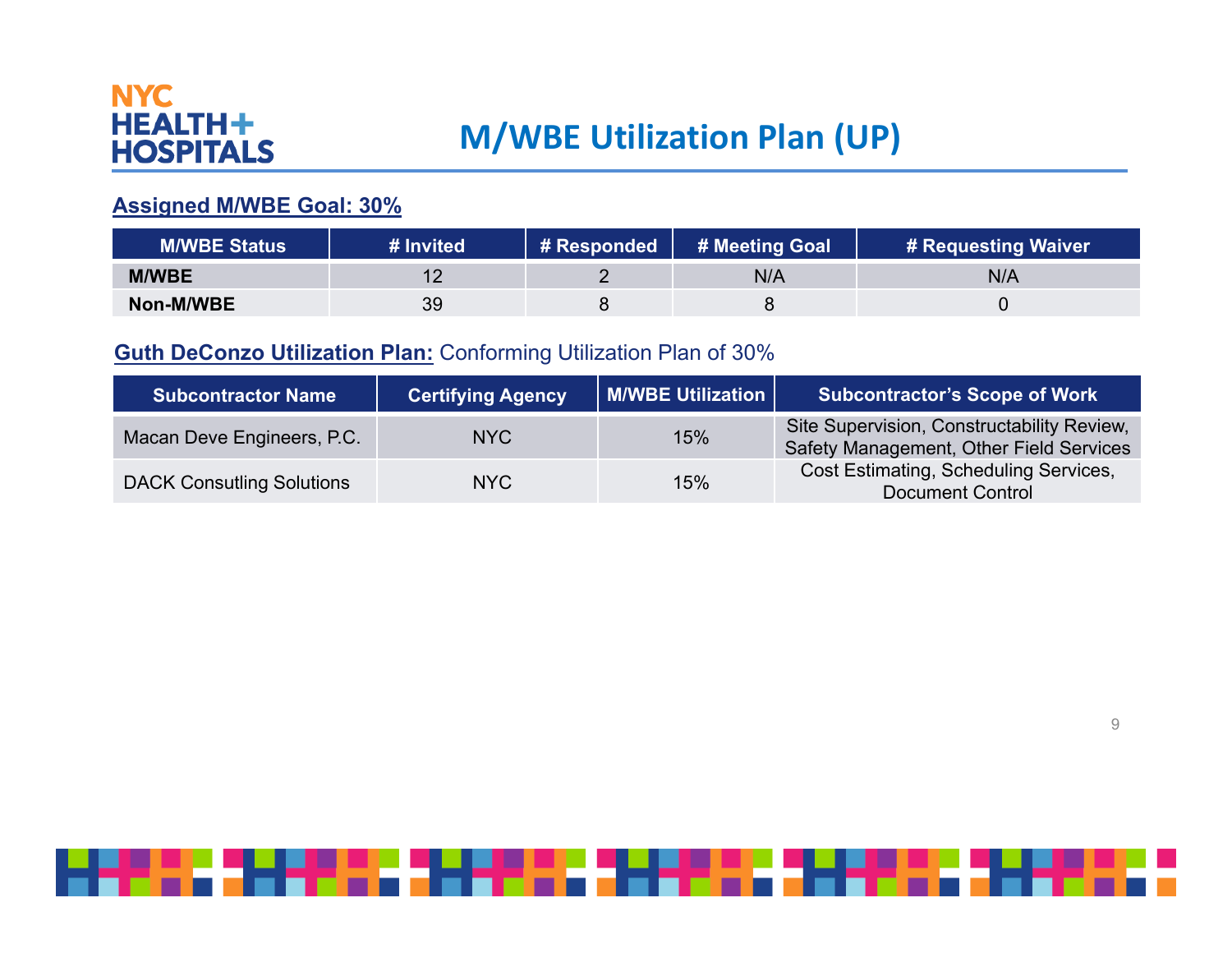### **NYC** НЕАІТН+ **Capital Committee Request** HOSPITALS

 Authorizing the New York City Health and Hospitals Corporation (the "System") to execute a contract with Guth DeConzo Consulting Engineers, PC ("DeConzo") to provide, planning, construction management and project management services on an as needed basis with respect to several pending projects at NYC Health + Hospitals/Elmhurst ("Elmhurst") for a term of three years with the System holding two 1-year options to renew with a 20% contingency of \$1,839,500 for an amount not to exceed \$11,027,000.

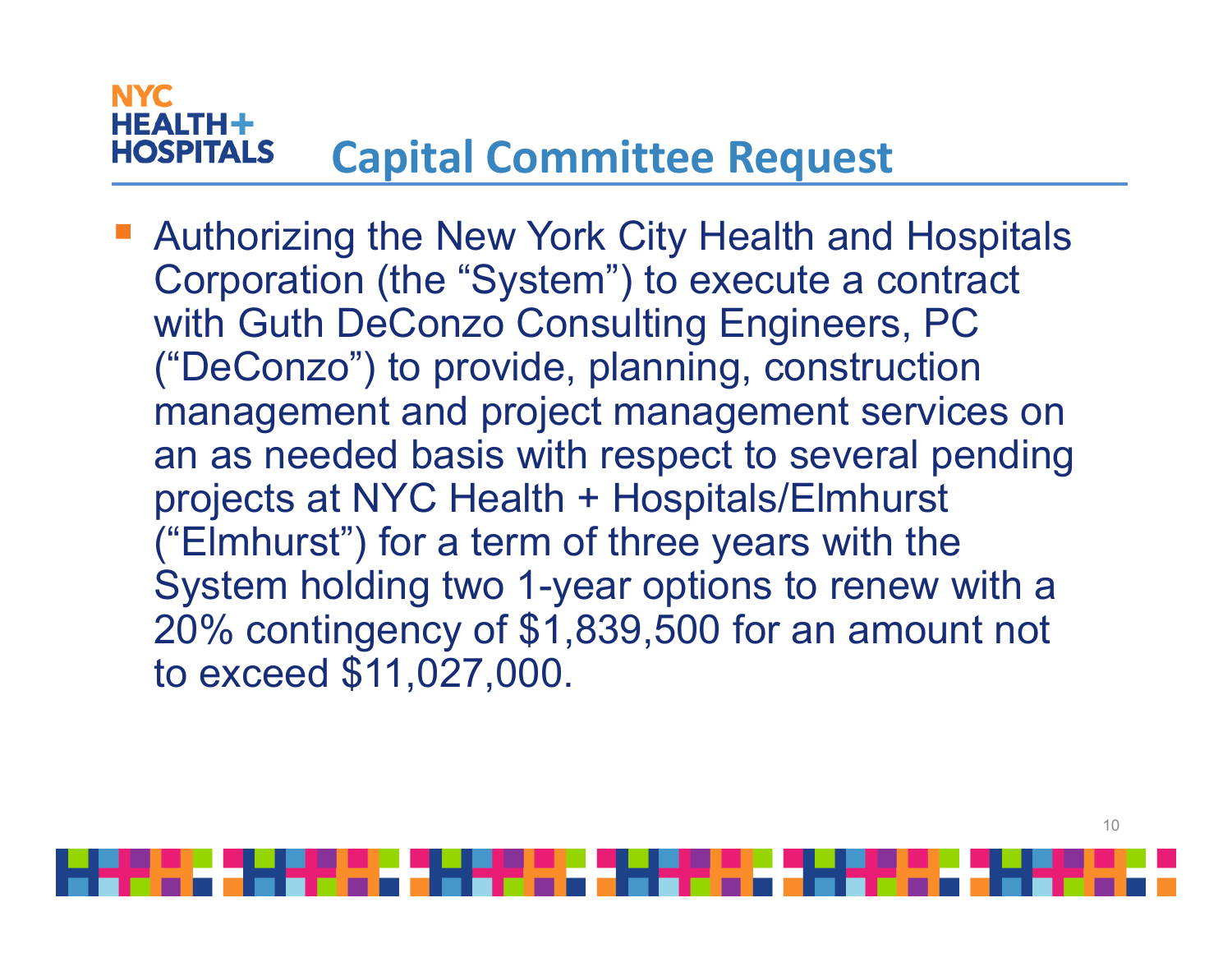# **CONTRACT APPROVAL**

# **JACOBS PROJECT MANAGEMENT, CO.**

# **CONSTRUCTION MANAGEMENT & PROJECT MANAGEMENT SERVICES**

# **NYC HEALTH + HOSPITALS / NORTH CENTRAL BRONX**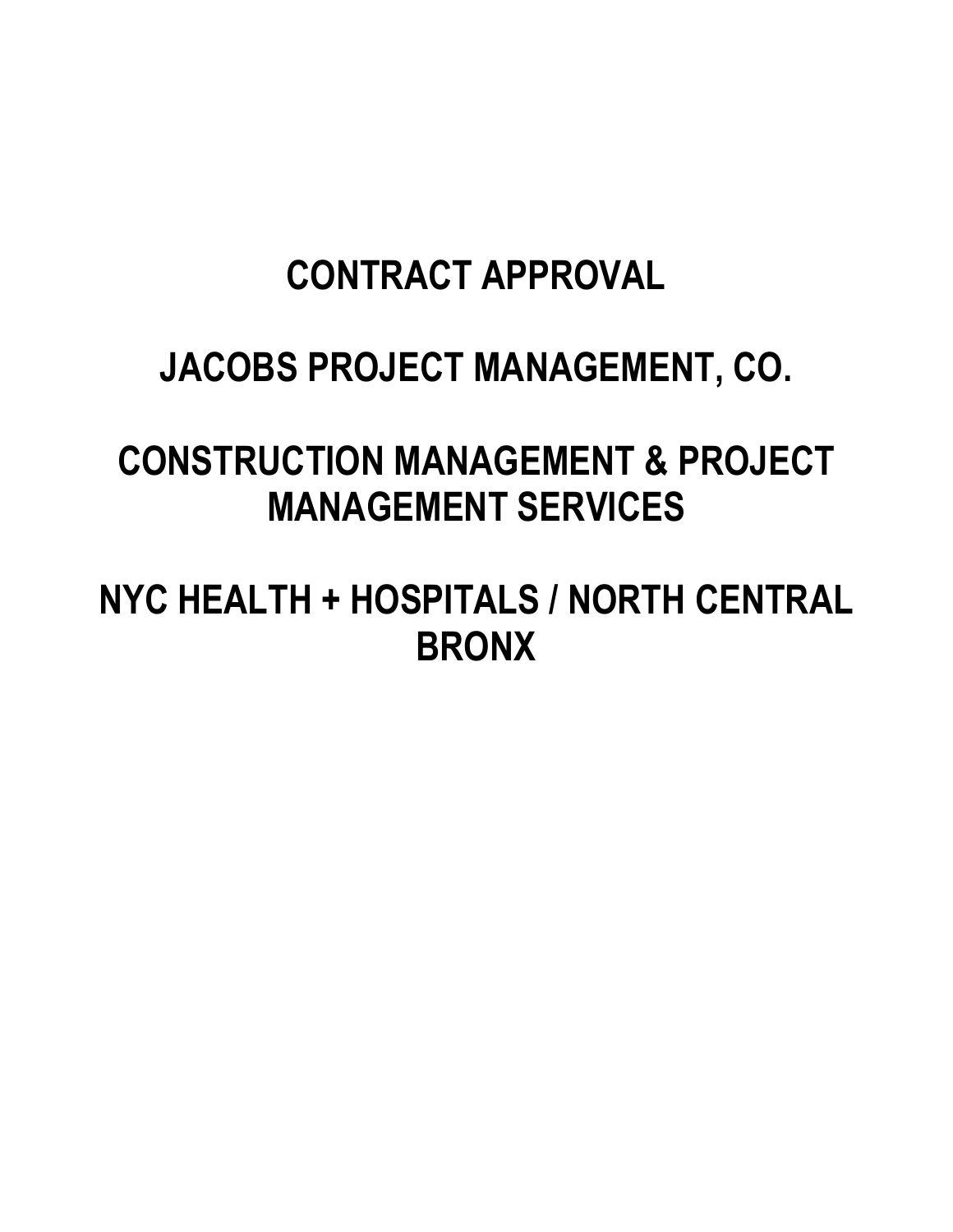#### **RESOLUTION**

Authorizing the New York City Health and Hospitals Corporation (the "**System**") to execute a contract with Jacobs Project Management Co. ("**Jacobs**") to provide, planning, construction management and project management services on an as needed basis with respect to several pending projects at NYC Health + Hospitals/Jacobi Hospital North Central Bronx Campus ("**NCB**") for a term of three years the System holding two 1-year options to renew with a 25% contingency of \$2,816,186 for an amount not to exceed \$14,080,929.

**WHEREAS**, with the substantial expansion of the System's portfolio of construction and major repair projects, the System has turned to private entities to provide planning, construction management and project management services; and

**WHEREAS**, several construction and major repair projects at NCB are currently in the planning stages or are under consideration including the renovation and reuse of part of NCB for the System's Outposted Therapeutic Housing Unit ("**OTxHU**") initiative, the renovation of the NCB Operating Room, energy efficiency upgrades and façade repairs among others totaling in estimated cost \$357M; and

**WHEREAS**, to secure the necessary planning, construction management and project management services the System conducted an RFP process involving the direct solicitation of 51 firms, a pre-proposal conference at which 16 firms attended, 11 firms submitting proposals and the evaluation Committee's determination that Jacobs best meets the needs of the System; and

**WHEREAS**, Jacobs has recently worked on several projects for the System including the urgent repurposing of parts of NCB to create 120 ICU beds during the peak of Covid, its construction of the Jacobi Express Care facility and indoor air enhancements to address the risk of Covid infection at Kings County Hospital Center and at Queens Hospital Center and its performance in those connections has been evaluated as acceptable to good; and

**WHEREAS**, an unusually large contingency of 25% is requested for the proposed contract due to the complexity of some of the projects to be in Jacobs' portfolio; and

 **WHEREAS**, the Jacobs has proposed a 30% MWBE subcontracting plan that includes, among other things, the extensive use of Laland Baptiste, a minority owned firm, as a major subconsultant to provide key roles such as Construction Manager for the Local Law (LL 11) project, inspectors, and design staff with healthcare facility expertise to support these projects; and

**WHEREAS**, the System's Office of Facility Development will be responsible for the management of the proposed agreement.

#### **NOW THEREFORE, be it**

**RESOLVED,** that the New York City Health and Hospitals Corporation (the "**System**") be and hereby is authorized to execute a contract with Jacobs Project Management Co. ("**Jacobs**") to provide, planning, construction management and project management services on an as needed basis with respect to several pending projects at NYC Health + Hospitals/Jacobi Hospital North Central Bronx Campus ("**NCB**") for a term of three years with the System holding two 1-year options to renew with a 25% contingency of \$2,816,186 for an amount not to exceed \$14,080,929.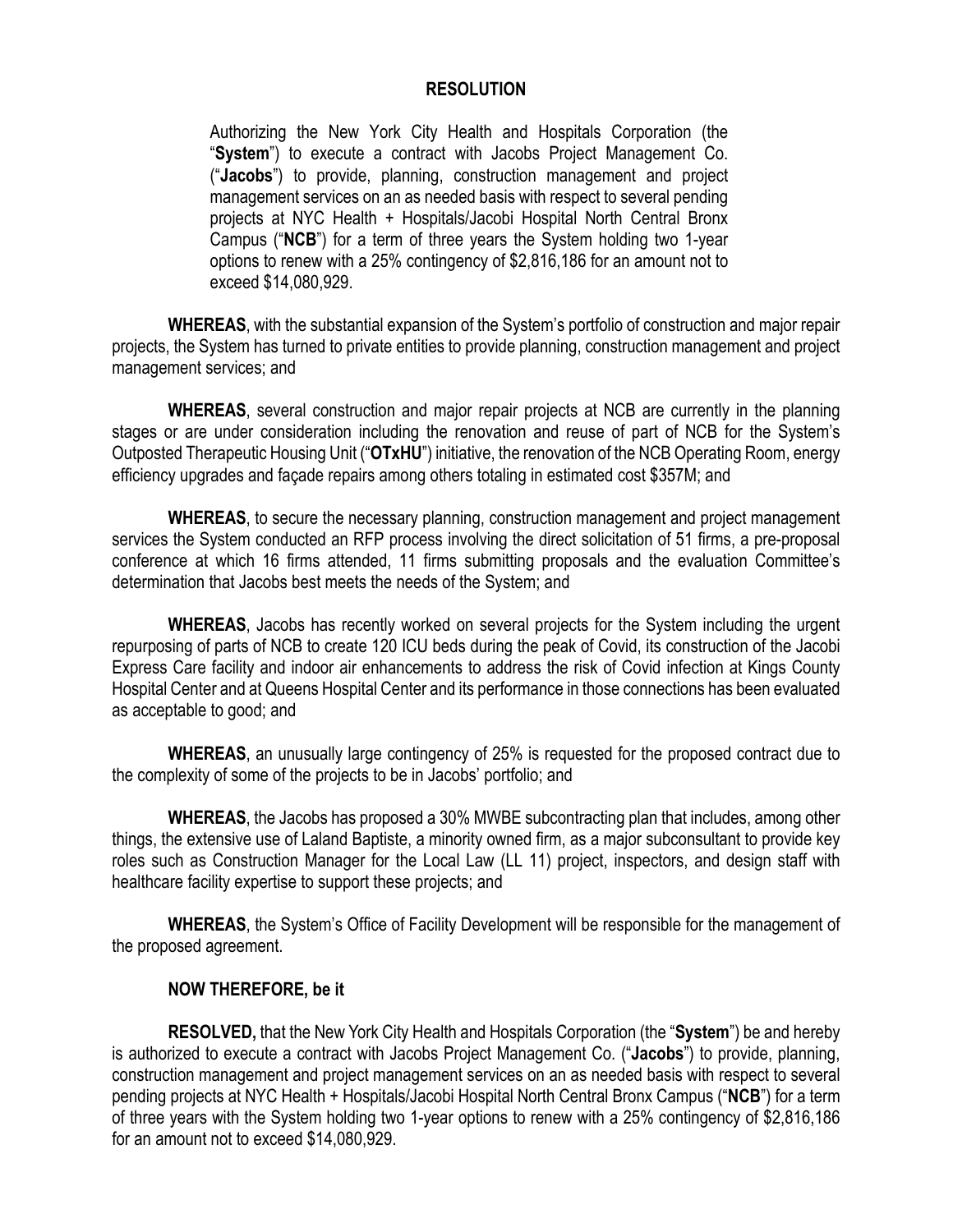#### **EXECUTIVE SUMMARY STAND-BY CONTRACT WITH JACOBS PROJECT MANAGEMENT CO. FOR PLANNING, CONSTRUCTION AND PROJECT MANAGEMENT SERVICES AT THE NCB CAMPUS OF NYC HEALTH + HOSPITALS/JACOBI HOSPITAL CENTER FOR VARIOUS PROJECTS**

- **OVERVIEW:** The System's portfolio of construction and major repair projects has substantially grown over the last several years. To manage such projects, the System has turned to private entities to provide planning, construction management and project management services. The System believes that private firms in such roles will be responsive to the Systems' needs, accountable to the System and will function on a professional level.
- **PROCUREMENT** The System conducted an RFP process involving the direct solicitation of 51 firms, a pre-proposal conference at which 16 firms attended, 11 firms submitted proposals and the evaluation Committee determined that Jacobs best meets the needs of the System.
- **PROJECTS:** A number of projects at NCB are in early planning stages or are under consideration. Several of these pertain to the System's OTxHU initiative but others address unrelated but important concerns. These projects include fire alarm/sprinkler upgrades, Operating Room renovation, energy upgrades, Emergency Electrical System Type I upgrades, Local Law 11 façade rehabilitation, boiler replacement, staff relocation  $6<sup>th</sup>$  floor, 1B, 1<sup>st</sup>, 2nd, 3rd and 4<sup>th</sup> floor, entrance and lobby rearrangement, exterior and interior signage, ADA complaint bathrooms and ambulatory care expansion. The estimated cost of the entire portfolio of projects is \$357M.
- **TERMS:** The proposed contract will be for five years with two 1-year options for the System to exercise. No work will be committed to Jacobs by the execution of the proposed contract but rather Jacobs will be available to accept work orders for the proposed projects as their planning and financing is finalized.
- **FUNDING:** The projects will be funded with City capital.
- **MWBE**: 30% MWBE plan with special reliance on Laland Baptiste, a minority owned firm, as a major subconsultant to provide 23% of the work in roles such as construction manager for the Local Law (LL 11) project, inspectors, and design staff with healthcare facility expertise to support the projects. Other MWBE firms have been identified for the 7% balance remaining to hit the 30% target.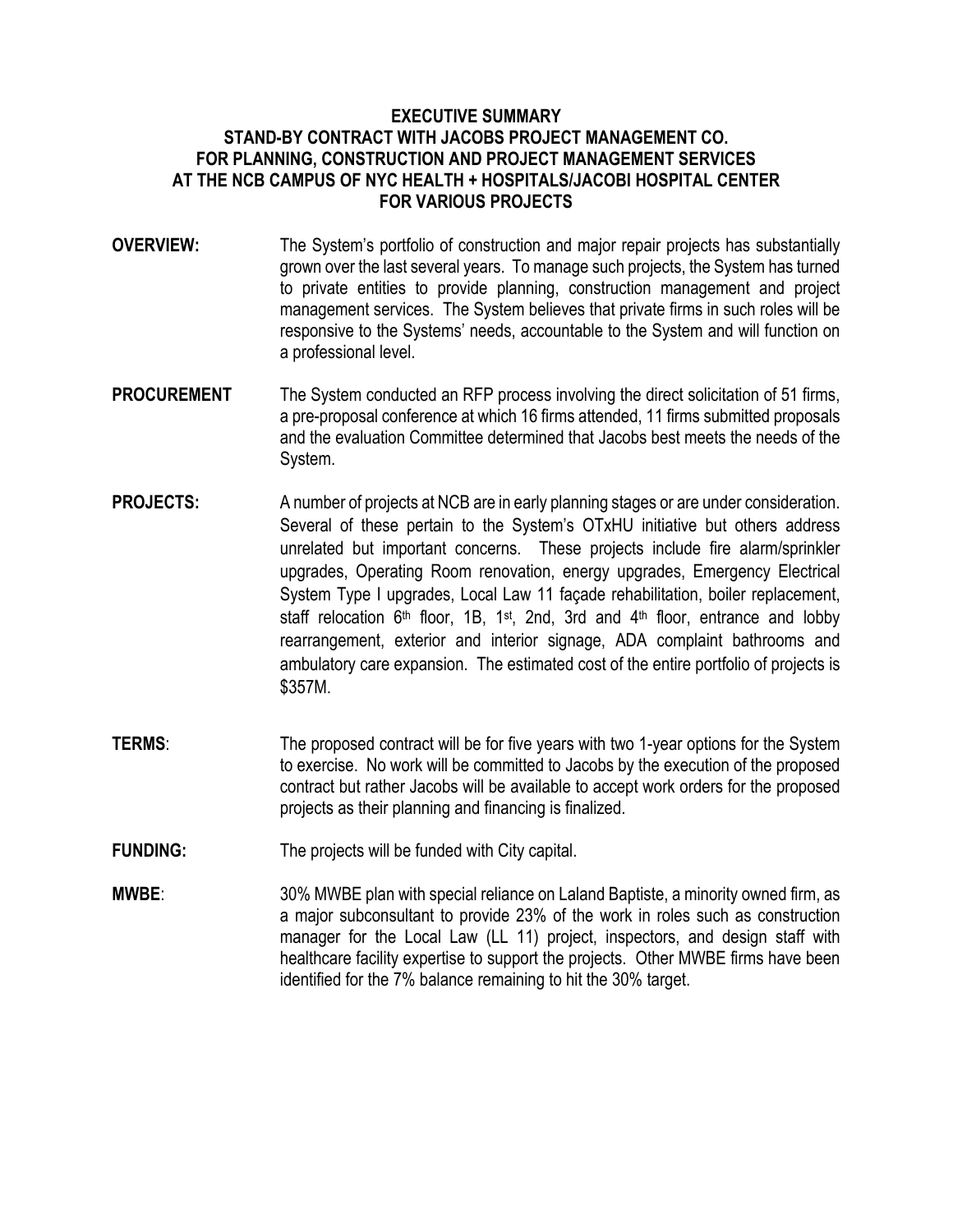

| To:     | Colicia Hercules<br>Chief of Staff, Office of the Chair                                                                                                       |
|---------|---------------------------------------------------------------------------------------------------------------------------------------------------------------|
| From:   | Digitally signed by<br>Keith Tallbe<br>Tallbe,<br>Tallbe, Keith<br>Date: 2022.06.09<br>Keith<br>Senior Counsel<br>08:37:47 -04'00'<br>Office of Legal Affairs |
| Re:     | Vendor responsibility, EEO and MWBE status                                                                                                                    |
| Vendor: | Jacobs Project Management, Co.                                                                                                                                |
| Matter: | NYC Health + Hospitals/North Central Bronx, Construction and Project Management                                                                               |
| Date:   | June 9, 2022                                                                                                                                                  |

The below chart indicates the vendor's status as to vendor responsibility, EEO and MWBE:

| <b>Vendor Responsibility</b> | <b>EEO</b> | <b>MWBE</b>               |
|------------------------------|------------|---------------------------|
| Approved                     | Approved   | 30% MWBE Utilization Plan |

The above status is consistent and appropriate with the applicable laws, regulations, and operating procedures to allow the Board of Directors to approve this contract.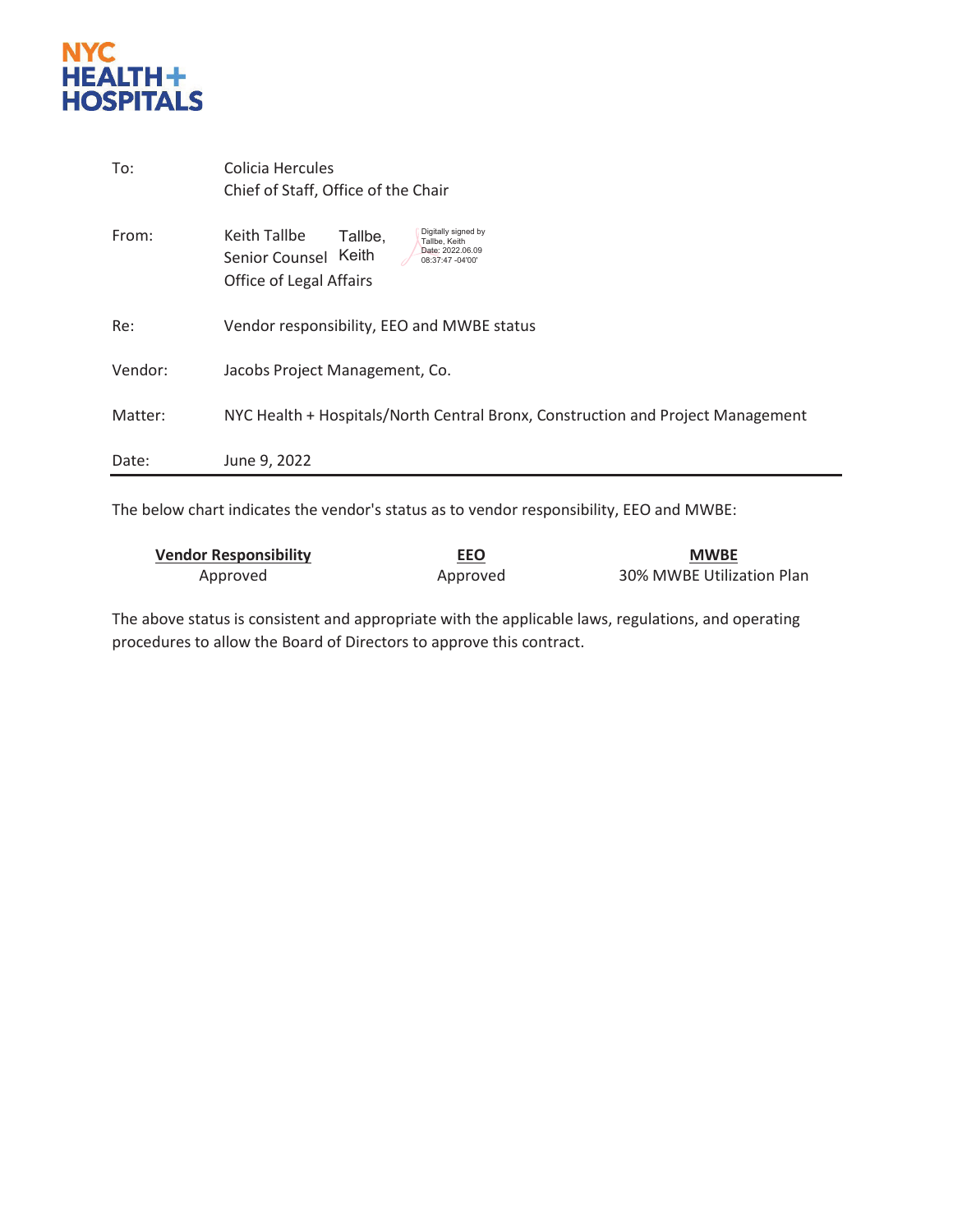## **NYC**  $HEALTH+$ **HOSPITALS**

# **NCB Comprehensive Construction Management – Program Management for Capital Projects with Jacobs Project Management Co.**

# **Capital Committee June 13, 2022**

Oscar Gonzalez, Senior Assistant Vice President, Office of Facilities Development Jimmy John, Director Design & Construction, NYC Health + Hospitals / Jacobi & NCB

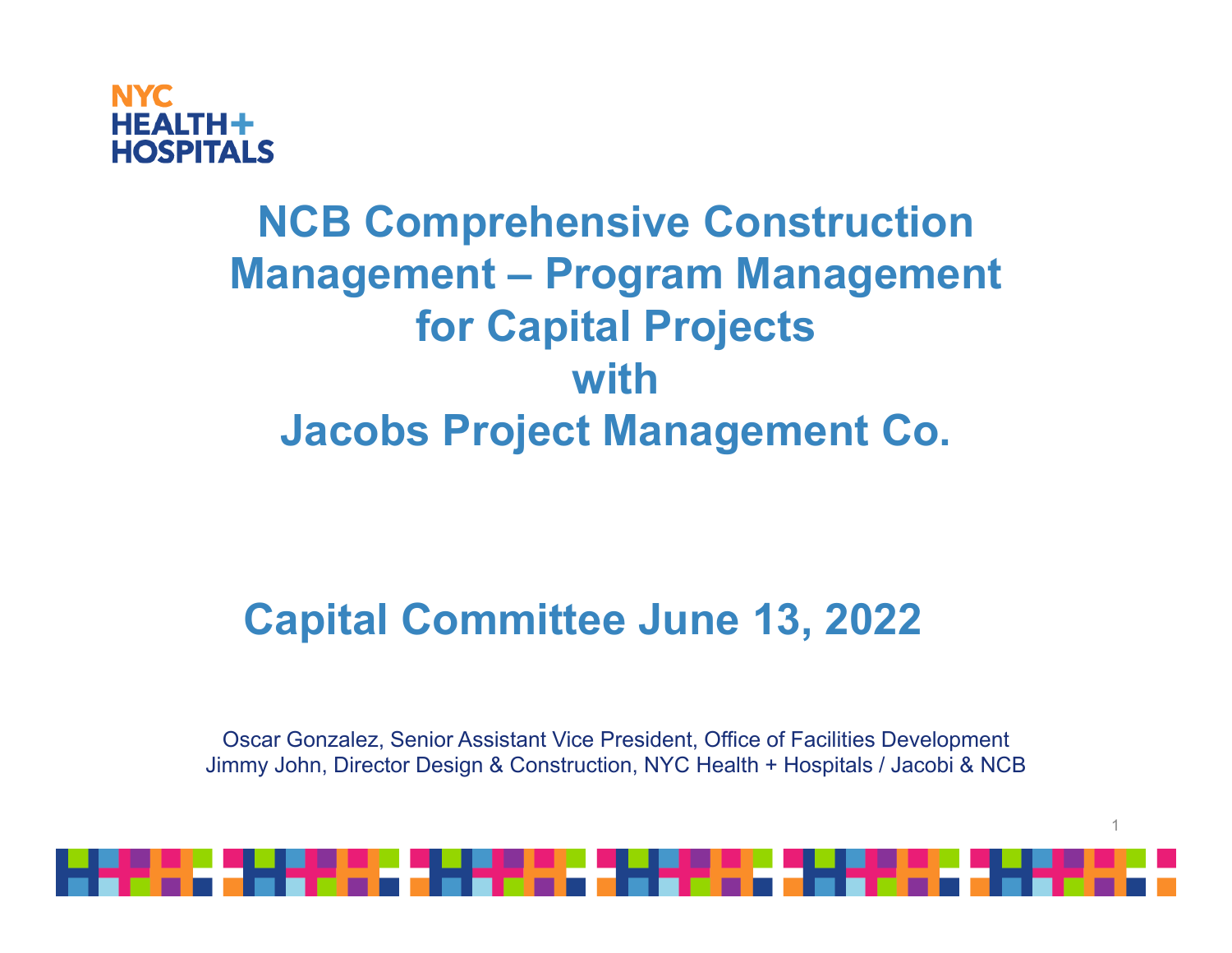### **NYC**  $HEALTH+$ **Program Background HOSPITALS**

- $\triangleright$  NCB Hospital has a number of existing, uninitiated, and active capital projects with significant public interest in investing in the Hospital.
- Major infrastructure components at NCB Hospital are nearing the end of their useful life
- $\triangleright$  Some capital projects have direct adjacencies that will require complex coordination and staging. These projects cannot be coordinated without supporting the existing operational team.
- To ensure additional opportunities to secure funding, all funds need to demonstrate progress
- $\triangleright$  NYC Health + Hospitals is in the process of securing a master planning contract for NCB. The CM vendor will be responsible for coordinating the execution of key milestones, project schedules, and will help enable long term strategic decision making.

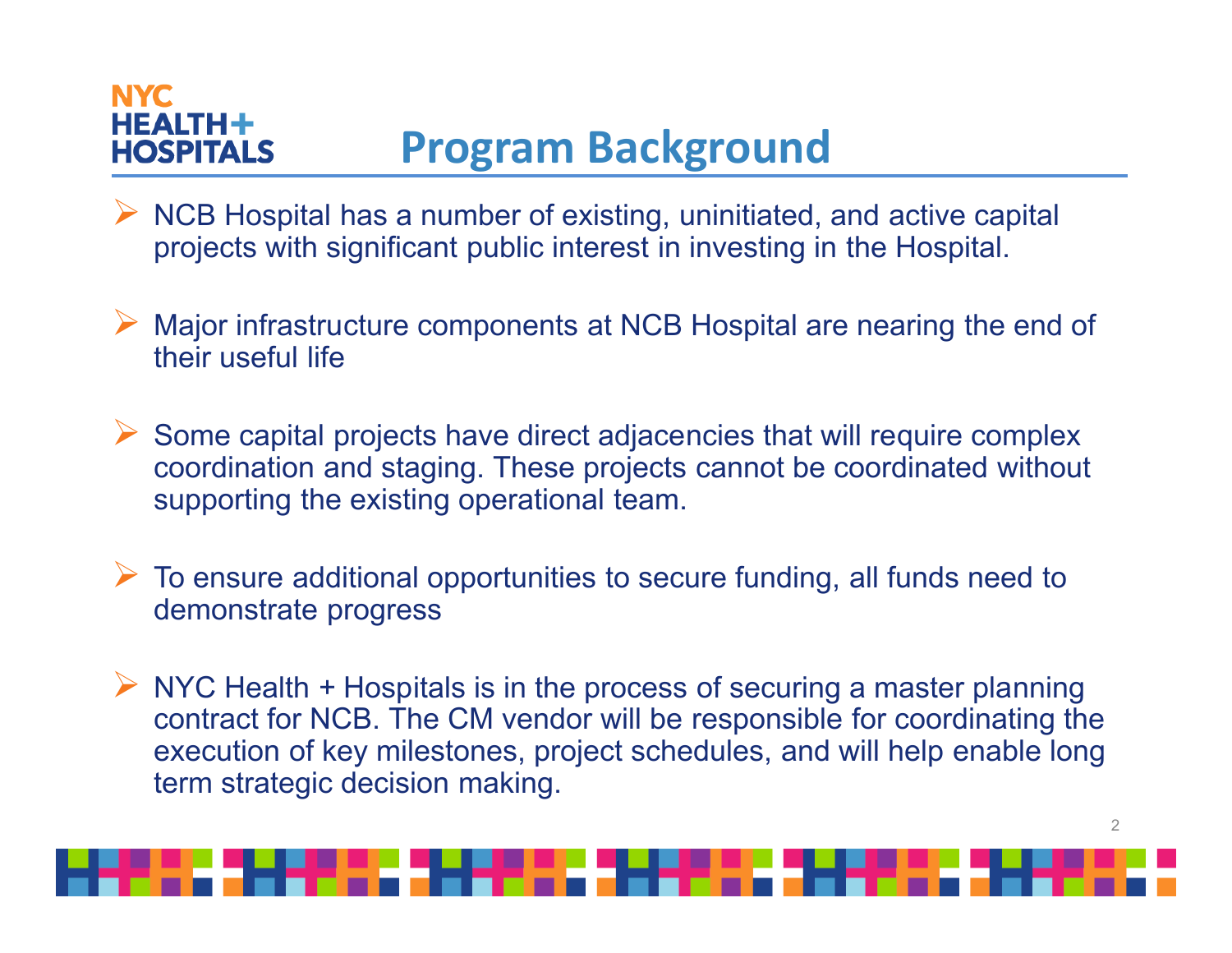# **NYC HEALTH+ HOSPITALS**

# **NCB Capital Projects**

| <b>Name of Project</b>                                                                      | <b>Project Stage</b>           | <b>Designer</b>      | <b>Current Total Project Funding</b> |
|---------------------------------------------------------------------------------------------|--------------------------------|----------------------|--------------------------------------|
| <b>OTxHU Program</b>                                                                        |                                |                      |                                      |
| <b>OTxHU Decant</b><br><b>Emergency Dept.</b><br><b>CPEP</b><br>$\bullet$<br>Entrance Lobby | <b>Schematic Design</b>        | Lothrop/ Moody Nolan | \$240M                               |
| Fire Alarm/ Sprinkler update                                                                | <b>Schematic Design</b>        | Lothrop              | \$25M                                |
| OR renovation                                                                               | Planning                       | Lothrop              | \$3.5M                               |
| <b>Energy Upgrade</b>                                                                       | Design Kickoff done            | <b>MGE</b>           | \$38M                                |
| Type 1 EES                                                                                  | Design Kickoff done            | <b>MGE</b>           | \$18M                                |
| Local Law 11 façade<br>rehabilitation                                                       | 100% Construction<br>Documents | Superstructure       | \$16M                                |
| Boiler replacement                                                                          | Planning                       | <b>MGE</b>           | \$17M                                |
| <b>TOTAL</b>                                                                                |                                |                      | \$357.5M                             |

 $\blacktriangleright$ Fire watch will be in place when project work impacts any fire life safety system

 $\blacktriangleright$  Close coordination with facility and clinical teams to ensure project work will have minimal impact on delivery of service

 $\triangleright$  When possible, scheduling project work for times outside of normal business hours for clinical areas

3

➤ Phasing work to reduce impact to facility's capacity to provide care on inpatient units and ORs

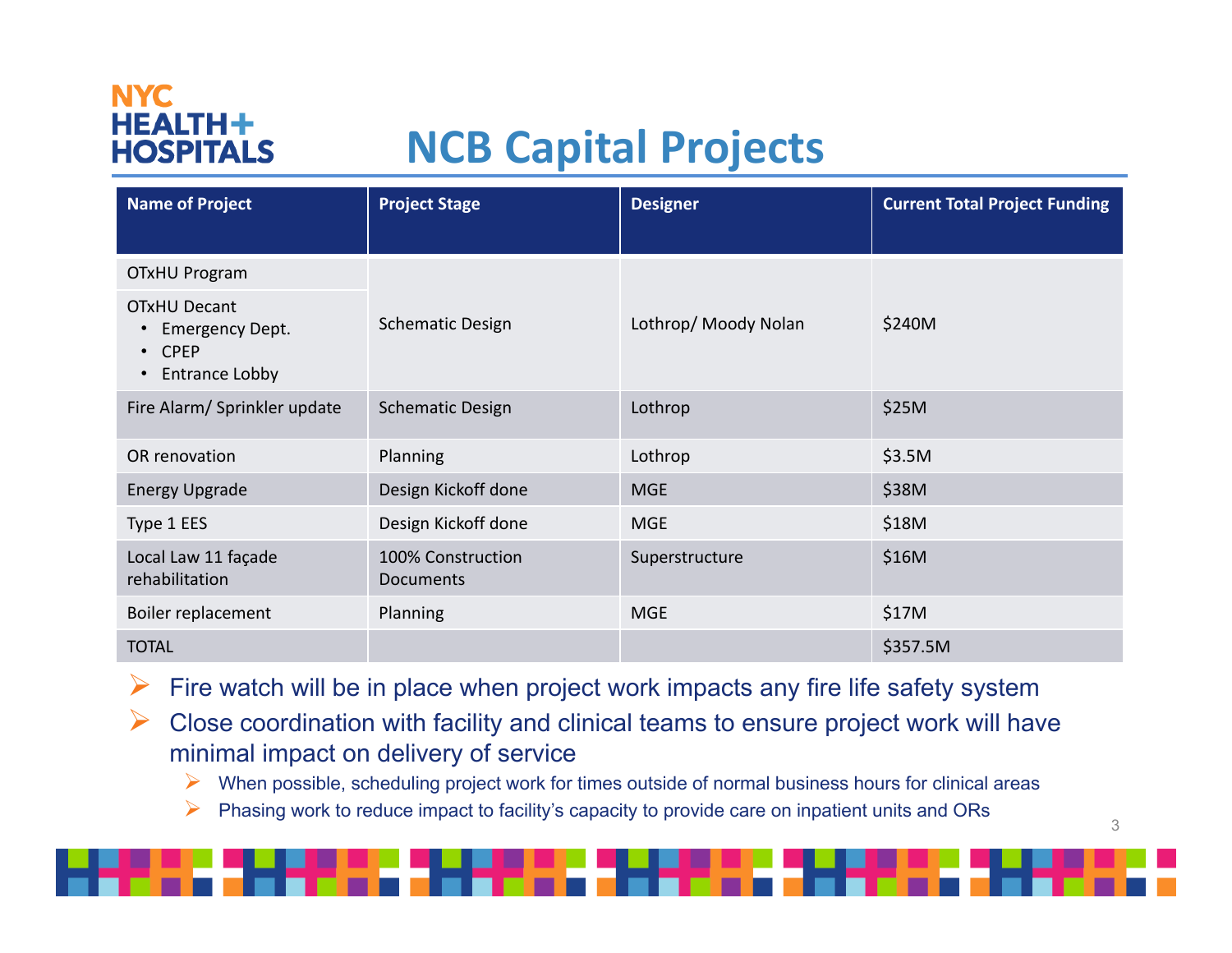# **NYC**  $HEALTH+$ **HOSPITALS**

# **RFP Criteria**

# $\triangleright$  Minimum criteria:

- ▶ Minimum 5 years of healthcare project and/or construction management experience
- $\triangleright$  MWBE Plan, waiver, or certification

# $\triangleright$  Substantive Criteria

- **25% Approach and Methodology**
- **► 25% Qualifications of Proposers** Consultants and Staffing
- 20% Appropriateness & Quality of Firms **Experience**
- $\blacktriangleright$ 15% Cost
- $\triangleright$ 15% MWBE
- $\triangleright$  Evaluation Committee:
	- Voting Members
		- Two NCB Capital Design & Construction team members
		- $\triangleright$  Two OFD team members
		- ▶ One EITS team member
	- $\triangleright$  Advising Members
		- ▶ One Lincoln Capital Design & Construction team member
		- ▶ One OFD team member

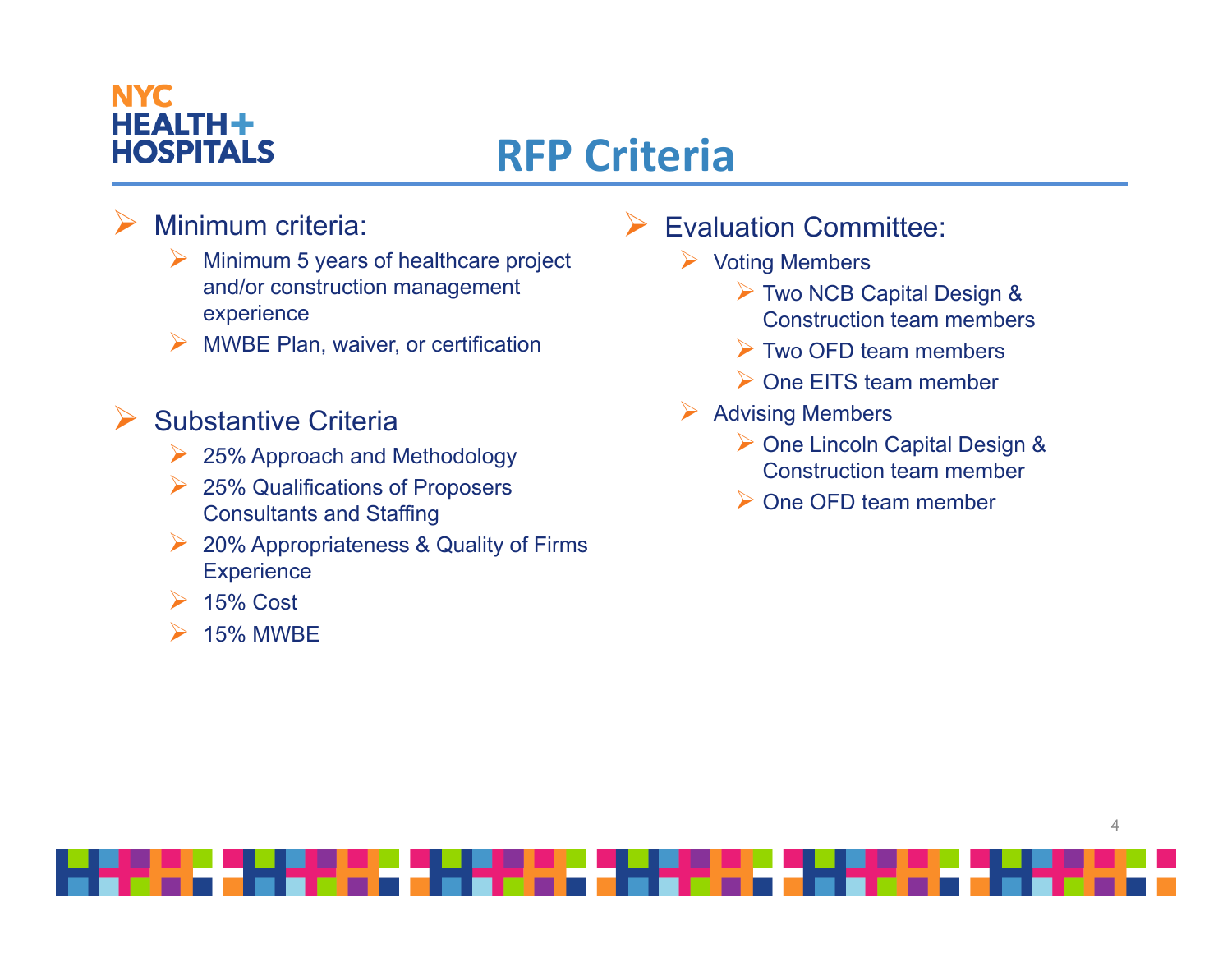# **NYC Overview of Procurement** HOSPITALS

- ▶ 02/22/22: RFP published on City Record, sent directly to 51 vendors
- 03/02/22: Pre-proposal conference held, 16 vendors attended
- ▶ 03/18/22: Proposal deadline, 11 proposals received
- ▶ 04/22/22: Evaluation committee completed first round of scoring. Four firms were shortlisted
- ▶ 05/11/22 05/20/22: Shortlisted firms presented proposal solution to evaluation committee
- ▶ 05/26/22: Evaluation Committee debriefed on vendor presentations and submitted final scoring. Jacobs was the highest rated proposer

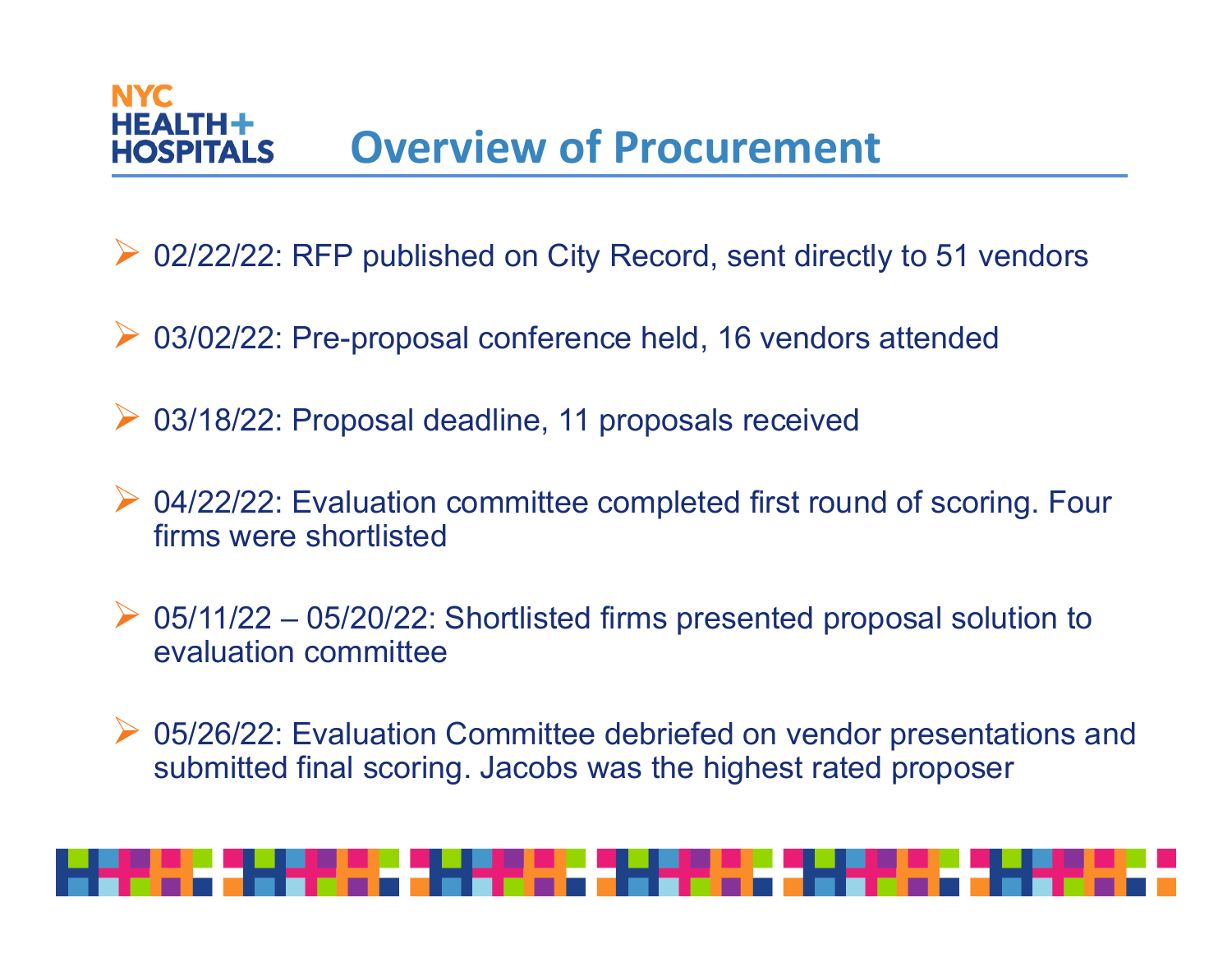## **NYC HEALTH+ HOSPITALS**

- $\blacktriangleright$ Jacobs is the highest rated proposer and is the selected vendor
- Contract award amount is \$11,264,744
- $\blacktriangleright$  <sup>A</sup> contingency of 25% totaling \$2,816,186 was added to the contract award amount
- Total NTE for this contract with 25% contingency is \$14,080,929
- $\blacktriangleright$  Jacobs has performed satisfactory on the following projects:<br>  $\blacktriangleright$  System wide ExpressCare (MWBE utilization at 30%)
	- $\blacktriangleright$ System wide ExpressCare (MWBE utilization at 30%)
	- ENY Water Infiltration project (Active project, MWBE anticipated to reach 30% by completion)
	- Harlem Boiler project (Active project, MWBE utilization anticipated to reach 32% by completion) completion)
	- Indoor Air Quality Enhancement Brooklyn & Queens (MWBE utilization at 28%)

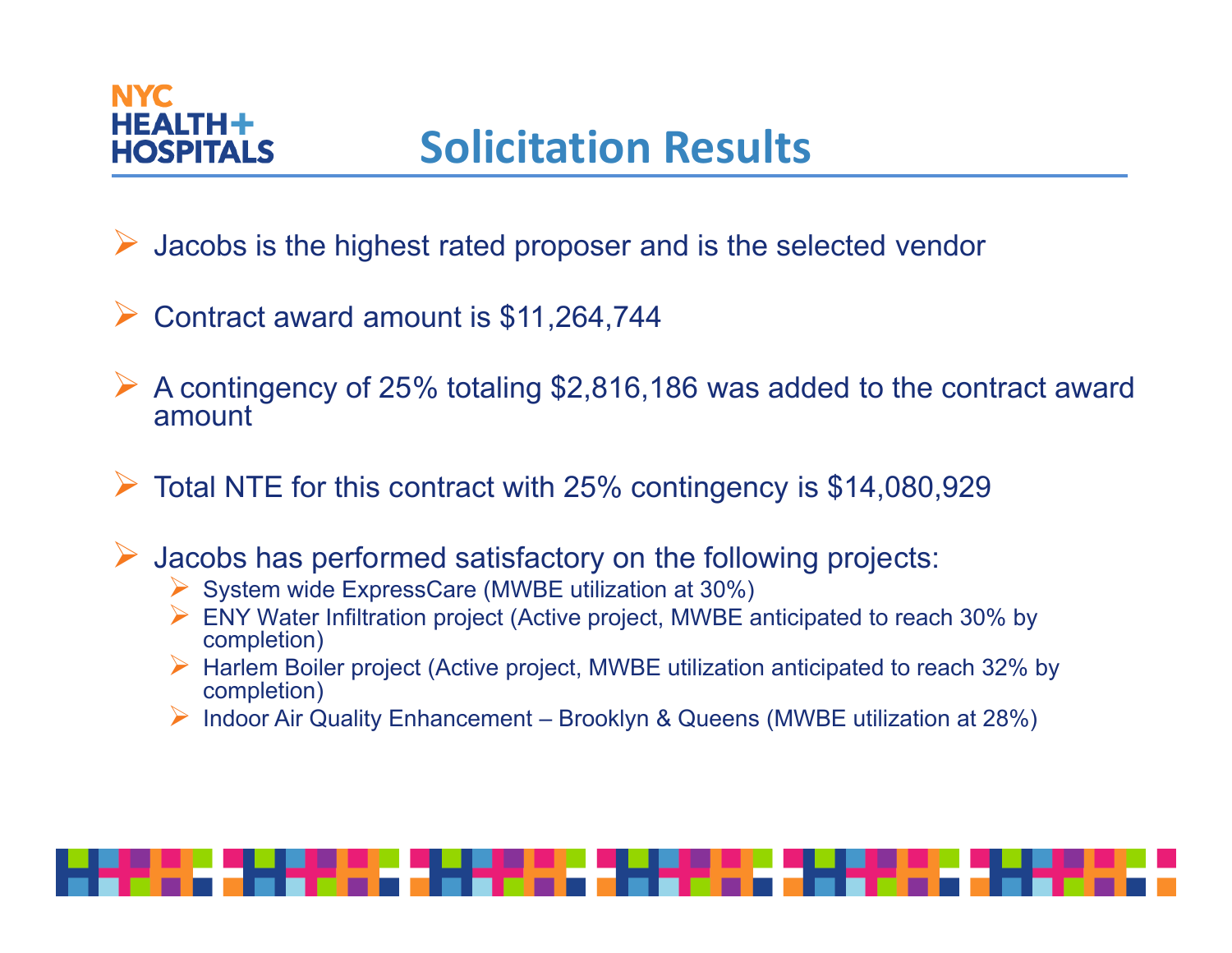### **NYC HEALTH+ Reasons for additional contingency HOSPITALS**

- $\triangleright$  Complexities in design coordination and assembling multiple design contracts into one project to bid
- $\triangleright$  OTHU takes up 4 floors and 80% of the hospital is getting affected due to decant and construction
- $\triangleright$  Difficulties in coordination of construction for all the different packages whilst ensuring continuity and manage limited disruptions to current patient services
- $\triangleright$  Challenges in managing tight timelines to finish the project by spring 2025 i.e. managing multiple shifts and phases
- $\triangleright$  CMPM would help formulate a logistics plan during all phases of the project along with safety and ICRA/ ILSM protocols to be put in place

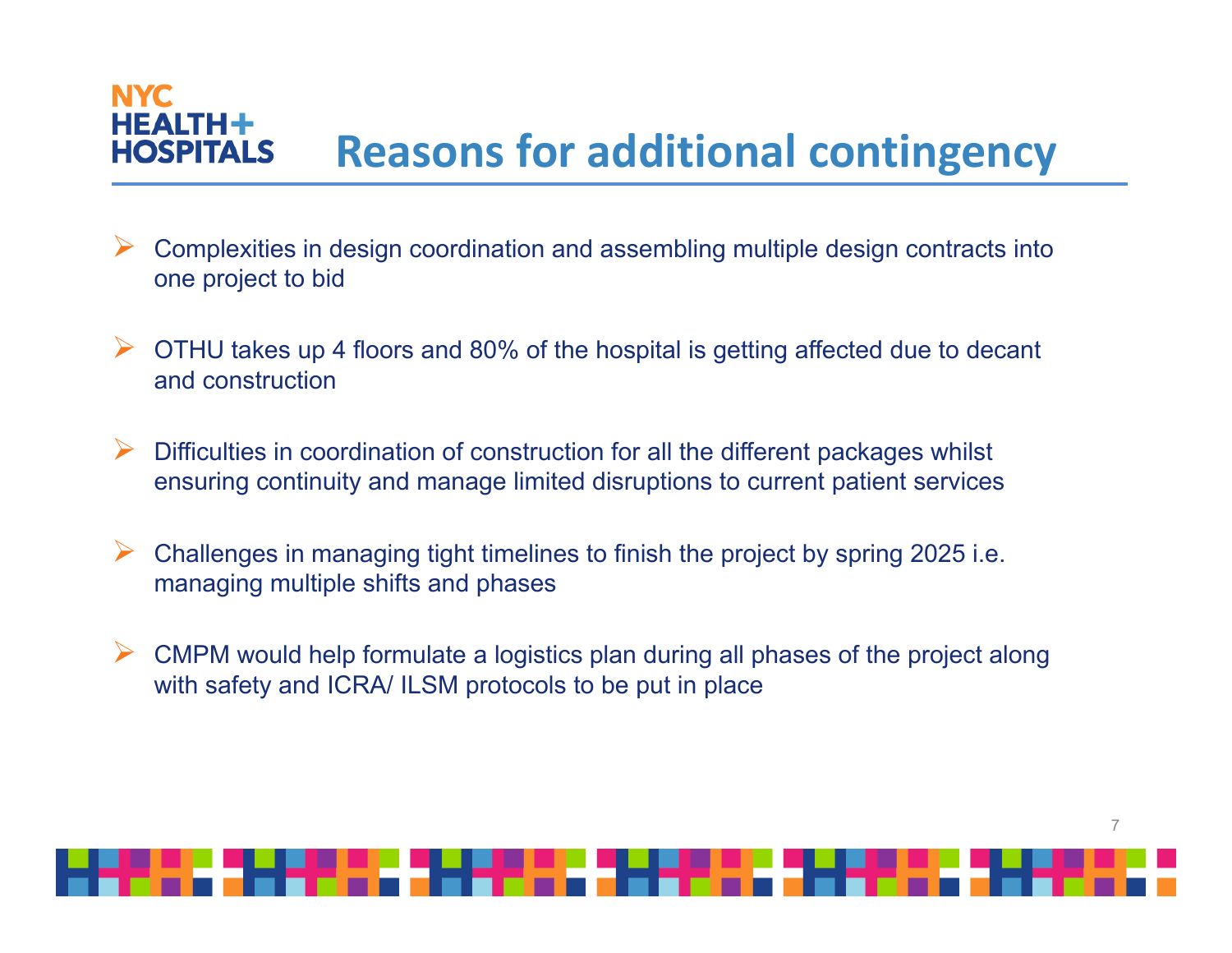### **NYC M/WBE Utilization Plan (UP) HEALTH+ HOSPITALS**

## Assigned M/WBE Goal: 30%

| <b>M/WBE Status</b> | # Invited | # Responded | # Meeting Goal | # Requesting Waiver |
|---------------------|-----------|-------------|----------------|---------------------|
| <b>M/WBE</b>        |           |             | N/A            | N/A                 |
| Non-M/WBE           | 39        |             |                |                     |

# **Jacobs Utilization Plan:** Conforming Utilization Plan of 33.9%

| <b>Subcontractor Name</b>                      | <b>Certifying Agency</b> | <b>M/WBE Utilization</b> | <b>Subcontractor's Scope of Work</b>                 |
|------------------------------------------------|--------------------------|--------------------------|------------------------------------------------------|
| Laland Baptiste, LLC                           | NYC / NYS                | 23.0%                    | Construction support, scheduling, code<br>consulting |
| DACK Consulting Solutions, Inc.                | NYC / NYS                | 2.9%                     | Estimating                                           |
| PACO Technologies, Inc.                        | NYC / NYS                | 4.0%                     | Construction phase support                           |
| JED Engineering, P.C.                          | NYC / NYS                | 3.5%                     | Construction phase support                           |
| <b>Crescent Consulting Associates,</b><br>Inc. | NYC / NYS                | 0.5%                     | MWBE Compliance / Outreach                           |
| <b>Total</b>                                   |                          | 33.9%                    |                                                      |